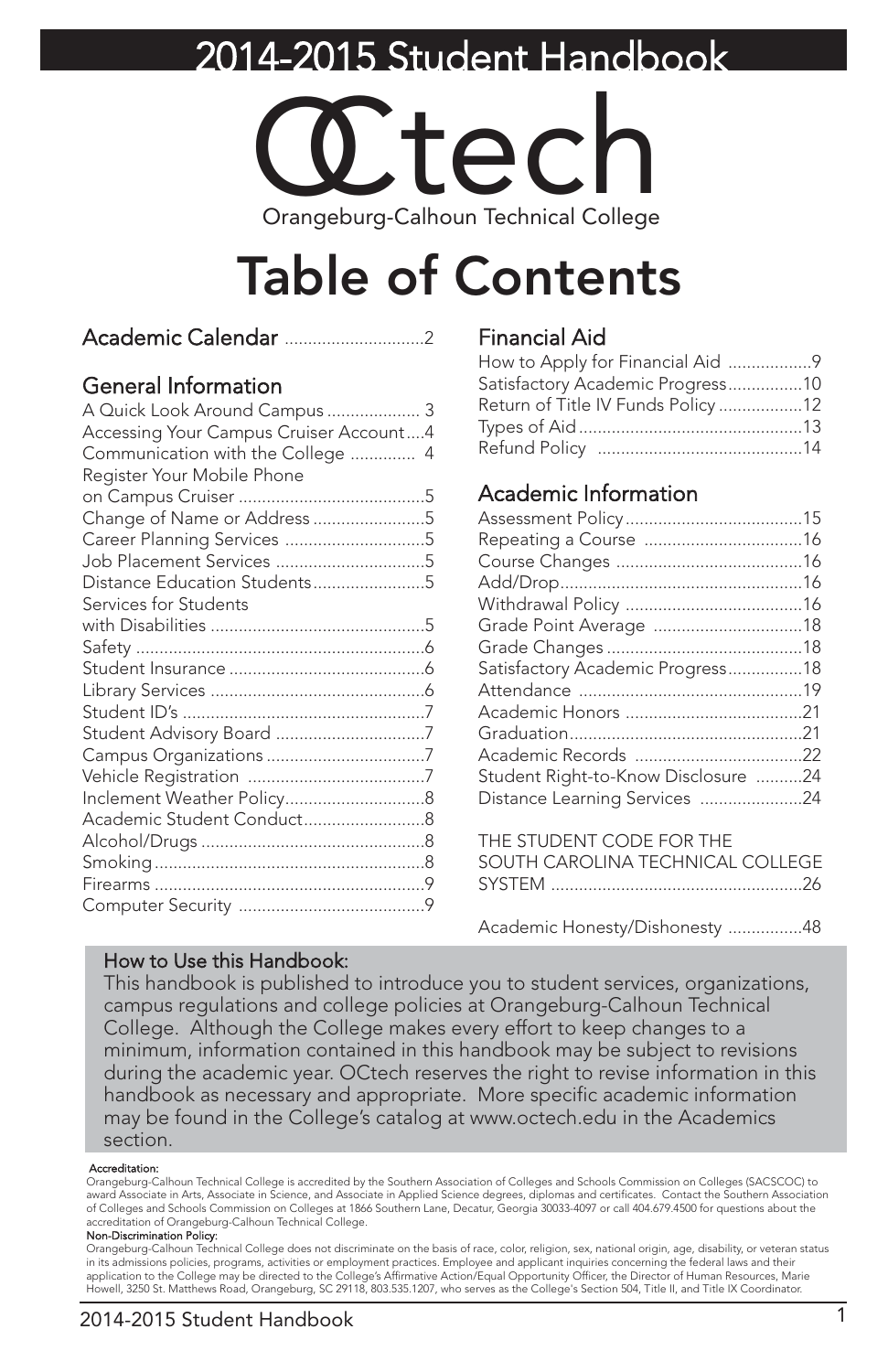## Academic Calendar

### Orangeburg-Calhoun Technical College 2013-14 Academic Calendar

### 2013 FALL SEMESTER

|                                         | August 12 - December 11 FALL FULL SEMESTER CLASSES BEGIN/END (16 weeks)       |
|-----------------------------------------|-------------------------------------------------------------------------------|
|                                         | August 12 - 16 LAST WEEK TO ADJUST FALL FULL SEMESTER SCHEDULE.               |
|                                         | August 12 - October 3AUGUST MINI SESSION CLASSES BEGIN/END (8 weeks)          |
|                                         |                                                                               |
|                                         |                                                                               |
|                                         | September 9 - December 11 SEPTEMBER MINI SESSION CLASSES BEGIN/END (12 weeks) |
|                                         | October 7 - December 11 OCTOBER MINI SESSION CLASSES BEGIN/END (8 weeks)      |
|                                         |                                                                               |
| October 14 - 17 Fall Break (No classes) |                                                                               |
|                                         |                                                                               |
|                                         | November 28, 29 College Closed - Thanksgiving Holidays                        |
| December 4 Graduation Applications Due  |                                                                               |
| December 9, 10, 11 Examinations         |                                                                               |
|                                         |                                                                               |
|                                         | student schedule cancellation for spring.                                     |
|                                         | December 19 - January 3Christmas Holidays - College Closed                    |

### 2014 SPRING SEMESTER

December 13 – January17 ............Late Registration Begins & Late Fees Apply

| January 13 - 17 LAST WEEK TO ADJUST SPRING FULL SEMESTER SCHEDULE         |
|---------------------------------------------------------------------------|
| January 13 - May 8SPRING FULL SEMESTER CLASSES BEGIN/END (16 weeks)       |
| January 13 - February 28 JANUARY MINI SESSION CLASSES BEGIN/END (8 weeks) |
|                                                                           |
|                                                                           |
| February 3 - May 8FEBRUARY MINI SESSION CLASSES BEGIN/END (12 weeks)      |
| March 3 - May 8 MARCH MINI SESSION CLASSES BEGIN/END (8 weeks)            |
|                                                                           |
|                                                                           |
|                                                                           |
| CLASSES.                                                                  |
|                                                                           |
|                                                                           |
|                                                                           |
|                                                                           |
| cancellation for summer.                                                  |
|                                                                           |

### 2014 SUMMER SESSION

|                              | May 19 - 23LAST WEEK TO ADJUST SUMMER FULL SEMESTER SCHEDULE         |
|------------------------------|----------------------------------------------------------------------|
|                              | May 19 - July 30SUMMER FULL SEMESTER CLASSES BEGIN/END               |
|                              |                                                                      |
|                              | June 9 - July 30 JUNE MINI SESSION I CLASSES BEGIN (6 weeks)         |
|                              |                                                                      |
|                              |                                                                      |
|                              | June 18 - July 30 JUNE MINI SESSION II CLASSES BEGIN/END (4.5 weeks) |
|                              |                                                                      |
| July 28, 29, 30 Examinations |                                                                      |
|                              | application fee.                                                     |
|                              | for fall.                                                            |
|                              |                                                                      |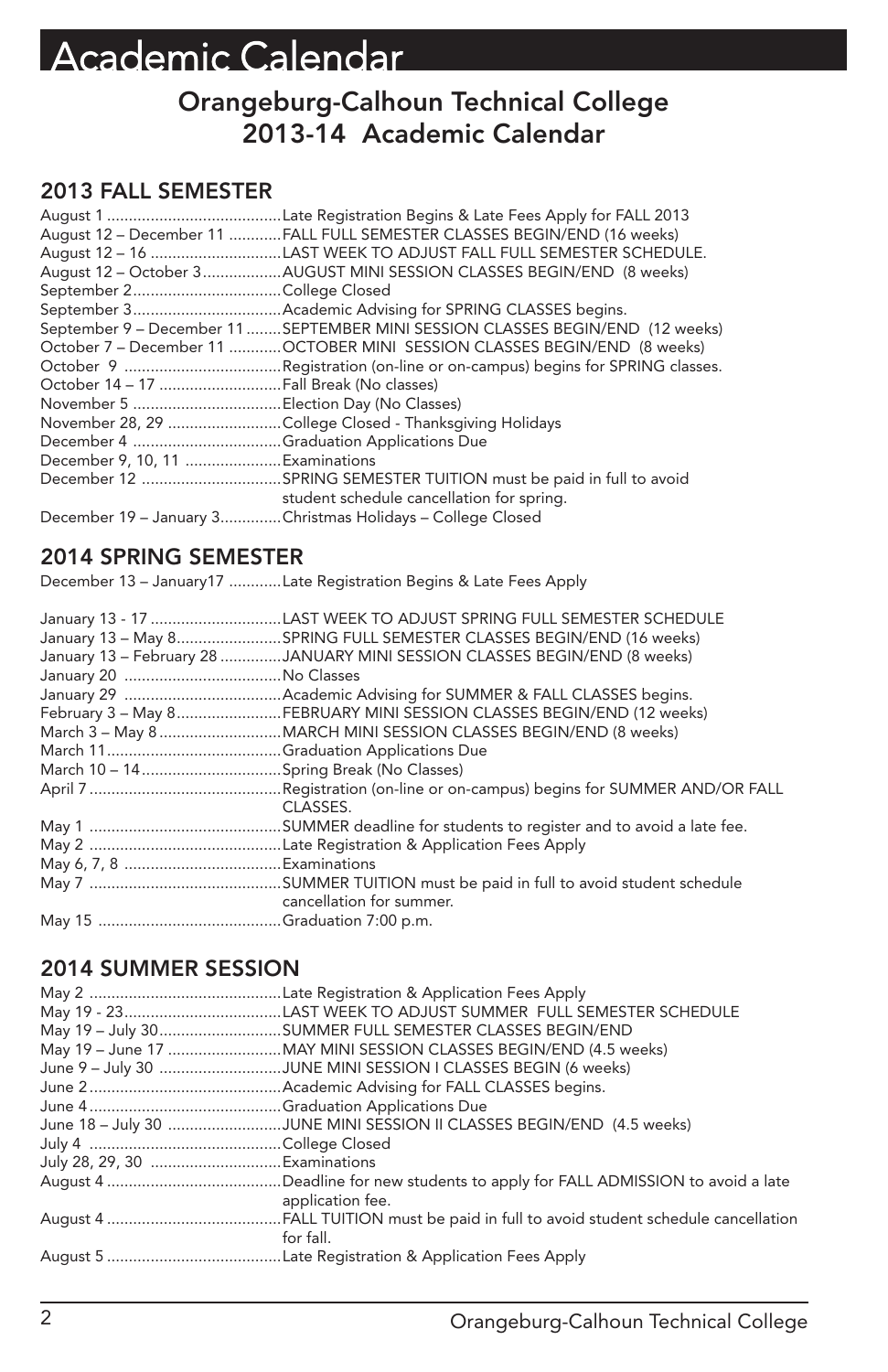### The Orangeburg-Calhoun Technical College Commitment

Welcome to Orangeburg-Calhoun Technical College! As you embark on this new journey of academic and social endeavor, it is our hope that you follow this pursuit of excellence with enthusiasm and integrity. The administration, faculty and staff are dedicated to helping you make the time you spend with us at OCtech one of profound growth and personal development. We urge you to reach for every opportunity, pursue every venue and take advantage of the educational excellence you will find here.

### A Quick Look Around Campus:

The Admissions Office is located in building S, the Student and Community Life Center behind the reception desk. The Office of Admissions will assist you with your enrollment needs. Email: askme@octech.edu Phone: 803.535.1234

The Financial Aid Office is located in the Student Services area of the S Building. The Financial Aid Office will assist you with financing your education. Email: finaid@octech.edu. Phone: 803.535.1224

The OCtech Library is located on the second floor of the Gressette Learning Resource Center (Building B). Students and faculty have access to books, periodicals, newspapers, audiovisual resources, the Internet, and a variety of online databases as well as an extensive collection of electronic books.

HOURS: Monday - Thursday 7:30 a.m. - 7:00 pm. Friday 7:30 a.m. - 1:30 p.m.

The Cafe is located in the main lobby of the Student and Community Life Center (Building S) and is open during all regular school hours. The Cafe serves sandwiches and daily specials. Drink and snack machines are located there as well. Wireless Internet access is available for use.

The Bookstore is located on the first floor of the Gressette Learning Resource Center (Building B) and carries a complete line of textbooks, supplies and general merchandise. Day and evening hours of operation are posted on the student bulletin boards and on the door of the bookstore. HOURS: Monday - Thursday 8:00 a.m. - 6:00 p.m.

Phone: (803) 535.1252

Student Services is located on the first floor of the Student and Community Life Center (Building S). Financial Aid, records, and Advising services are available here. Email: askme@octech.edu Phone: 803.535.1224

The Tourville Learning Lab: Open to both students and people of the community, the lab houses the Academic Success & Career Center and provides access to computers, computer instructional software, career counseling and tutoring. Hours: Monday-Thursday (8:00 a.m. - 6:00 p.m.); Friday (8:00 a.m-1:30 p.m.) Location: Student and Community Life Center (Building S), 2nd floor Room 203.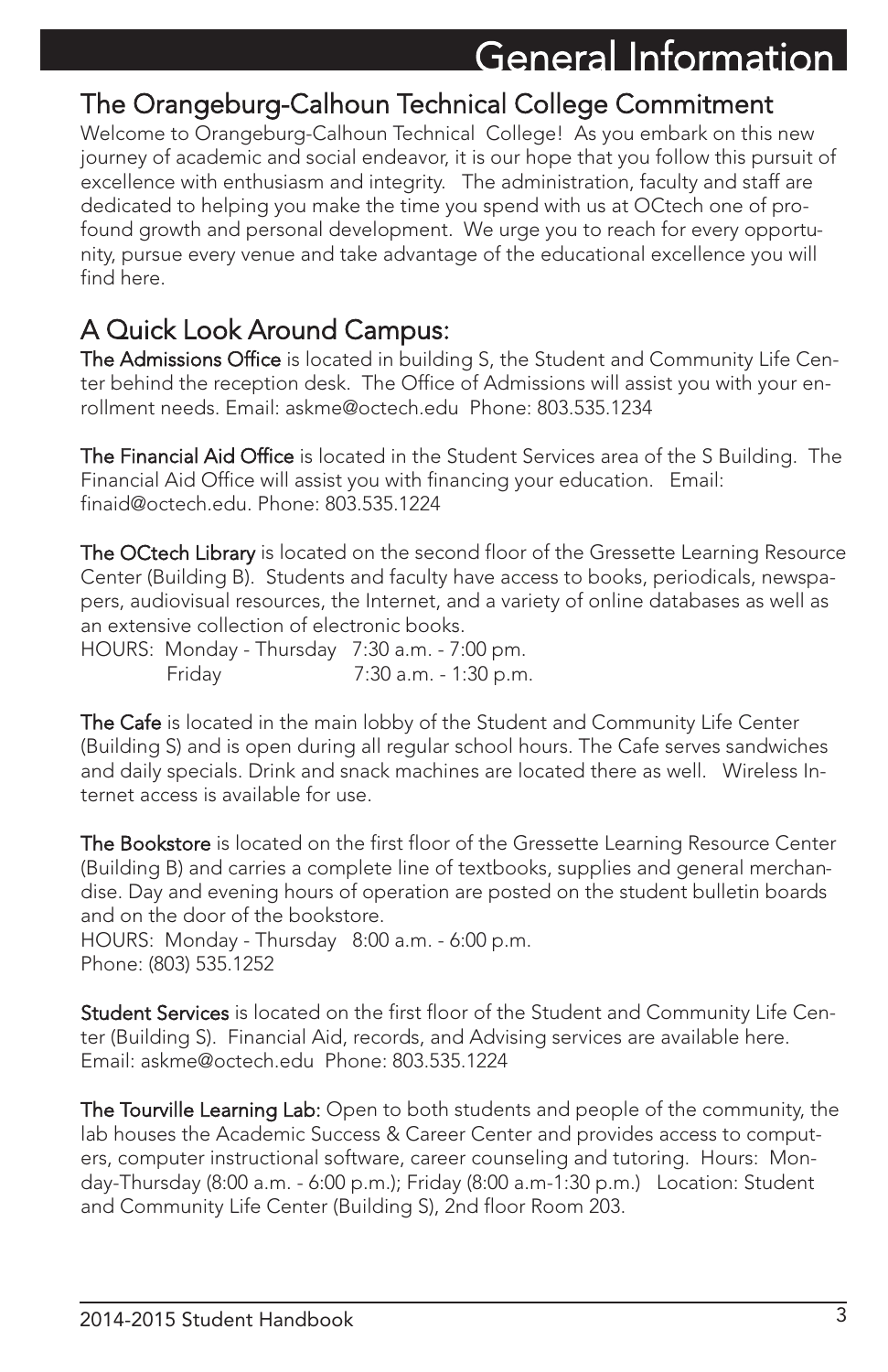### Accessing Your Campus Cruiser Account:



Go to www.octech.edu.

- 1. Step1 Move over to "Student Resources" and click on "Connect to My Accounts."
- 2. Step 2 Scroll down until you see the logo "Campus Cruiser" and click on the logo.
- 3. Step 3 Type in your Login ID and password

(your password will be your date of birth (MM/DD/YY) for your initial sign in). After logging on with this password you will be prompted to change your password and select hint questions.

If you do not know your Login ID move your arrow over to the left under Login Information and click on "What's my Login ID." If you happen to forget your password, click "What's my Password?" and follow the instructions.

Once you have successfully logged on, you will see the "My Cruiser"page. This page lists personalized information regarding your classes, email, etc.Please explore this link completely. It holds a lot of important information.

### Accessing Your CONNECT Account:

1. Go to www.octech.edu<br>2. Step 1 – Go to "Studen

- Step 1 Go to "Student Resources" and click on "Connect to My Accounts."
	- Step 2 Click on the "CONNECT" logo.
	- Step 3 Click on "I'm new to Connect: Set up my password" and follow the instruction on the screen.

CONNECT is designed for you (as a student) to have access to register for classes, print class schedule, manage your financial aid and review/print your educational plan, etc.

**CO**nnect<sub>II</sub>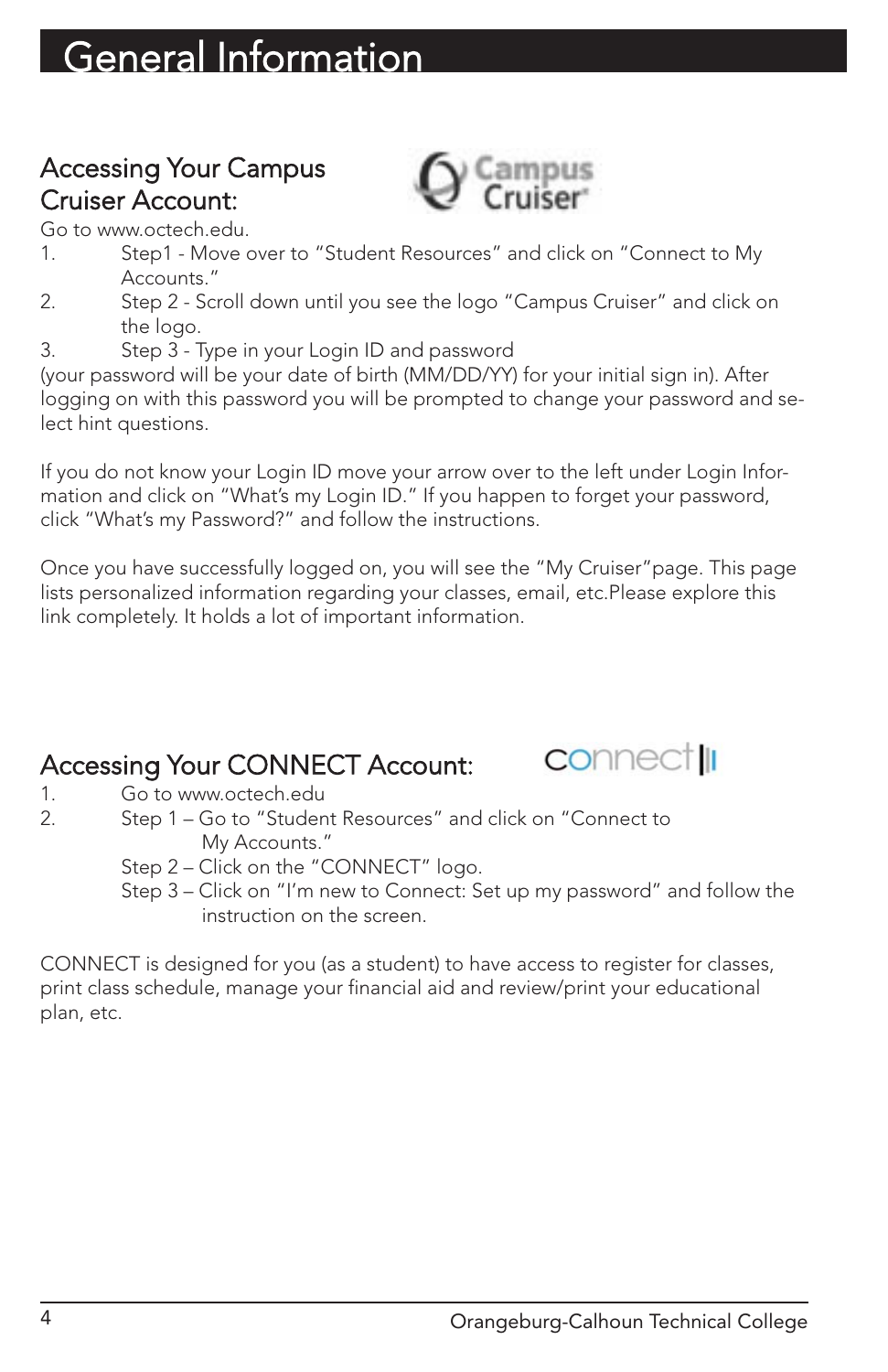### Communication with the College - 4 very important things:

1. Be sure that Student Services has your current email address. If not, please contact us at askme@octech.edu so we may update your contact information.

2. The college has issued you a Campus Cruiser Account which includes your student email account. Access your account immediately and follow log in instructions to view email and other important notifications. Get to your account by selecting Student Resources on the OCtech web page at www.octech.edu.

3. Check your Campus Cruiser email account daily for important information from OCtech.

4. If you have NOT completed new student online orientation (which is mandatory for new students), do it today.

- A. Meet with an Academic Advisor to set up your first semester educational plan in CONNECT.
- B. Complete New Student Online Orientation.
	- a. The orientation can be found at www.octech.edu on the Admissions page under New Student Orientation
	- b. Or type in your browser's window http://www.atschoolorientation.net/octech

If any of your contact information changes (email, phone, or address) it is IMPOR-TANT that you notify the Student Services office immediately so communications from the college will reach you. Don't miss admissions offers, interviews and course openings/cancellation notices due to failure to check email! Please email us at askme@octech.edu if you have questions about access to your account or other enrollment matters.

### Register Your Mobile Phone on Campus Cruiser

You can register your mobile phone on Campus Cruiser to receive emergency messages by text message. Messages include weather closing and on campus emergencies. To register your phone, look for the "Cruiser Alert" option on Campus Cruiser and follow the instructions.

### Change of Name, Mailing or Email Address

It is the obligation of every student to notify the Student Records Office in the Student Services Center of any change in name or address. A picture I.D. with current information is required in order to make such a change. Failure to make this required change may cause serious complications in the handling of student records, tuition, refund payments and communication with the College in general.

It is also vital for students to ensure that the College has his or her email address on file in order to aid in the prompt delivery of important notices or opportunities.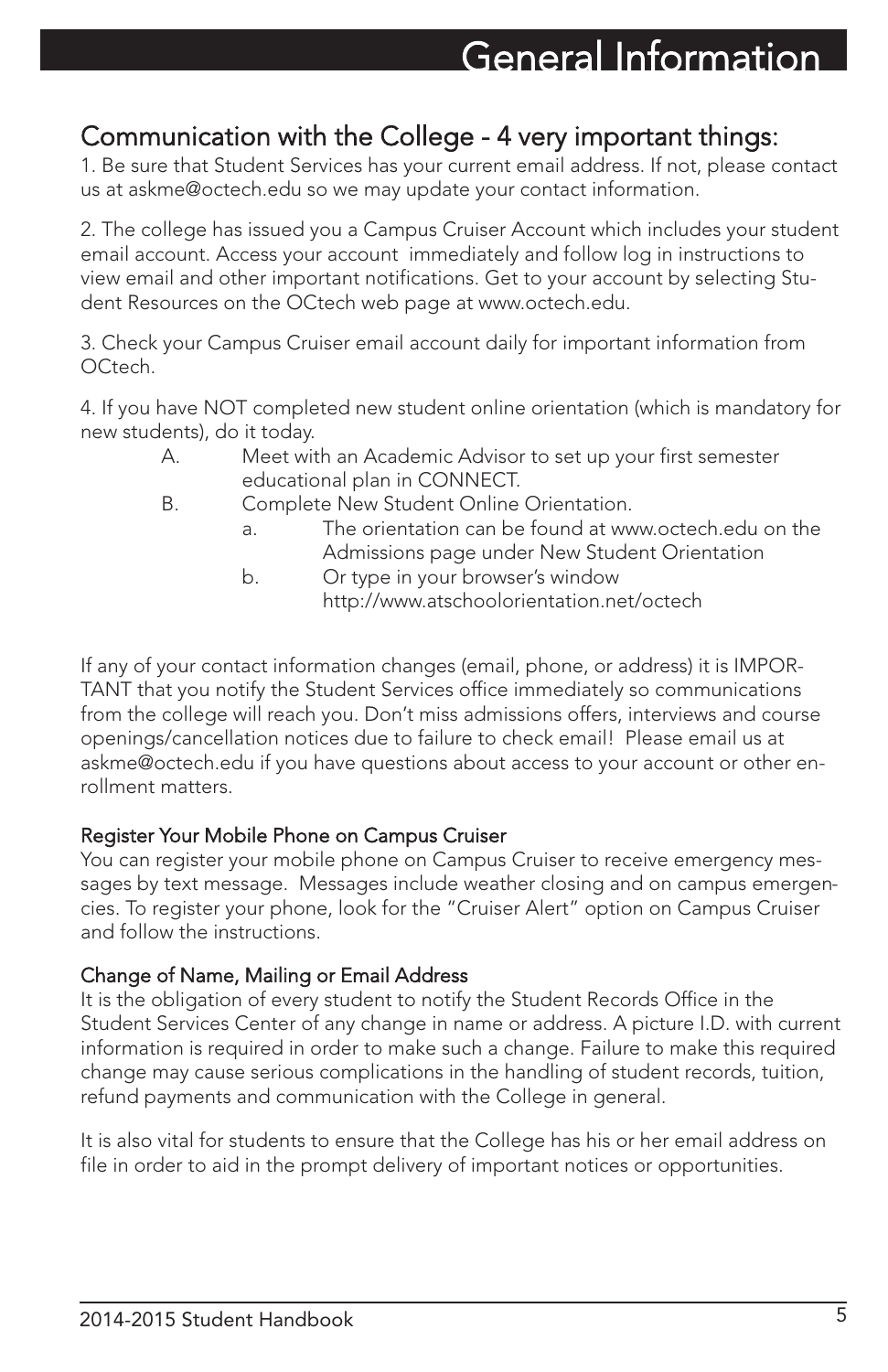### Academic Success & Career Center (ASCC)

The Academic Success and Career Center (ASCC) provides comprehensive resources and services that will support students and graduates of OCtech in the development of skills to promote academic excellence and prepare students for new and emerging technology based jobs.

The ASCC assists students with their academic needs through tutoring, peer assisted study sessions and study skills seminars. In addition, the ASCC also provides career planning services free of charge for current and potential students. A career assessment inventory can be administered to identify potential career opportunities. Vital information about the current job market, outlook for a particular career and salary trends can be obtained through this service.

To setup an appointment with a counselor, contact the center at 803.535.1347 or ascc@octech.edu. The center is located in the Tourville Lab on the second floor of Building S and is open Monday-Thursday 8:00am-6:00pm and Friday 8:00am-1:30pm.

No fees are charged for these services.

### Job Placement Services

Job Placement Services are available to current OCtech students who have completed at least one semester and alumni of OCtech who have graduated within the past three years. This a free service and includes resume information and assistance, cover letter information, interviewing techniques, and job referrals. Students may visit Job Placement Services in the ASCC. Students may also inquire about Job Placement Services by calling 803.535.1278 or sending an email through the Job Placement Services page on the website. Current job listings for students may be found on the College's website under Student Resources.

### Distance Learning Academic Advising, Scheduling and Registration

OCtech employs qualified staff and faculty to assist distance education students with course selections and class scheduling to address student needs. Advising and scheduling are typically conducted on campus with faculty advisors or Student Services counselors by appointment or on a walk-in basis. Students are also permitted to schedule classes by telephone, providing all admissions requirements have been satisfied. Students may pay required tuition and fees to the College's Business Office by mail, in person, by telephone or online through Connect.

### Services for Students with Disabilities

Orangeburg-Calhoun Technical College complies fully with section 504 of the 1973 Vocational Rehabilitation Act and the Americans with Disability Act. Moreover, the College is committed to making all program services and College activities accessible to all students. Students with physical disabilities who require special assistance for registration, class attendance, or parking, should contact the Coordinator for Students with Disabilities in the Student Services Office.

Students who have a documented learning disability or a documented disability that interferes with cognitive performance and who require special accommodations should also contact the Coordinator for Students with Disabilities. Students must reveal their documented disability and the need for special accommodations.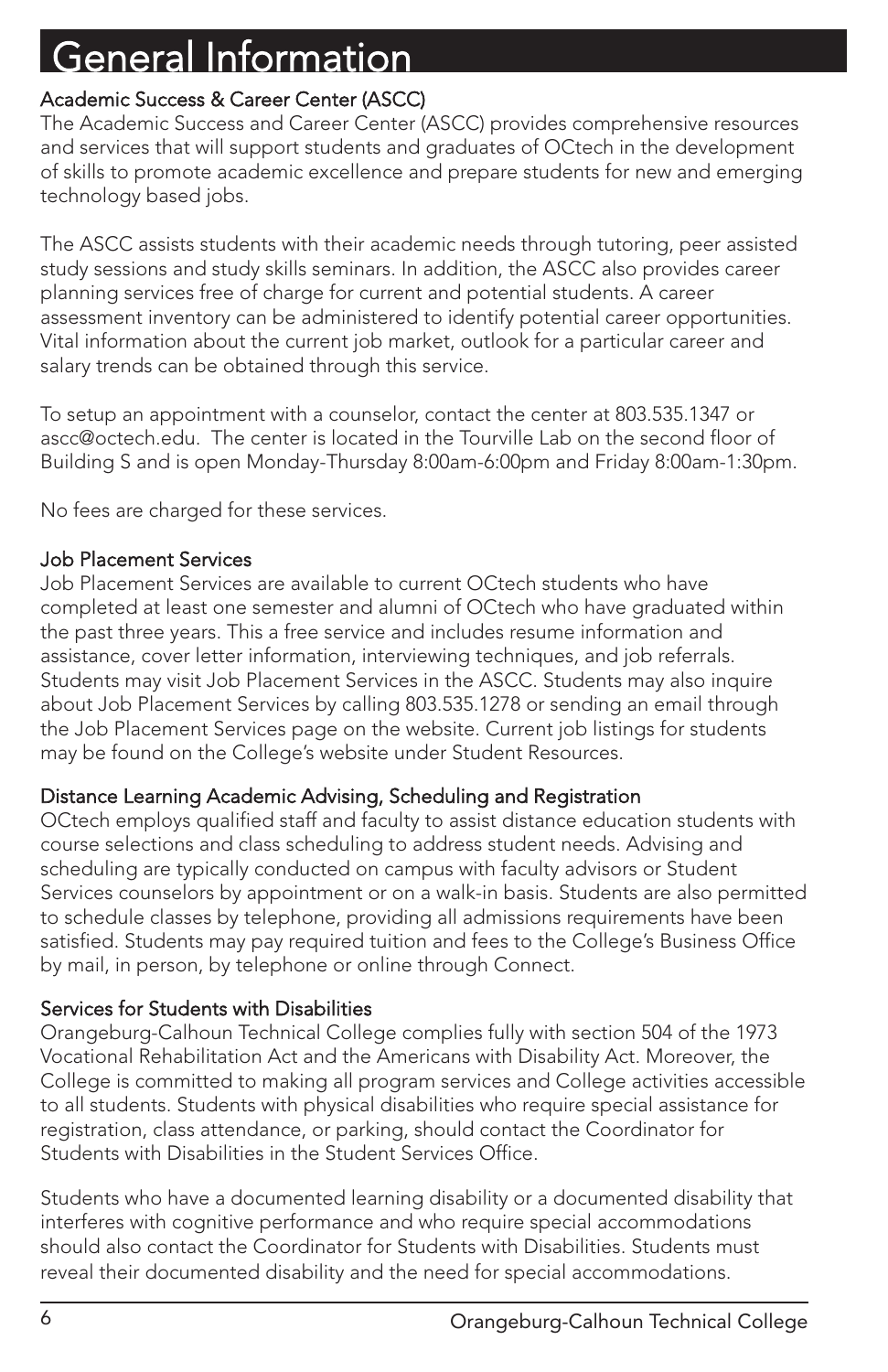### Safety

Safety should be a part of a student's education at OCtech. Instructors and students in all programs should constantly stress safety. In the event of an accident, students should inform the instructor immediately so that a complete report may be made to Campus Public Safety (682-3335), the Student Services Division (535-1224) and the Office of the Chief Business Officer (535-1205).

The following procedure is to be followed in case of an accident causing injury:

- 1. Notify instructor immediately.
- 2. If there is a serious accident, dial 911 and make a report without delay.
- 3. Do not move the victim unless absolutely necessary, and then only with extreme care.
- 4. Remain with the victim until he/she is under care of the instructor, medical personnel or other responsible person.
- 5. Students are not to be given any internal medication. First aid is to be limited to providing comfort while awaiting medical personnel.
- 6. Take steps to prevent any reoccurrence of accidents.
- 7. GOOD SAFETY PRACTICES CALL FOR PREVENTION, NOT TREATMENT OF ACCIDENT VICTIMS.

#### Other Emergency Situations

In case of fire: Call 911 or 682-3335.

### Student Insurance

Every precaution possible is taken to ensure the safety of students throughout the College; however, all curriculum students are provided with a limited amount of accident insurance coverage. Students receive coverage through the College, as the premium cost is included in the student's tuition and fees. This insurance covers the student while he/she is on school property attending regularly scheduled classes, or while on a College-sponsored trip. Absence from the College premises during the day, such as during the lunch hour, is not covered.

A student injured while on campus or a College-related activity should instruct the physician or emergency room staff that he/she is covered under student insurance and to send itemized statements of all charges to the Office of Business Affairs, 3250 St. Matthews Road, Orangeburg, SC 29118. The student is required to go by the Business Affairs Office in Building A to sign an insurance form in order for the claim to be submitted.

### Library Services

Whether you are on campus or online, the Library at Orangeburg-Calhoun Technical College provides a wealth of resources and services to meet your educational and information needs. From electronic databases, electronic books, local online catalog and a statewide catalog of SC college and university libraries, audiovisuals and print resources, the Library offers seeks to provide current and historical information necessary for research and class assignments.

The Library consists of two facilities. The main location is on the second floor of The Gressette Learning Resource Center, Building B. The other location, the Health Sciences Media Center, is located in Building K and serves the Allied Health and Nursing programs.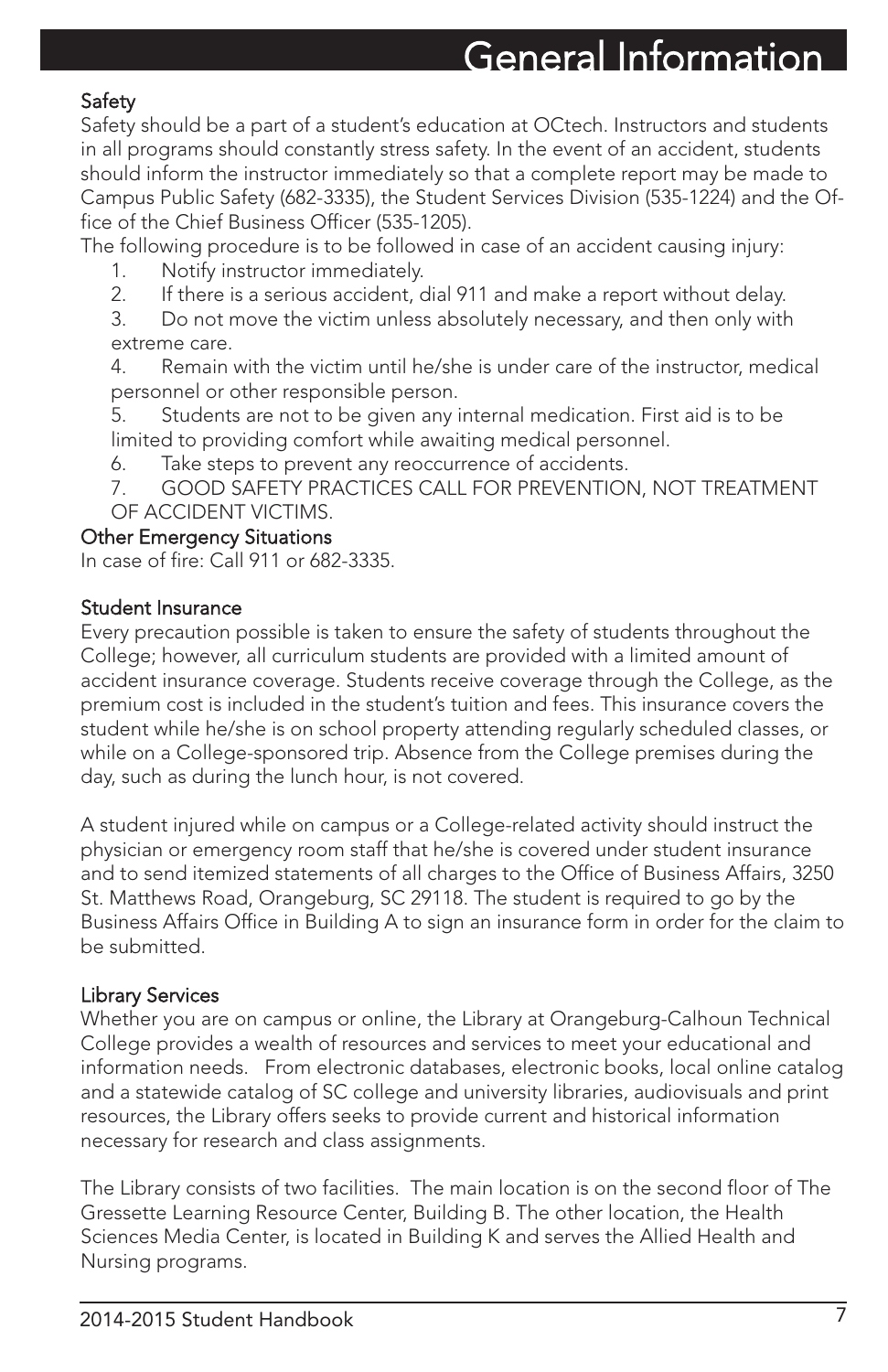### Student ID's

Every registered student at OCtech must have a current and valid student ID and is required to have it on their person at all times while on the College's campus. A current ID is required for entrance to the Library. There is no fee for the first student ID. IDs serve as library cards and are required to check out books, to use Reserve materials, to use PASCAL Delivers, and to sign in for off-campus access to electronic resources.

- 1. NEW ID: To obtain an ID, students should bring a driver's license or other picture ID to the Library.
- 2. Update/Validate Policy: ID's must be updated/validated every semester a student is enrolled. Bring your current ID to the Library; staff will verify your enrollment and place a current semester sticker on the ID.
- 3. Replacement ID's: The cost to replace a lost, stolen or destroyed ID is \$15.00. Students may pay at the Cashier's Office in Building S and bring the receipt to the Library to get a replacement ID.
- 4. Replacement ID without cost: IDs are replaced at no cost under the following guidelines:
	- Name change
	- Broken ID (pieces must be brought to the Library)
	- Student has not attended OCtech for 3 consecutive semesters or 1 academic school year

### Student Advisory Board

The Student Advisory Board (SAB) consists of representatives from active student organizations and the student body at large. The SAB officers will be chosen from among the representatives. The SAB is an organization committed to providing services and activities for students that promote and enhance the total growth and development of students.

### Campus Organizations

These active organizations are recognized by the Student Services Division:

- Student Advisory Board
- Society of Future Radiologic Technologists
- Associate Degree Nursing Student Nursing Association
- Phi Theta Kappa
- Future Practical Nursing Club
- Future Educators of America
- Gaming Club
- Student Chapter of Association of Computing Machinery Chapter
- OCtech Outdoors Club
- Student Veteran's Association
- Wall Street Club

### Vehicle Registration

Student vehicles on College property must be registered. Vehicles should be registered at the time of class registration. Registration during the semester may be processed at the Information Desk in the Patrick Student Service building.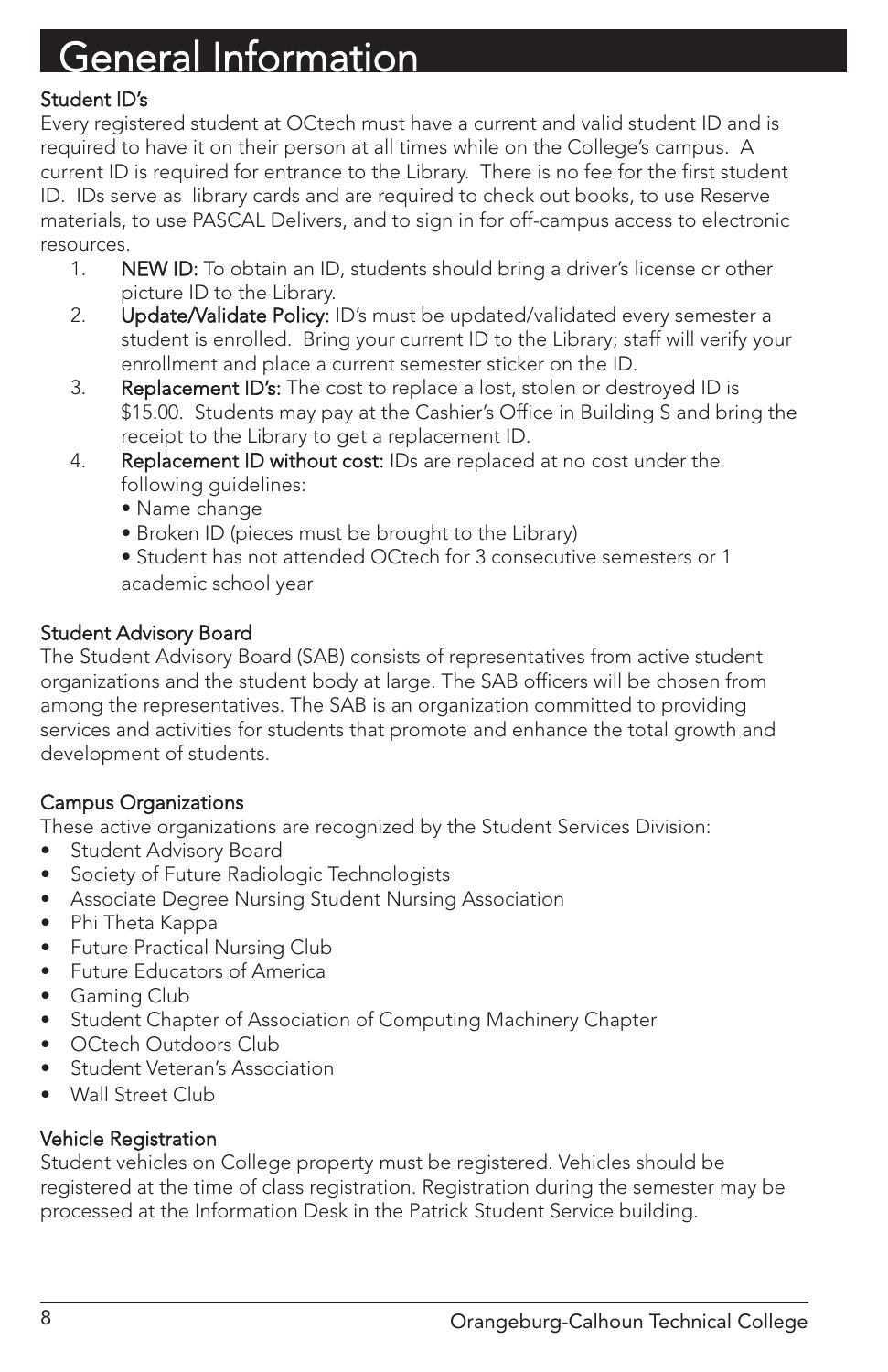#### Inclement Weather Policy

If ice, snow or other inclement weather conditions force the closing of the College, public announcements will be made on the OCtech website and over local radio and television stations. An appropriate message will also be recorded, in lieu of the usual greeting on the College's main telephone number. If a closing announcement is not made, then the College is open.

#### Academic Student Conduct

OCtech students are considered to be mature individuals, whose conduct is expected to be dignified and honorable. It is the student's responsibility to remember that his or her actions directly affect the reputation of the College. Common courtesy and cooperation should be part of the student's daily living habits.

Student conduct, both at the College and off campus, must reflect that of a good citizen. Dishonesty is considered a serious offense. Dishonesty in any form will result in severe disciplinary action. Any activities that may be considered detrimental to the mission of the College may be cause for dismissal, subject to the discretion of the Vice President for Academic Affairs or the Vice President for Student Services.

OCtech reserves the right, in the interest of its students, to decline admission, suspend or require the withdrawal of a student for any reason deemed to be in the interest of OCtech.

### Alcohol/Drugs

The sale, possession or consumption of alcoholic beverages and/or narcotics, hallucinogens, stimulants, marijuana and/or any illegal substances is specifically prohibited. Violations will be reported to the proper law enforcement officials for prosecution. Those prosecuted will be subject to the courts of the State of South Carolina. No one under the influence of alcohol or other drugs will be allowed to attend class or to remain on the campus.

No alcoholic beverages are to be served or consumed at any student function on or off campus. This includes club, departmental and class activities such as meetings, field trips, picnics, parties, and similar activities.

Individuals who experience alcohol/drug dependency are encouraged to seek assistance through the Student Services counseling staff or other community counseling agencies.

### Smoking

Orangeburg-Calhoun Technical College will provide students, faculty, staff and visitors as safe and healthy an environment as possible. The South Carolina Clean Indoor Air Act of 1990, as well as recent reports by the Surgeon General, have focused attention on the need to restrict the use of smoking materials on the College campus.

Although the rights of smokers as well as non-smokers are of concern, the College will prohibit smoking on campus effective January 1, 2007. Every effort will be made to enforce the policy with courtesy and respect. However, violation of the South Carolina Clean Indoor Air Act is a misdemeanor punishable by fine. Smoking elsewhere on campus is also punishable by fines or other disciplinary actions as established.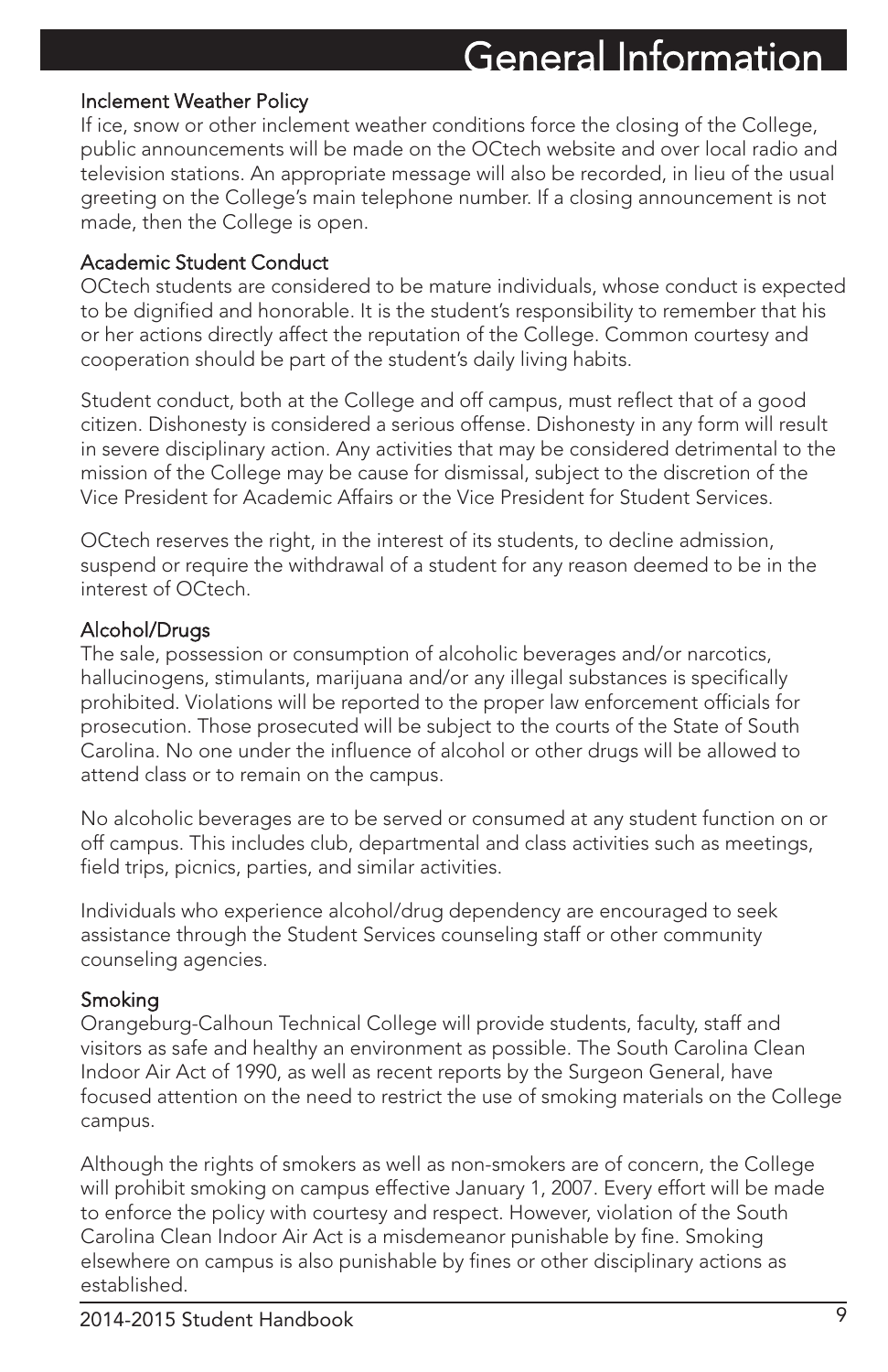### Firearms

Firearms are prohibited on any portion of the campus. The only exception applies to law enforcement personnel. Possession of a firearm on the College grounds is a felony punishable by a fine of up to \$5000 and/or five years' imprisonment and possible expulsion from the College.

### Computer Security

The computer resources at Orangeburg-Calhoun Technical College are primarily to be used to support and further the academic pursuits of its students. Any use of the computing resources for personal gain or to conduct a private or personal business is strictly prohibited, except for scholarly pursuits such as faculty publishing activities or students applying for financial aid. See College Catalog for complete policy.

### Financial Aid

### How to Apply for Financial Aid

- 1. Complete an application for admission to OCtech.
- 2. Complete the Free Application for Federal Student Aid (FAFSA). This form is required for all financial aid programs: scholarships, grants, work study, l lottery tuition assistance and loans at OCtech. Apply online at

ww.fafsa.gov.

- 3. If OCtech's school code (006815) is listed on your FAFSA, the Financial Aid Office will receive a copy of your student aid report electronically. The Financial Aid Office will use the student aid report to determine your eligibility for the Pell Grant, student loans, and all campus based aid.
- 4. If you are eligible for financial aid, you will receive an award letter from OCtech stating the amount of aid. This letter and any required documents must be signed and returned to the Financial Aid Office within ten days after you receive the correspondence.

### Financial Aid Office Hours:

Monday, Tuesday, Wednesday and Thursday: 8:00 a.m. - 6:00 p.m. Friday: 8:00 a.m. - 1:30 p.m.

### Financial Aid Application Deadlines

| Term   | Deadline   |
|--------|------------|
| Fall   | July 1     |
| Spring | November 1 |
| Summer | April 1    |

### Standards of Satisfactory Academic Progress for Financial Aid Recipients

Students receiving financial assistance through a federal program or South Carolina Need Based Grant must be making satisfactory progress toward a degree, diploma or certificate at OCtech. The financial aid office monitors the progress of all students to ensure that they are making satisfactory progress (SAP) toward completion of their program in a reasonable period of time. The cumulative SAP review determines the student's eligibility for financial assistance based on his or her complete academic history.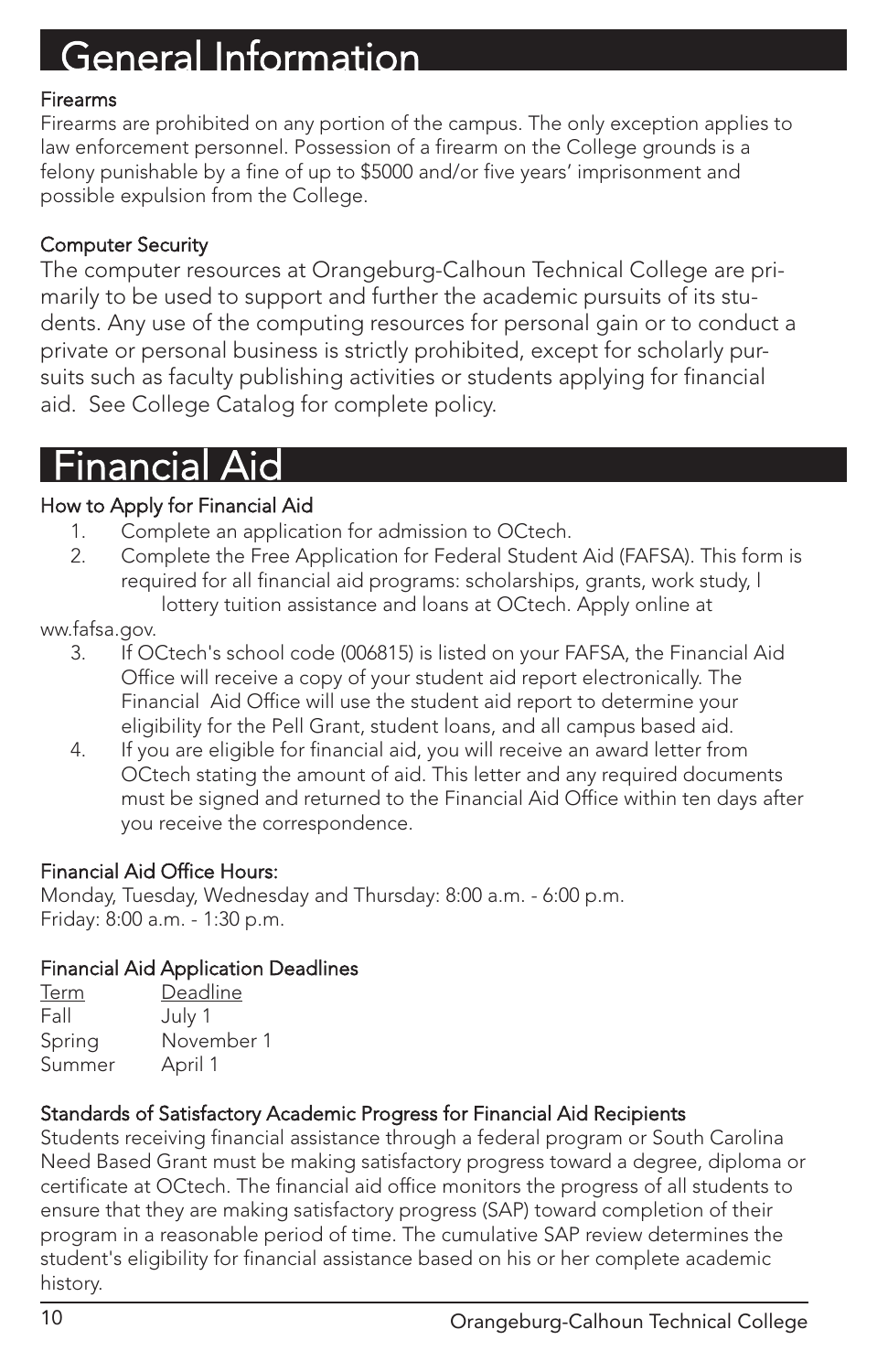Financial Aid

Standards are measured by both Cumulative Grade Point Average (Qualitative Measure) and Cumulative Credit Hours (Quantitative Measure):

- 1. A student must maintain a cumulative grade point average (GPA) of 2.00 (C average) or better AND must successfully pass 67% (percentage of courses passed vs courses attempted) of all course credit hours attempted each term to remain eligible to receive financial aid at OCtech.
- 2. Course grades of F, W, WF and I are not considered completed courses and negatively impact satisfactory academic progress standards. SAP is not recalculated for students who earn a grade of I and receive a letter grade after the term ends. All courses must be completed during the normal grading period.

### Standards for Students Enrolled in Diploma and Certificate Programs

(Academic programs of one year or less) - At the end of each term, if the cumulative GPA is less than a 2.00 or if the course completion rate is less than 67%, the student will be placed on Financial Aid Warning. Financial aid will be continued during the warning period if the student satisfies ALL three requirements that include:

- 1. Enroll in at least six credit hours
- 2. Complete 100% of all attempted courses
- 3. Earn at least a 2.0 term GPA

Failure to maintain ALL of the above standards during the warning term will result in suspension of financial aid at OCtech.

### Standards for Students Enrolled in Associate Degree Programs

(Academic programs of more than one year) - At the end of each term, if the cumulative GPA is less than a 2.00 or if the course completion rate (percentage of courses passed vs courses attempted) is less than 67%, the student will be placed on Financial Aid Warning. Financial aid will be continued during the warning period if the student satisfies ALL three requirements which include:

- 1. Enroll in at least six credit hours
- 2. Complete 100% of all attempted courses
- 3. Earn at least a 2.0 term GPA

Failure to maintain ALL of the above standards during the warning term will result in the student being placed in a second term of Financial Aid Probation.

Second Term Financial Aid Probation students must complete 100% of all attempted courses AND earn at least a 2.0 term GPA to remain eligible for financial aid.

Failure to maintain ALL standards during the second probation period will result in suspension of financial aid at OCtech.

Reinstatement after Financial Aid Suspension - To re-establish financial aid eligibility, a student must satisfy all of the following requirements:

- 1. Complete a term of study at OCtech without any federal or state financial assistance. The student will be responsible for payment of all educational expenses.
- 2. During the term of attendance without financial aid, the student must enroll in at least 6 credit hours.
- 3. Complete 100% of all attempted courses.
- 4. Earn at least a 2.0 term GPA.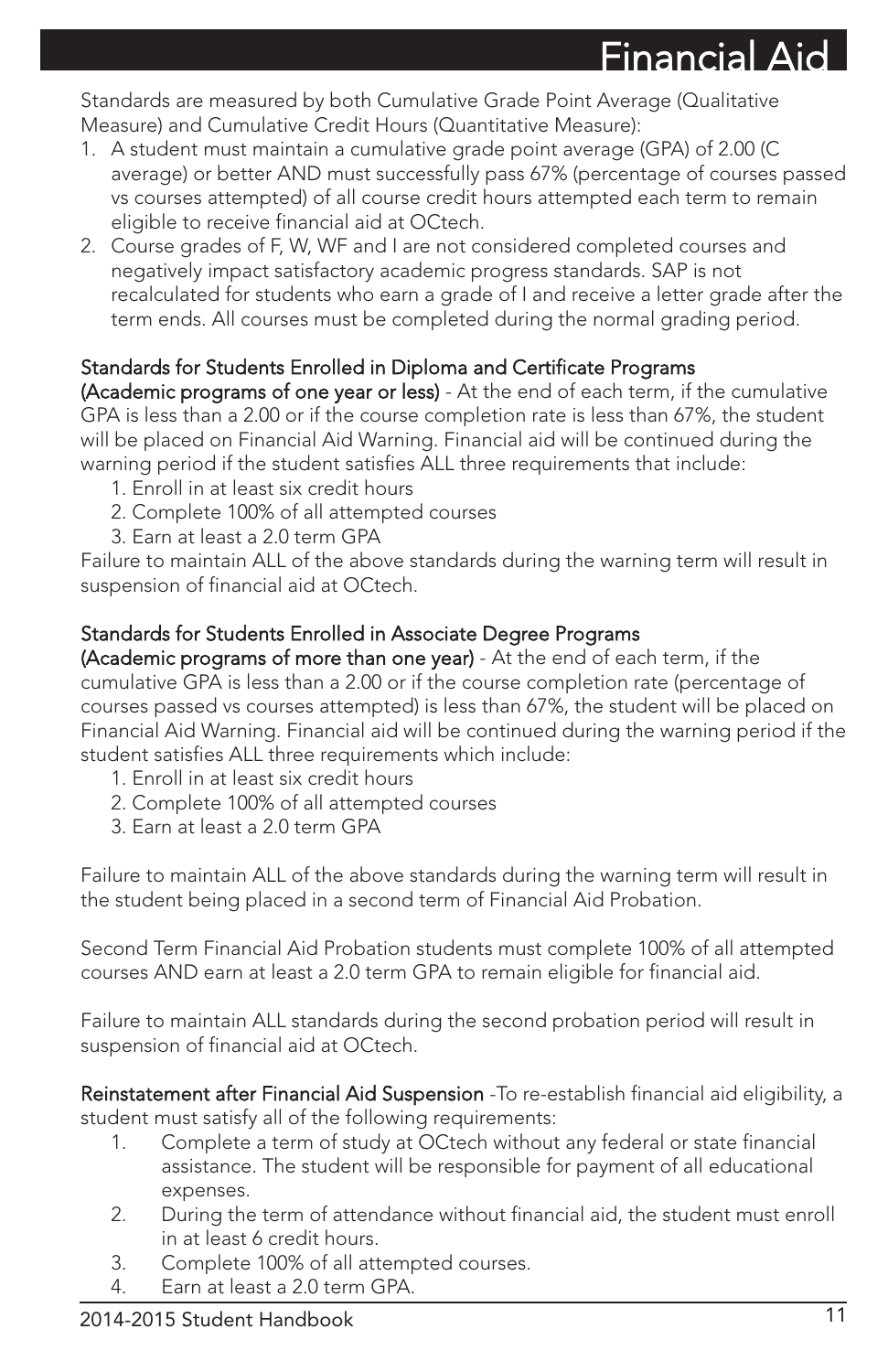# Financial Aid

It is the responsibility of the student to determine when an appeal for reinstatement of financial aid eligibility is appropriate. The cumulative transcript will provide the student with the number of hours completed each term and the grade point average attained. Once the student determines that they have met the criteria for reinstatement of financial aid, the student must submit a written request for reinstatement of eligibility. The request should be forwarded to the Office of Financial Aid, Orangeburg-Calhoun Technical College, 3250 St. Matthews Road NE, Orangeburg, SC 29118.

### Maximum Time Frame

- 1. A student may only receive financial aid for a limited time. Eligibility for financial aid is terminated after a student has attempted 150% of his/her program credit hours length.
- 2. A student may receive financial aid for 1.5 times the published length of the program of study.
- 3. For example, a student enrolled in a 60 credit hour program is eligible until 90 credit hours are attempted  $(60 \times 1.5 = 90)$ .
- 4. Transfer hours from other colleges that apply towards program completion at OCtech are added to the total hours attempted at OCtech to determine the 150% credit hour limit towards degree completion.
- 5. Students may repeat courses but repetitions will count toward the time frame/length of eligibility.
- 6. The attempted hours will consider all course work taken (including DVS and transfer credits accepted by the college).
- 7. All periods of enrollment count when evaluating SAP, even periods in which the student did not receive Federal Student Aid funds.
- 8. The maximum time frame is program specific based on required credit hours for graduation.
- 9. Once the maximum number of hours is attempted, the student is placed on financial aid suspension.

### Student Notifications

- 1. Each student's financial aid SAP status will be evaluated based the length of program in which you are currently enrolled. Associate Degree or two year programs will be reviewed at the end of summer term. One year or less diploma and certificate programs will be evaluated once per semester for terms in which you are enrolled.
- 2. Students will be notified of their financial aid SAP status via email to their College email account.
- 3. Through the OCtech student portal, Campus Cruiser, students are required to review email messages and announcements regularly to ensure they have the latest information about their financial aid and SAP status.

### Appeals

Individual student appeals to the SAP policy will be reviewed under the umbrella of Professional Judgment. Students with legitimate appeals may be given exceptions on a case-by-case basis. A written appeal must be submitted and approved for reinstatement.

1. A student on financial aid suspension may appeal by submitting a letter of appeal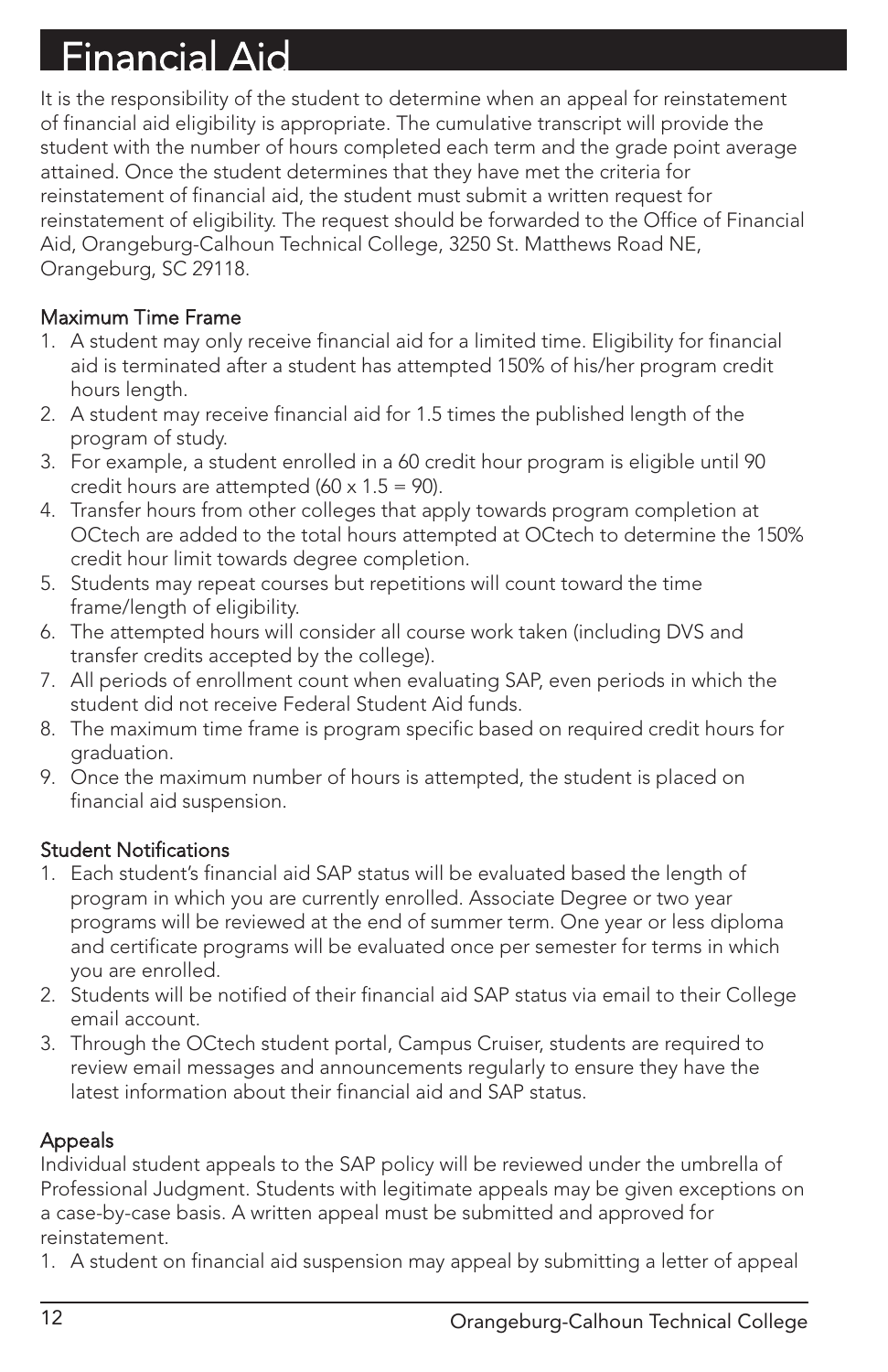$Fin$ ancial  $\Delta$ 

along with any supporting documentation to the financial aid appeals committee. Acceptable reasons for appeal include: serious illness, death or substantial documented change in working hours. The student must provide appropriate documentation supporting the appeal. Incomplete appeal documents will be returned to the student, unprocessed.

- 2. All decisions made by the Financial Aid Appeal Committee are final. Students whose appeals are denied must regain eligibility prior to receiving additional financial assistance or submit a new appeal for a subsequent semester.
- 3 The Appeals committee will meet at least three times each academic year: once before the fall semester, once before the spring semester, and once before the summer semester.

### Summary

- 1. It is the student's responsibility to monitor his/her status for Satisfactory Academic Progress.
- 2. The Financial Aid Office will review the GPA and earned credit hours, and notify students who are failing to meet standards as quickly as possible via campus email.
- 3. Failure to check email or undelivered messages does not exempt a student from his/her responsibility to maintain financial aid satisfactory academic progress or to know his/her current SAP status.
- 4. Students on suspension will be ineligible for all Title IV aid, (i.e. Pell Grant, FSEOG, ACG. FWS, and Federal student and Parent Loans) and most state aid.

### Return of Title IV Funds Policy

OCtech recalculates Federal financial aid eligibility for students who withdraw from the College prior to completing 60% of the term in accordance with the Return of Title IV Federal Funds regulations. The recalculation is based on the percent of earned aid for the term. The percent earned is determined by the number of calendar days completed divided by the number of calendar days in the term.

When Federal aid is unearned, students may owe an additional balance beyond what has been captured during the refund process. If an additional balance is owed, students will be billed by the Business Office. Additionally, a student may need to repay Title IV funds that they receive over direct costs. If so, another bill will be mailed, and students will be given the opportunity to respond. Should students fail to respond, repay, or enter into an agreement to repay, the amount owed will be referred to the Department of Education for collection.

Federal financial aid includes Federal Pell Grant, Federal Supplemental Education Opportunity Grant, Federal Direct Loans, and Federal PLUS Loans.

The student's withdrawal date is defined as the actual date the student began the withdrawal process or the student's last date of recorded attendance. The debt from a financial aid recalculation must be paid in full before the student is allowed to register for future semesters or seek other resources from the College. If this debt is not paid to the College within 45 days from the date of the notification to the student, the College will report it to a national database. This will prohibit the student from receiving federal or state Financial Aid at any other college or university in the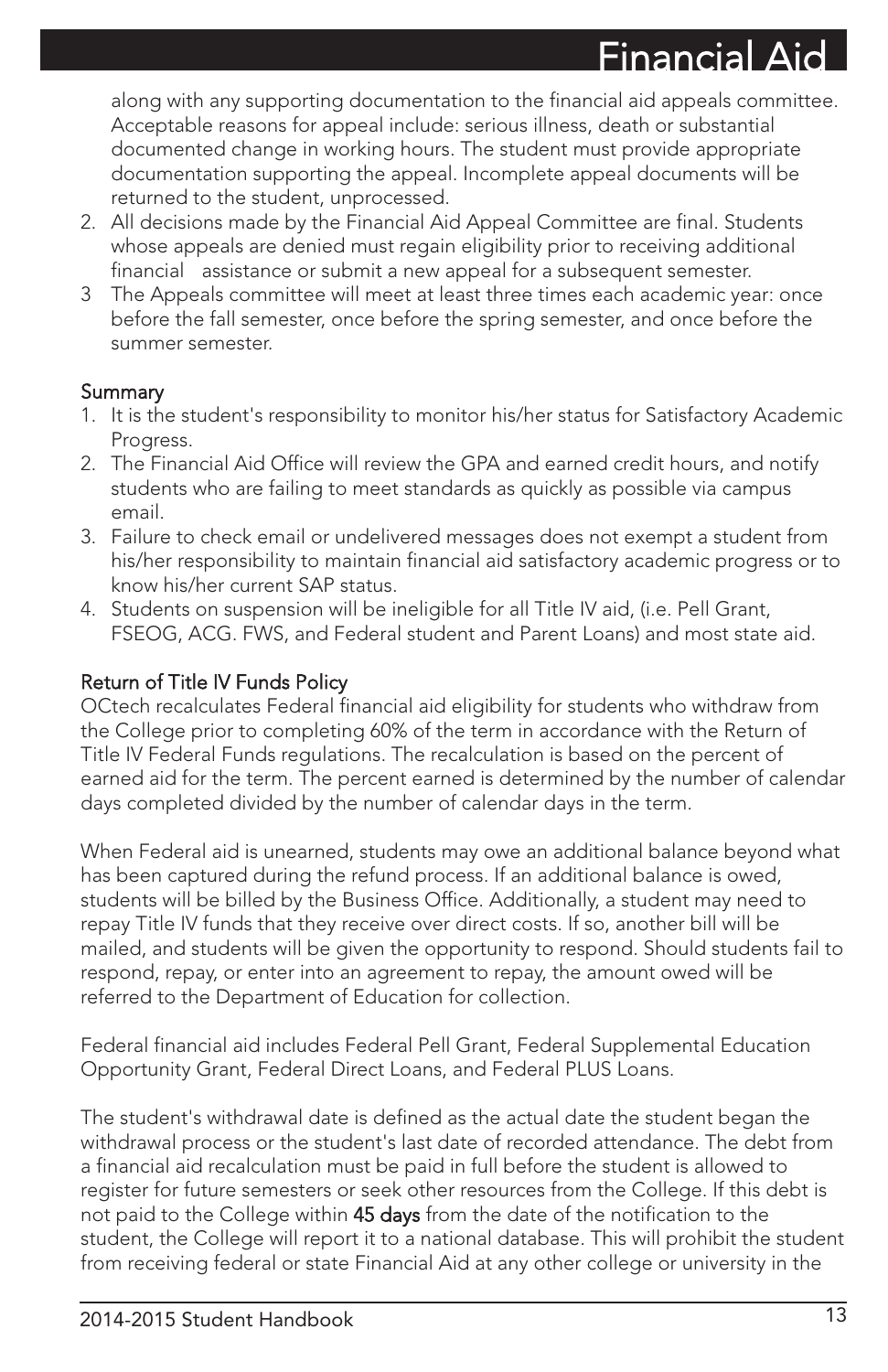# Financial Aid

United States until the full balance is paid to OCtech. The student must then submit a copy of the receipt showing the balance paid in full to the OCtech Financial Aid office for the debt to be removed from the national database. The College will place a hold on the student's records until the payment is received.

The same policy will apply to students who receive all or any combination of Fs, WFs, WPs, or Ws as a result of non-attendance.

### Audit Courses

Courses taken on an audit basis are not eligible for Title IV funding. Because audit courses are ineligible for Title IV funding, they will not be used to determine a student's enrollment status for financial aid purposes.

### Types of Aid **GRANTS** Federal Pell Grant

A Federal Pell Grant is a need-based grant for individuals not holding a bachelor's degree. This program is sponsored by the federal government. Grants range from \$400 to \$5,645 per academic year.

### Federal Supplemental Educational Opportunity Grant (FSEOG)

FSEOG is a need-based grant for individuals who have not earned a bachelor's degree. Priority is given to students with exceptional need who receive Pell Grants. FSEOG is a gift assistance that does not have to be repaid. Students must be enrolled in at least 6 credit hours.

### South Carolina Need-Based Grant

The SCNBG is an award given to students who have not received a bachelors degree already, have at least a 2.0 GPA, are enrolled for at least 6 credit hours and are residents of South Carolina.

### EMPLOYMENT

### Federal College Workstudy

Federal College Workstudy is an earnings program for college students. The amount of the award is the amount the student is permitted while enrolled at the College. Part-time job opportunities on campus are provided to eligible students. The pay rate is usually the minimum wage. Students must be enrolled in at least 6 credit hours and may work no more than 20 hours per week.

### **LOANS**

### Federal Direct Loan

The Federal Direct Student Loan is a low, variable-interest loan made to students by a lender such as a bank, credit union, or savings and loan association to help pay expenses related to attending a college or university. All students must complete the Free Application for Federal Student Aid (FAFSA) in order to determine eligibility for interest benefits (subsidized and unsubsidized). Once the FAFSA has been processed, students who are attending OCtech on at least a half-time basis (6 credit hours per semester) would complete the necessary loan application.

After a student graduates, leaves school, or drops below half-time enrollment status, there is a six-month grace period before repayment begins. A student has up to 10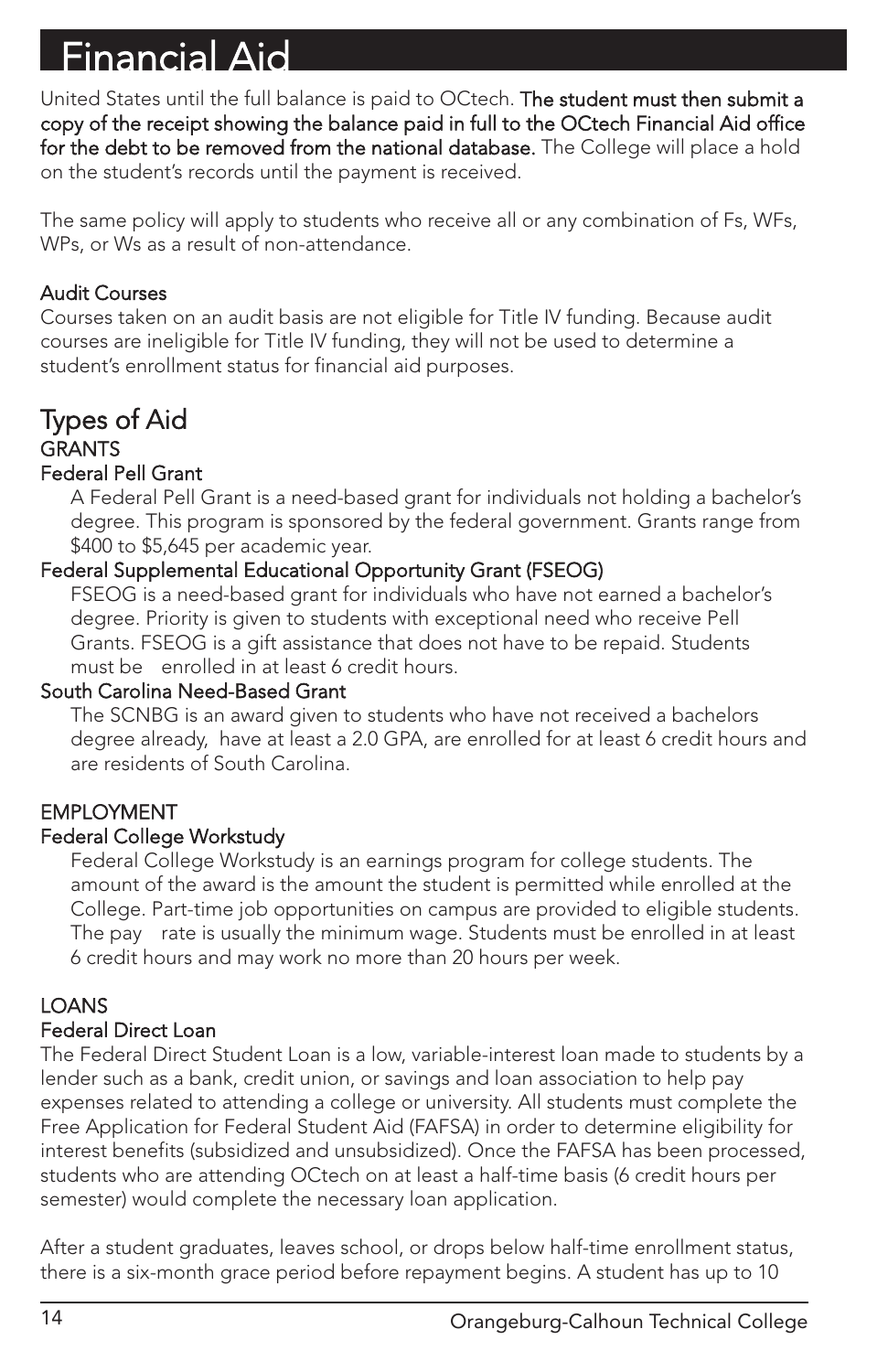$F$ inancial A

years to repay a student loan with at least a \$50.00 minimum monthly payment. The interest rate is variable and is adjusted each July 1. The interest rate is specified in the Notice of Loan Guarantee, which all borrowers receive when a loan is approved.

### Deadlines for applying for student loans:

- •November 1- Fall term
- •April 1- Spring term
- •June 30 Summer term

### **SCHOLARSHIPS**

### Life Scholarship

The Legislative Incentives for Future Excellence (LIFE) Scholarship is an annual fulltuition scholarship (up to \$2500) that is awarded to students who meet the following criteria and attend the College on a full-time basis during the fall and spring terms:

- 1. Must be a resident of South Carolina.
- 2. Must possess a 3.0 cumulative grade point average (GPA) on a 4.0 scale at the time of high school graduation for entering freshmen.
- 3. Must have no felony, alcohol or drug convictions.
- 4. Must owe no refund or be in default on State or Federal Aid.
- 5. Must be a full-time student in an approved curriculum of study.
- 6. Must possess a cumulative GPA of 3.0 and 30 earned credit hours in all previous College coursework.
- 7. Must be a graduate of a South Carolina high school.

Students who are enrolled in a one-year program of study may only receive the LIFE Scholarship for two semesters. Students who are enrolled in a two-year program of study may only receive the scholarship for four semesters. This time-frame begins at the initial term of enrollment in any college after high school graduation. For additional information, contact OCtech's Admissions or the Financial Aid Office.

### South Carolina Education Lottery Scholarship

South Carolina Lottery Tuition Assistance is available to students attending OCtech as long as they meet all eligibility requirements. Students who desire to apply for lottery tuition assistance benefits must apply for all federal and state grants first by filling out the Free Application for Federal Student Aid (FAFSA). Students must also be accepted in a certificate, diploma, or degree program; must be registered for at least six (6) credit hours; and must be legal residents of the state of South Carolina.

According to state law, federal grants and need-based grants will be applied towards technical college tuition before lottery-funded tuition assistance will be applied. For example, if a student receives \$400 in federal grants and \$200 in need-based grants, \$600 will be applied against the student's tuition before lottery-funded tuition assistance will be applied.

The law also states that students may only apply lottery tuition assistance towards one certificate, diploma or associate degree program every five years, unless the additional certificate, diploma or associate degree is necessary for progress in a field of study, and constitutes progress in the same field. IMPORTANT: Students receiving the LIFE Scholarship are not eligible for lottery-funded tuition assistance.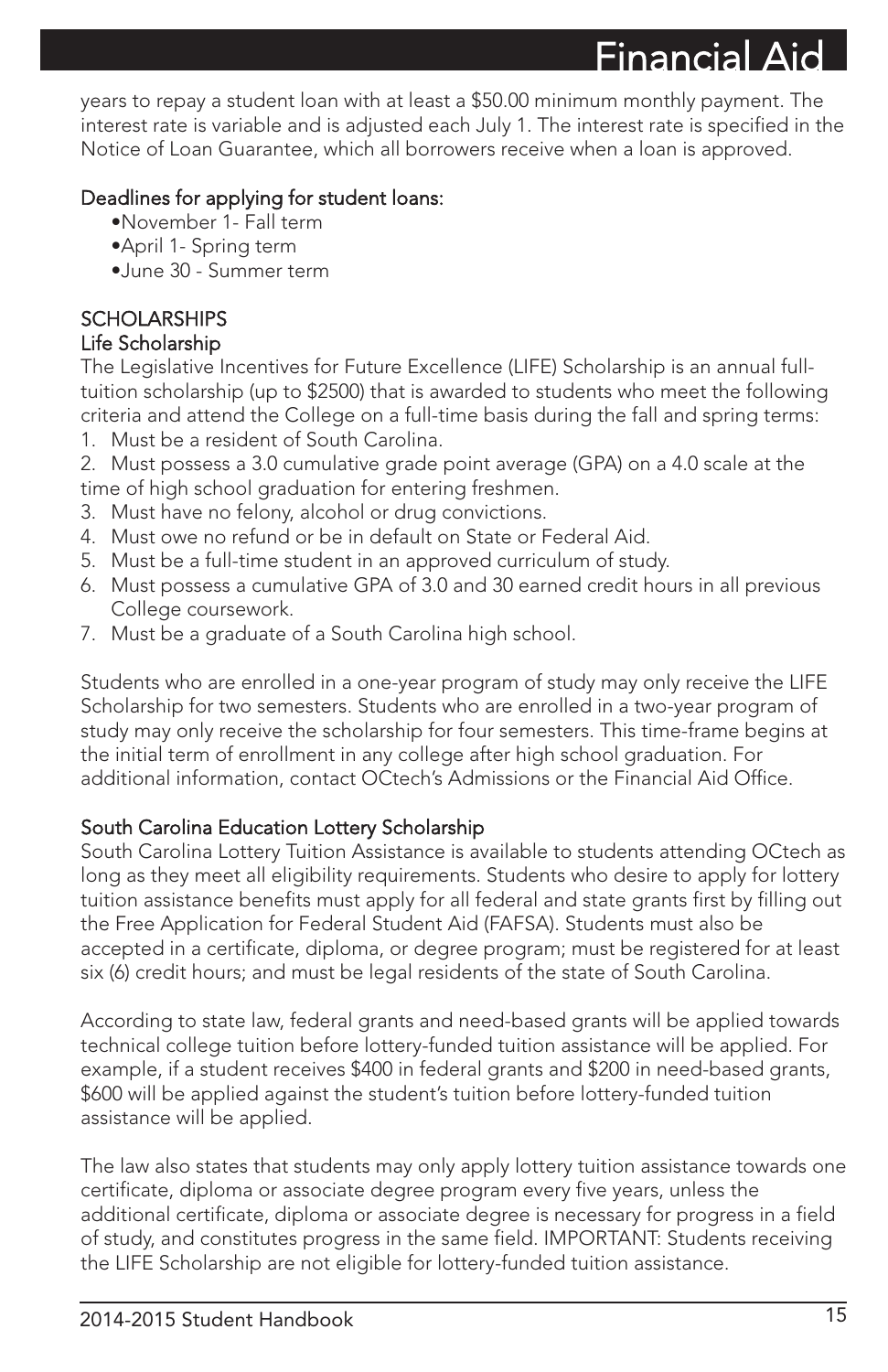### Financial Aid

### Refund Policy

Students who withdraw or have a net reduction of credit hours below full-time status will be eligible for a refund of tuition as follows:

100% Before the first date in term that classes are offered (start of term)

100% First day of class through add/drop period

0% After end of add/drop period

Important: Students who remain in class after the end of the add/drop period will be responsible for paying 100% of tuition.

Students who never attend classes for which they are enrolled will be considered to have constructively withdrawn before the start of the term.

### Refund Policy for Financial Aid Recipients

The OCtech Financial Aid Office will recalculate federal financial aid based on the percentage of earned aid for students who withdraw, drop out, are dismissed, or take a leave of absence prior to completing 60% of a semester. If a student owes a balance to the College, he/she will be notified by the OCtech Financial Aid Office. A copy of the official recalculation policy is available in the OCtech Financial Aid Office.

### Academic Information

#### Compass Assessment Retest for Applicants Scoring Below Curriculum Entrance Levels

Applicants who do not achieve the minimum score for curriculum entrance may request to schedule a retest. The retest may be scheduled any time during the designated testing times. Applicants, who retake the assessment test and remain ineligible for placement into their curriculum course, may have to start with developmental courses first and then, once completed, begin their curriculum courses. Those who desire a retest will be assessed a testing fee.

Students are encouraged to take a COMPASS prep workshop prior to retesting. An Admissions Counselor can assist with available test preparation options.

### Repeating a Course

A student may repeat any course; however, there are limitations for students who pay for courses with federal student aid funds. Students receiving federal financial aid are allowed to repeat a course that they have already received credit for only one additional time in order to try to improve their grade.

The complete academic record, including all grades, is reflected on the transcript, but only the highest grade earned in a course taken more than once is calculated in the GPA.

The Veterans' Administration will not pay educational benefits for repeating a course for which the student previously received credit.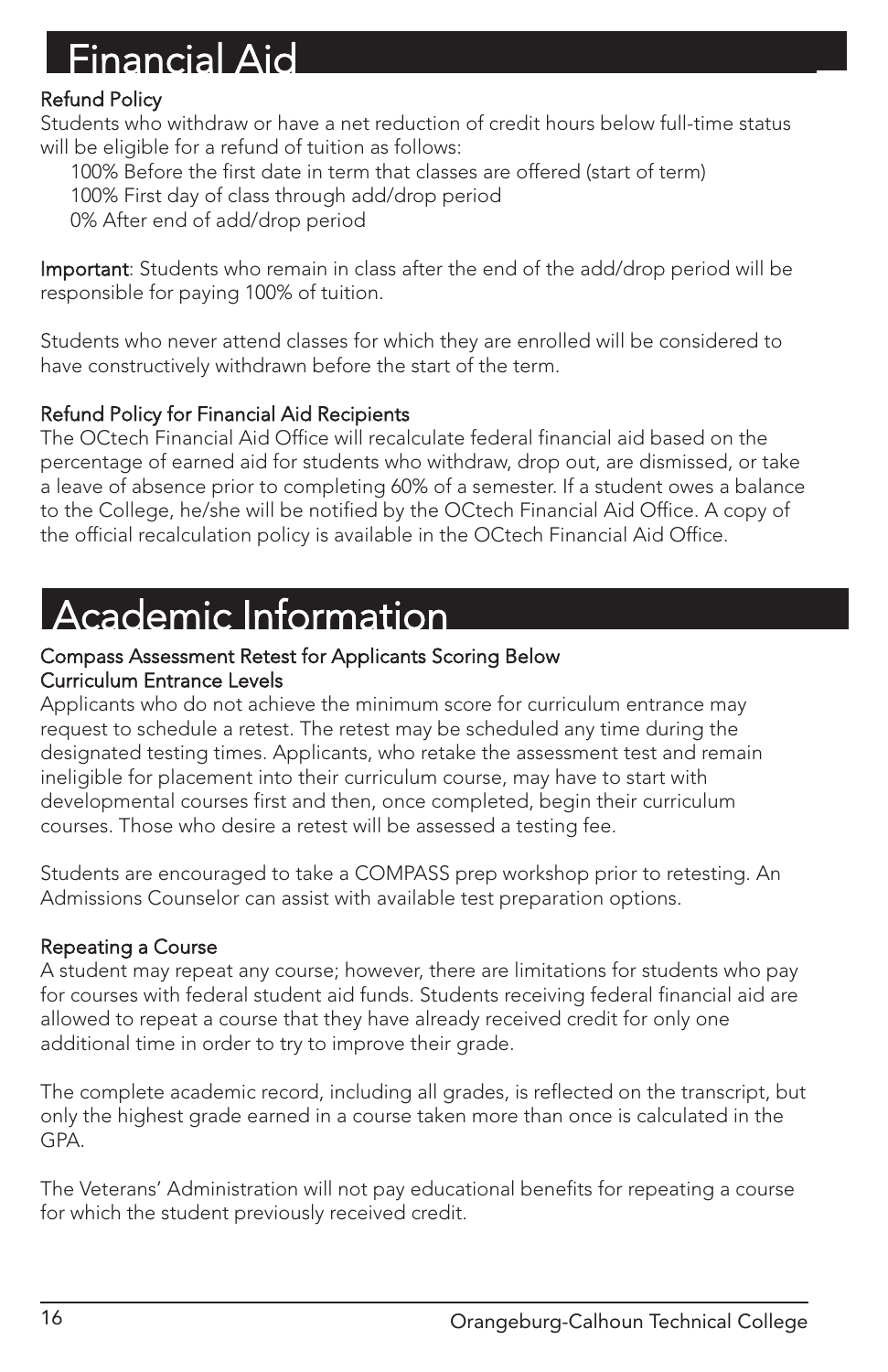### Academic Information

### Course Changes

OCtech reserves the right to add, change or drop courses as the demand changes, both from student interest and the needs of industry. Conflicts arising from such changes will be resolved individually in the best interest of the student. The sequence of courses within a curriculum is also subject to change when deemed necessary.

### Add/Drop

There is a period of five calendar days, beginning with the first day of class each term, during which courses may be added to a student's schedule, provided the course is not closed, has not met and the student meets course pre-requisite requirements. During the same period, courses may be dropped without a penalty. All schedule changes require a completed Add/Drop form with appropriate signatures and compliance with College Add/Drop procedures.

If a student drops a class after the first five calendar days, and before the end of the first thirty days of a term, a grade of "W" will be shown on the transcript. The grade of "W" will not be tabulated in the student's GPA. Courses dropped after the end of the first thirty calendar days of the semester will receive a grade of "WP" if the student is currently passing the course at the time of withdrawal and a "WF" if the student is failing the course at the time of withdrawal. The "WF" is the only grade that will be calculated into the student's grade point average. The "WF" carries the same punitive grade as that of "F." The instructor may issue a grade of "W" in lieu of the "WP" or "WF" at the time of withdrawal. The withdrawal period will be pro-rated for terms of varying length (i.e. summer session and mini-term).

### Withdrawal Policy

Students may withdraw from the College and all classes during the first five calendar days of the term without penalty. Withdrawn courses will not appear on the student's transcript. Withdrawal of courses after the first five calendar days, but before the end of the first 30 calendar days of the term, will be reflected on the student's transcript. A student's official withdrawal date will be based on the student's last date of attendance.

Withdrawn courses will receive a grade of "W." Although this grade appears on the transcript, it is not calculated into the student's grade point average. Withdrawals from courses after the end of the first 30 calendar days of the term will receive a grade of "WP" (Withdrawn Passing) if the student was passing the course at the time of withdrawal and a grade of "WF" (Withdrawn Failing) if the student was failing the course at the time of withdrawal.

The instructor may issue a grade of "W" in lieu of the "WP" or "WF" at the time of withdrawal. The "WF" is a punitive grade which carries the same calculation in the grade point average as that of an "F."

Prompt and regular class attendance is expected of all students. A decision to stop attending classes at OCtech does not constitute an official course withdrawal. It is the student's responsibility to initiate the proper paperwork to withdraw from classes. Failure to complete and submit the proper paperwork to withdraw from classes after the published add/drop period will result in a failing grade for the course(s).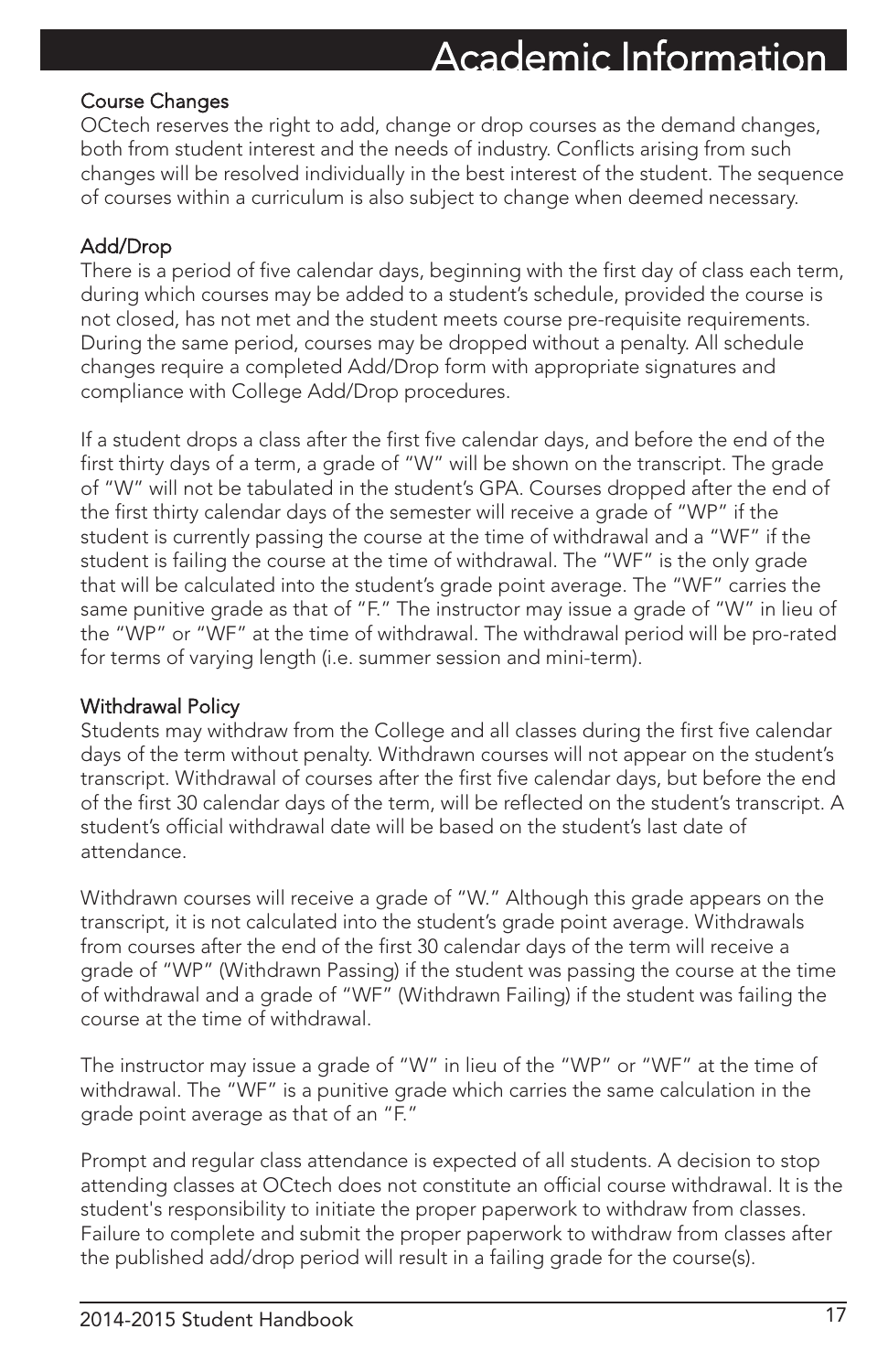# Academic Information

Students receiving Title IV Federal Aid and Veteran's Benefits should consult with a member of the Financial Aid staff prior to course withdrawal to determine financial implications.

### Add/Drop and Withdrawal Procedure:

- Step 1: Obtain an Add/Drop form from the Student Records Office located in the Patrick Student Services building.
- Step 2: Complete the top portion of the Add/Drop form (name, curriculum, social security number, student status, and date).
- Step 3: Complete each section that applies to you.
- Step 4: Obtain signatures from the instructors who teach each class that you are dropping or adding.
- Step 5: Obtain the signature of your advisor or member of the student services counseling staff.
- Step 6: Return the completed Add/Drop form to the Student Records Office. You have not completed the Add/Drop procedures until you return your Add/Drop form to the Student Records Office.

The Add/Drop form will then be processed, with the exception of those students on financial aid whose forms will go to the Financial Aid Office where it will be determined if additional tuition is required. (See REFUND POLICY).

### Grade Point Average

The grading system reflects a 4-point scale:  $A = 4$ ;  $B = 3$ ;  $C = 2$ ;  $D = 1$ ;  $F = 0$ . In computing grade point averages, the total number of grade points is divided by the total number of credit hours attempted. Grade reports show a semester GPA and a cumulative GPA. The example below reflects a GPA of 2.60. Example: Hours Grade

|                |       |    | Hours     | Grade  |
|----------------|-------|----|-----------|--------|
| Course         | Grade |    | Attempted | Points |
| <b>ENG 101</b> | C(2)  | X. | $3.0 =$   | 6.0    |
| <b>ECO 253</b> | B(3)  | X. | $3.0 =$   | 9.0    |
| <b>MAT 111</b> | D(1)  | X. | $3.0 =$   | 3.0    |
| <b>BIO 101</b> | A (4) | X  | $3.0 =$   | 12.0   |
| <b>HIS 102</b> | B(3)  | X. | $3.0 =$   | 9.0    |
|                |       |    | 15.0      | 39.0   |
|                |       |    |           |        |

Grade Point Average = Total grade points (39) divided by semester credit hours attempted  $(15.0) = 2.60$ 

### Grade Changes

Any discrepancies or questions concerning grades, credits, grade points, etc. must be brought to the attention of the Registrar within 30 days of the end of the semester or session. After that time period, the student's record is considered official and correct. It is the student's responsibility to review his/her academic records for accuracy.

### Satisfactory Academic Progress

Students who fail to achieve the grade point average (GPA) listed in corresponding Policy 3.004 will be considered on academic probation.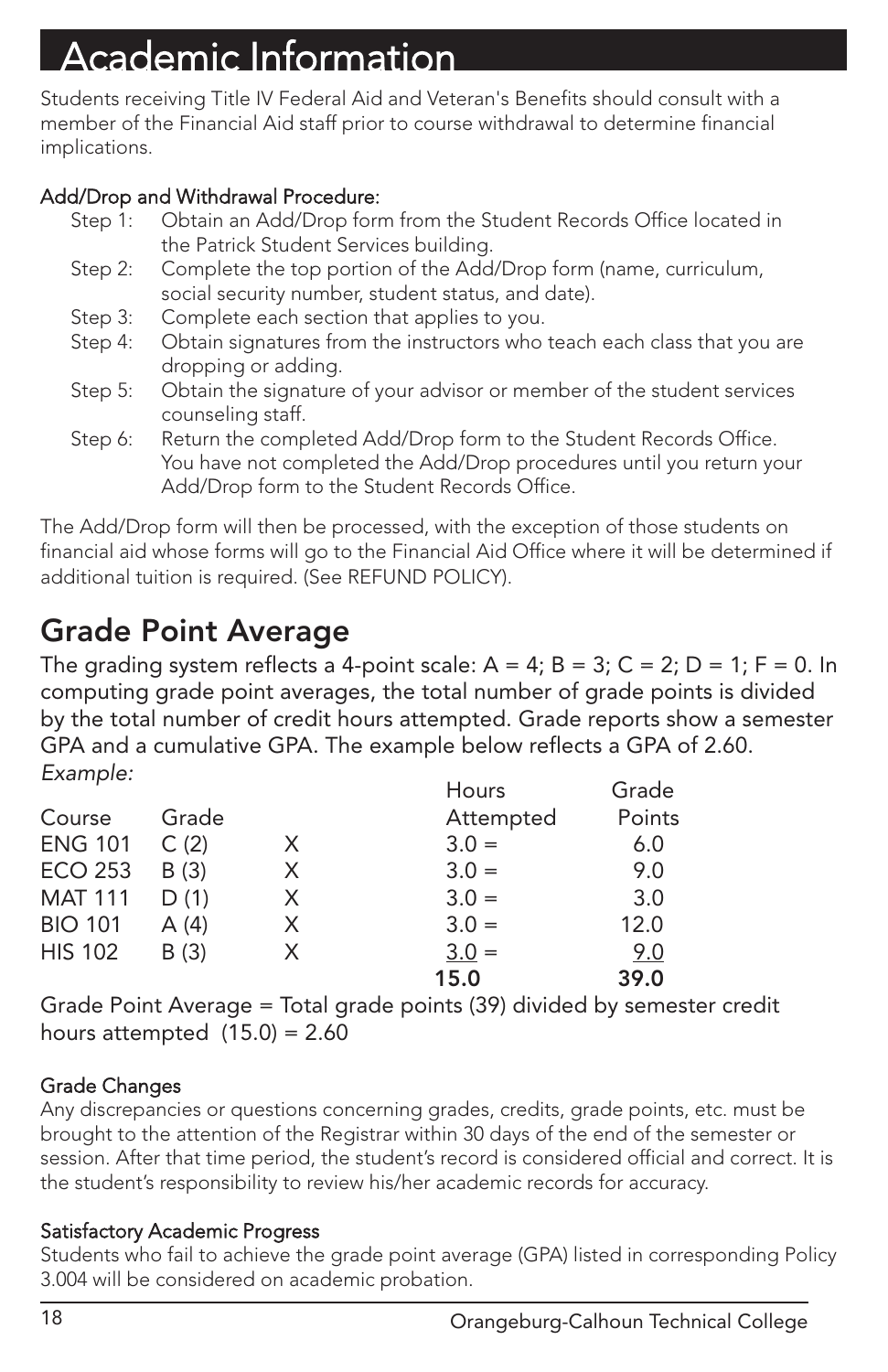#### Probation I Status (First Time Probation)

- 1. A student who has been placed on Probation I must review their Student Educational Plan with their assigned faculty advisor.
- 2. The student should be advised to register for no more than 12-14 semester credit hours for the Probation I Semester.
- 3. A student on Academic Probation I may not pre-register for classes until he/she meets with his/her assigned faculty advisor. If the student fails to meet with the assigned faculty advisor the student may not register until grades are posted for the current term.

#### Probation II Status (Second Time Probation)

- 1. A student who is placed on Probation II should be advised to register for no more than 12-14 semester credit hours for the next semester.
- 2. A student who is placed on Probation II may not pre-register for the upcoming semester, but will be permitted to register once grades are posted for the current term. The student must seek advisement with his/her assigned faculty academic advisor. A restriction will be placed on the student record until the student is advised by the assigned faculty advisor.

The Advisor will remove the restriction so the student may register once required advisement has been verified.

#### Academic Suspension I

Academic Suspension I will occur when students on Academic Probation II do not meet the standards of academic progress. Students who are placed on Academic Suspension I will not be allowed to register for classes during the semester following Suspension I status.

An Academic Suspension list is provided to appropriate college faculty, advisors, and staff members. A letter of notification of suspension will be sent to the student by the Vice President for Student Services. The student must meet with the appropriate Academic Dean before re-admission to the College.

After re-admission, the returning student will remain on academic probation until his/her GPA meets the standards of progress. If the standards of progress are not met, the student will be placed on Probation Ill.

### Probation Ill Status (Third Probation) after Suspension I

A student who is placed on Probation Ill may not pre-register for the next term but will be permitted to register after grades are posted for the current term. The student must seek course advisement with his/her Academic Program Coordinator. A restriction will be placed on the student record until lifted by the Program Coordinator.

### Probation IV Status (Fourth Probation) after Suspension I

A student who is placed on Probation IV may not pre-register for the next term but will be permitted to register after grades are posted for the current term. The student must seek course advisement with his/her Academic Program Coordinator. A restriction will be placed on the student record until lifted by the Program Coordinator.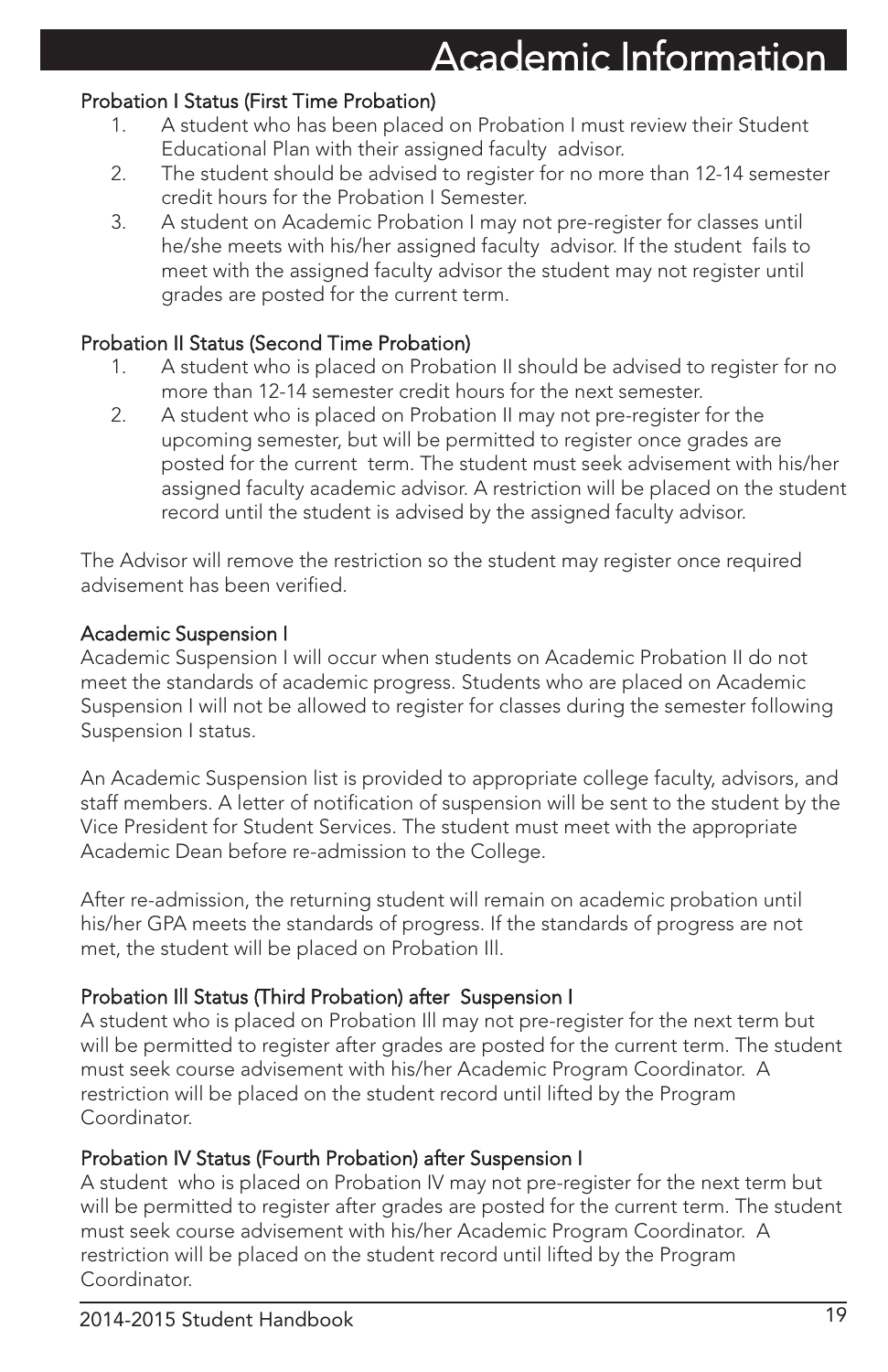# Academic Information

### Suspension II Status (after four terms of probation and one term suspended)

Students who do not maintain a 2.0 cumulative grade point average after Probation IV status will be immediately placed on Suspension II. Students will not be permitted to continue enrollment at the College. Students in this status may petition a Re-Admissions committee in writing. If it is approved, the student may re-enroll with guidelines established by the committee. If the petition is denied, the student may appeal to the College President. The President's decision is final. The Re-Admissions Committee will consist of the past and possible future applicable Academic Program Coordinator(s), the Academic Dean (s) for the past and possible future applicable programs.

After the second suspension, the student may not enroll at the College for a period of 5 years. If the student desires to return after this time, he/she must petition to the Re-Admissions Committee to return to the College.

### **Attendance**

Students are expected to attend all class meetings. Record keeping for attendance purposes will begin with the first day the class meets. If a student must be absent, it is that student's responsibility to notify the instructor as quickly as possible of the absence. Students are responsible for making up all work missed as a result of the absence, including examinations. Some programs certified by outside agencies may have more strict attendance requirements. Individual departments shall have attendance requirements consistent through the department. The attendance requirements for each course will be described in the course syllabus.

Students must not accumulate more absences than double the number of times a class meets per week. For example, if the class meets two times a week, the student must not be absent more than four times during the semester. Summer absences may be reduced or prorated due to the shorter semester. If excessive absences are taken, the student may be administratively withdrawn. Extenuating circumstances or the student's performance in class may be taken into consideration by the instructor.

Three tardies shall be considered an absence. If a student is more than ten minutes tardy, he/she shall be considered absent. If a student leaves more than ten minutes prior to class dismissal, he/she shall be considered absent.

Absences from class do not excuse a student from meeting all academic course requirements. In such cases, the instructor will determine whether make-up work will be permitted or required. However, a student who is absent from a final examination may receive permission from the Vice President for Academic Affairs to take such an examination at a later date. Permission will be granted only in extreme circumstances.

### Online Course Attendance Policy

An electronic email to the instructor is required from each student by the end of the first week of class. At this time, the instructor will drop the student from the course if the communication is not received. Attendance in an online course is defined by correspondence as required by the instructor. After the drop/add period, each student will be expected to communicate with the instructor via email, phone, or appointment at least once per week and/or access the web class at least once per week. After one week of no communication or no access, the student may be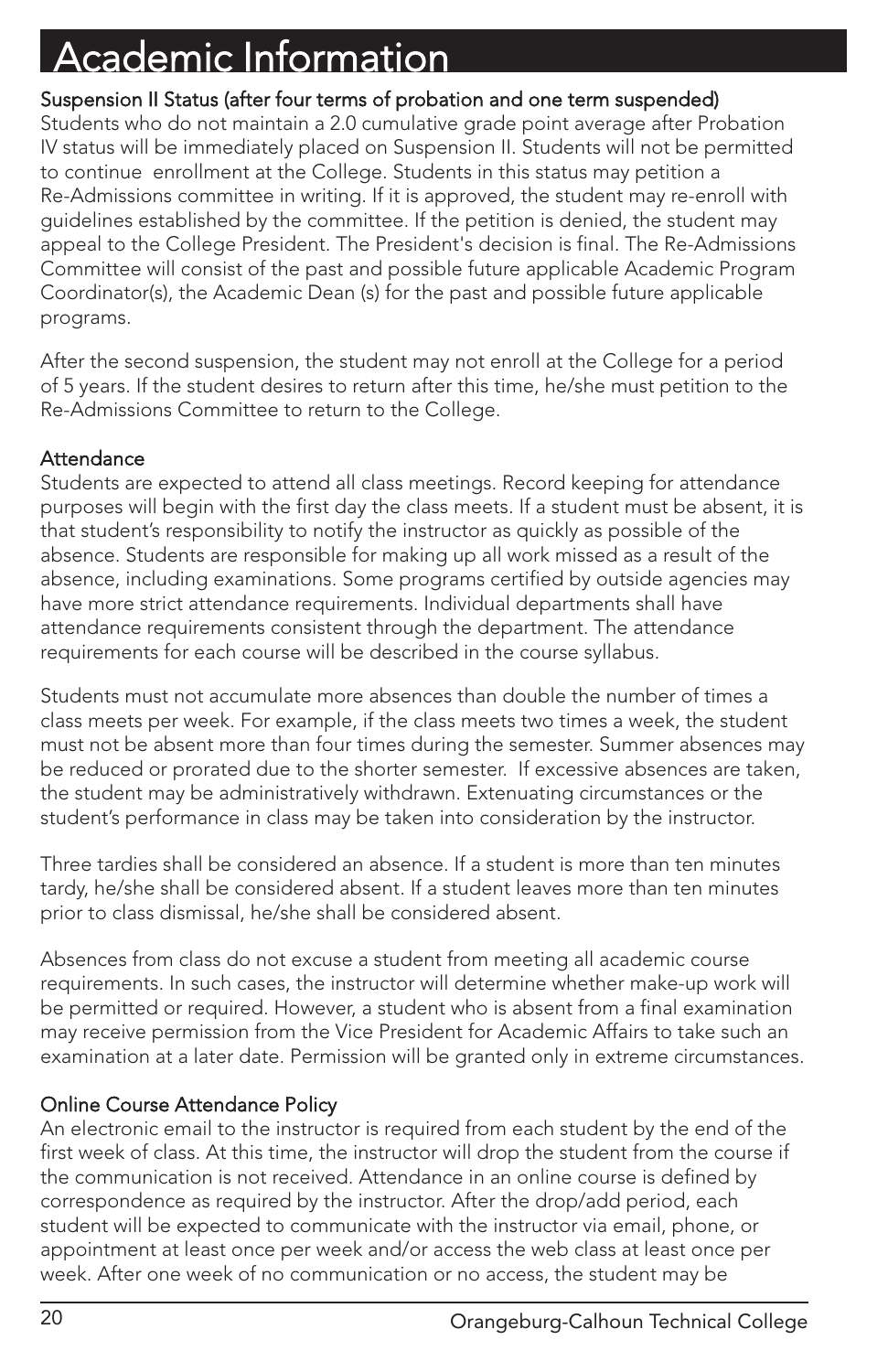### Academic Information

dropped from the class. The instructor will award a grade of "W" or "WF" based upon the student's academic standing at the last date of attendance, which is the date of the last login.

### Student Appeal Procedure

Students who feel that they have been treated improperly regarding this policy may exercise the right to appeal through The Student Code and Grievance Procedure for South Carolina Technical Colleges.

Enrollment in a course at OCtech obligates the student for prompt completion of all work assigned, for punctual attendance and for participation in whatever class discussion may occur. It is the student's responsibility to stay informed of all assignments made and stand tests and examinations which are assigned by the instructor.

- 1. By the act of enrollment:
- A. The student is responsible for all course work.
- B. The student is obligated to punctually attend all classes and laboratory sessions.
- 2. Any student who abuses attendance or is remiss in academic performance may be withdrawn.

### Academic Honors

DEAN'S LIST - Each semester, full-time students who meet specified criteria are placed on the Dean's List. Criteria for the Dean's List include:

- 1. minimum of 12 credit hours attempted and earned;
- 2. earn 100% of regular curriculum credit hours attempted;
- 3. meet or exceed a minimum grade point average of 3.5.

PART-TIME DEAN'S LIST - Criteria for the Part-time Dean's List include:

- 1. the student must possess a minimum of 12 cumulative credit hours;
- 2. the student must complete 6-11.5 credit hours for the term;
- 3. the student must complete 100% of credit hours attempted;
- 4. the student must meet or exceed a term grade point average of 3.5.

\*Part-time students must meet all four of the prescribed criteria to qualify for recognition on the Part-time Honors List.

PRESIDENT'S LIST - Same as Dean's List except:

The student must obtain a grade point average of 4.0.

PART-TIME PRESIDENT'S LIST - Same as Part-time Dean's List except: The student must meet a term grade point average of 4.0.

ACADEMIC PROGRAM AWARDS AT GRADUATION - Students with the highest cumulative GPA in each academic group will be recognized and awarded a plaque at the May graduation ceremony. December, May and August graduates will be recognized. To be eligible for this award, the student must possess a minimum cumulative GPA of 3.5, which is the same requirement for honor graduate status. The minimum cumulative GPA requirement may preclude some academic programs from recognizing the student with the highest GPA at graduation; however, the student must possess honor graduate criteria to qualify for the academic group awards.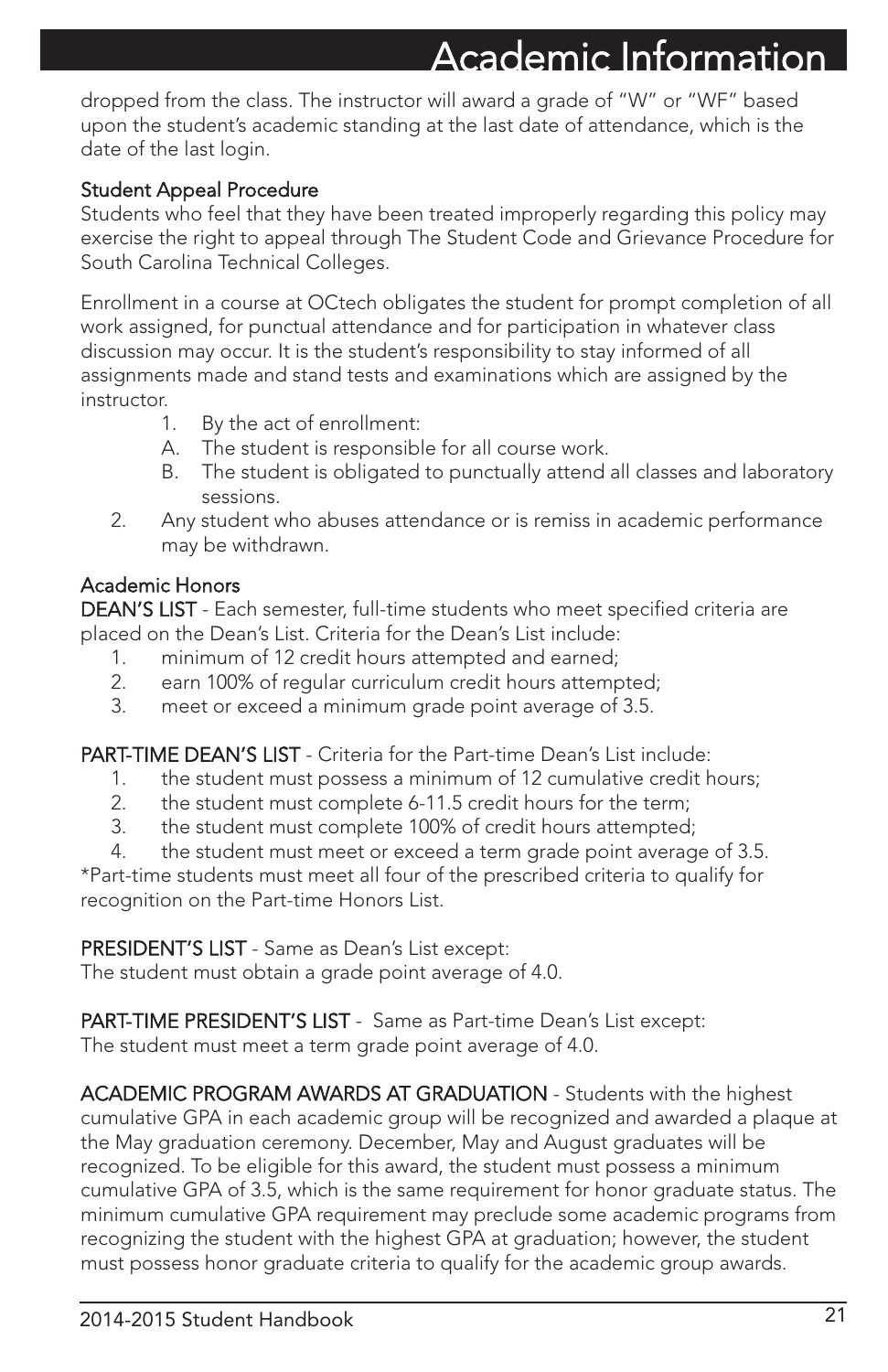# cademic Information

PHI THETA KAPPA - The Phi Theta Kappa Society, with over 1200 chapters in the United States and abroad, is the only internationally-acclaimed honor society serving two-year colleges offering associate degree programs. Its purpose is to recognize and encourage scholarship among two-year college students. Membership is by invitation only and is extended to students who have completed 12 semester credit hours that may be applied to an associate degree; have maintained a cumulative grade point average equivalent to, but not less than 3.5; have established academic excellence as judged by the faculty; and possess recognized qualities of citizenship. Part-time students are eligible for membership.

### WHO'S WHO AMONG STUDENTS IN AMERICAN JUNIOR COLLEGES - This

national Who's Who program recognizes those second-year students whose academic standing, participation in extracurricular activities, and college service are decidedly above average.

### **Graduation**

Graduation exercises are held each year in May. Students expecting to graduate must file their graduation applications and pay applicable fees with the Student Services Office according to dates specified on the student calendar. Failure to meet the stated deadline will result in a \$10.00 late filing fee and could create a delay in the receipt of the appropriate associate degree, diploma or certificate. All fees and financial obligations owed to the College must be paid before a student can graduate.

A minimum program grade point average of 2.0 is required for graduation from a degree, diploma or certificate program. Additional curriculum or divisional requirements, if any, are noted in the individual curriculums elsewhere in the catalog.

It is the responsibility of each student to meet all graduation requirements of the College in his/her particular program of study and to maintain the minimum required grade average. Student Services counselors and faculty will guide the student, but the final responsibility belongs to the individual student.

All students must complete a minimum of 25% coursework at OCtech. Students may appeal the completion of remaining course requirements to the Vice President for Academic Affairs if required courses are not offered at the College within the last term(s) of enrollment.

The College assumes no obligation in the case of special adjustment if the student fails to file for graduation by the appointed date. If a student fails to receive his/her degree at the time indicated, a new application must be filed. Failure to graduate during the designated commencement requires that an application for graduation be resubmitted and an additional graduation fee be paid. Arrangements for caps, gowns and invitations will be made through the College's bookstore..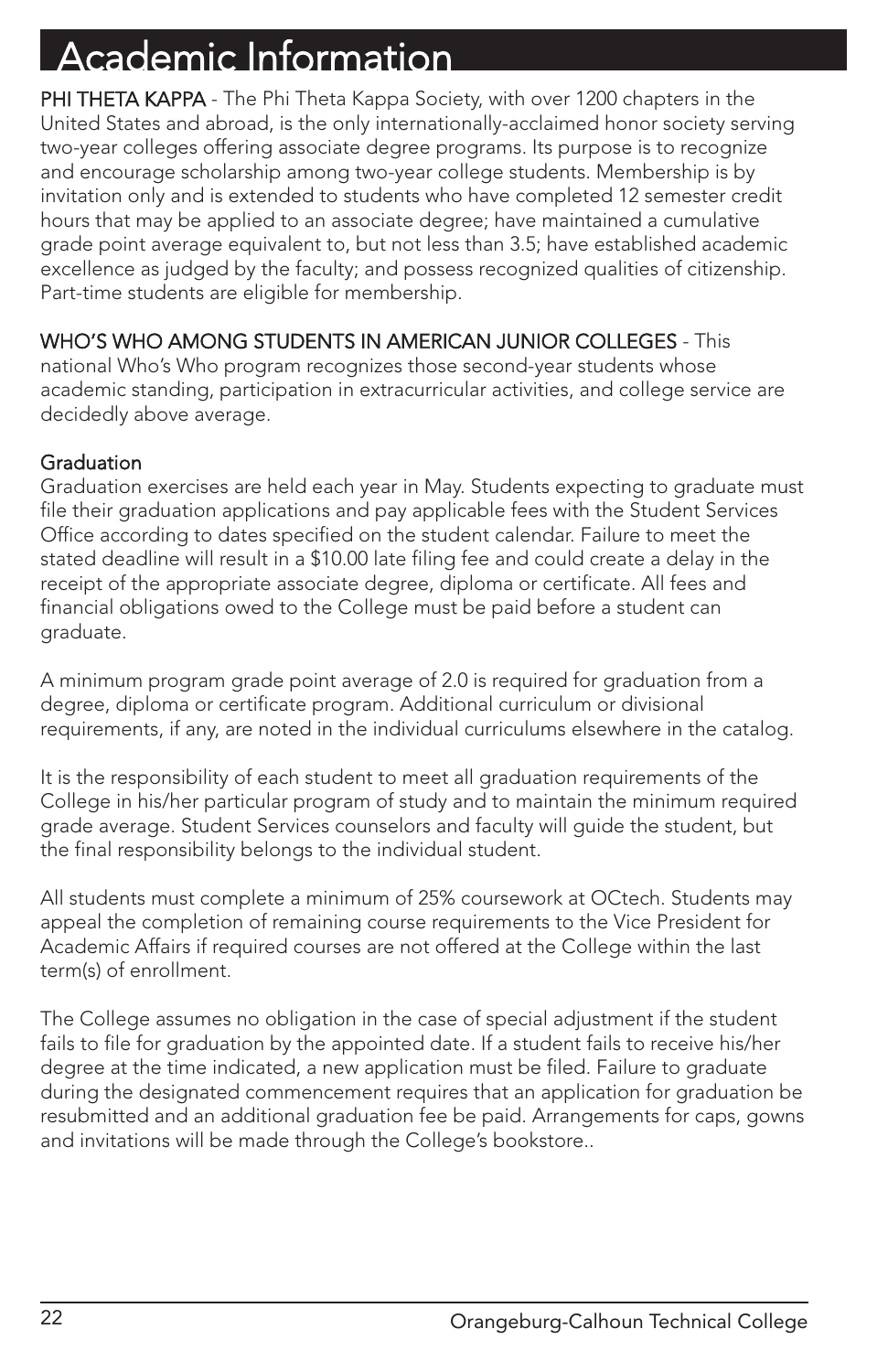### Academic Information

### Academic Records

### Confidential Treatment of Student Academic Records

The privacy and confidentiality of all official student records shall be preserved at OCtech in accordance with the Family Educational Rights and Privacy Act (FERPA) of 1974. Each student has the right to inspect and challenge the accuracy of his/her records.

### Student Review of Academic Records

Students may inspect and review their educational records upon written request to the Vice President of Student Services at Orangeburg-Calhoun Technical College. The request should identify, as precisely as possible, the record(s) he/she desires to inspect. The Vice President for Student Services will notify the Registrar who will make the necessary arrangements for access as promptly as possible. The student must be given access to inspect and review educational records within 45 days of the day the College received the request for access. The Vice President for Student Services will notify the student of the time and location where the records may be inspected.

OCtech reserves the right to refuse student inspection and review of the following records:

- 1. The financial statement of the student's parent(s).
- 2. Confidential letters and recommendations placed in the files prior to January 1, 1975, or letters and statements of recommendations placed after January 1, 1975, in which the student has waived his or her right to inspect and review statements that are related to the student's admission, application for employment, job placement, or receipt of honors.
- 3. Educational records that contain information about more than one student; however, the College will permit access to the portion of the record which only pertains to the inquiring student.
- 4. Disciplinary records.

OCtech retains the right to deny a student a copy of his/her academic records in the following instances:

- 1. The student has an unpaid financial obligation to the College.
- 2. There is an unresolved disciplinary action against the student.

### Disclosure of Student Academic Records

OCtech will disclose information from a student's academic record only with the written consent of the student. Exceptions to disclosure without student consent include the following:

1. To College officials who have a legitimate educational interest in the records. College officials include any person employed in an administrative, supervisory, support staff or faculty position; an Area Commission member; a person employed under contract to Orangeburg-Calhoun Technical College to perform a special task such as an auditor or attorney. A College official has a legitimate educational interest if the official is: performing a task that is specified in his or her position description or contract agreement, performing a task related to a student's education, performing a task related to the discipline of a student, or providing a service or benefit relating to the student or student's family, such as health care, counseling, job placement or financial.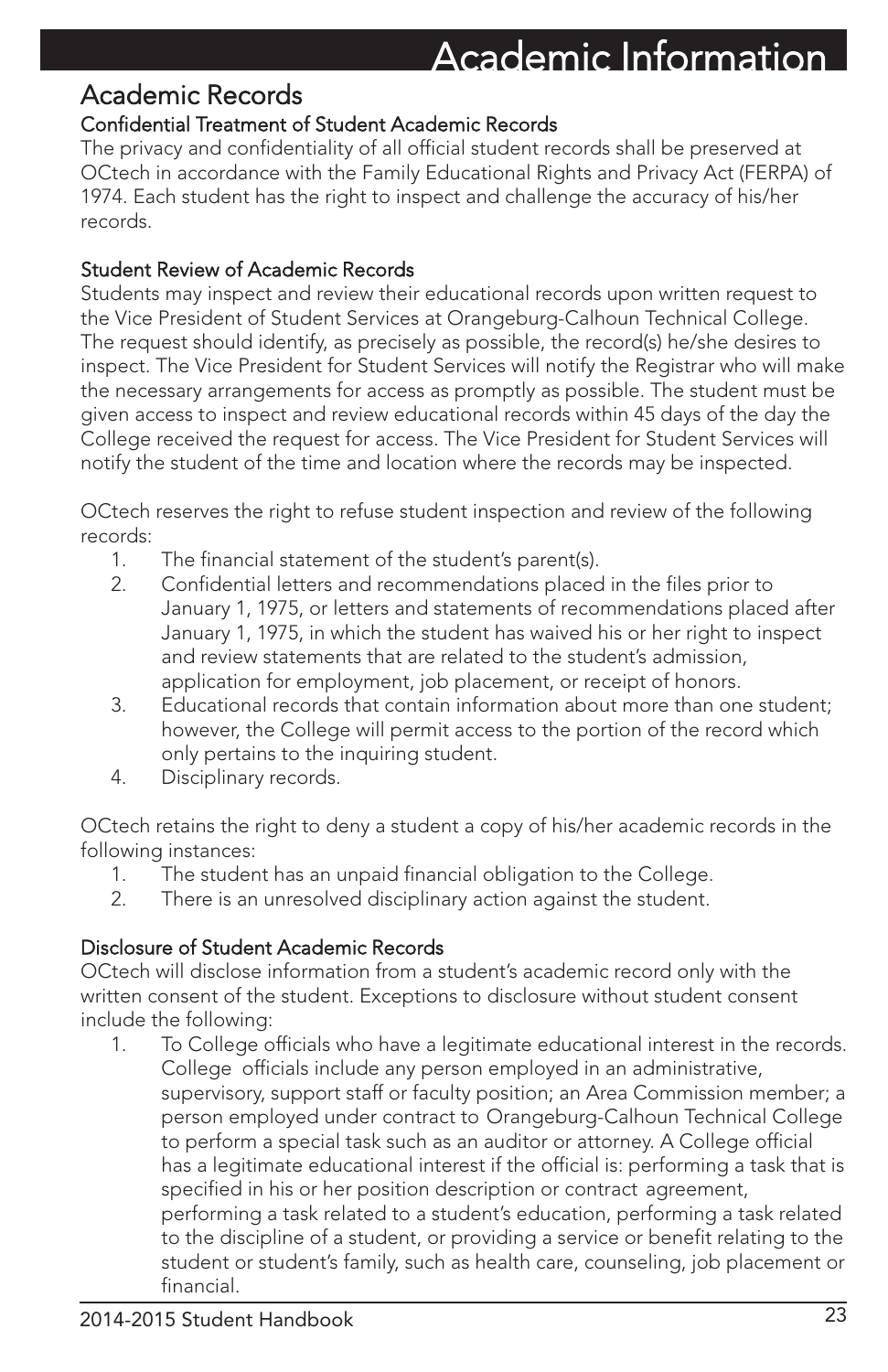# Academic Information

- 2. To agents acting on behalf of the institution (e.g., clearinghouses, degree/enrollment verifiers).
- 3. To certain officials of the U. S. Department of Education, the Comptroller General and state and local education authorities in connection with various state or federally supported education programs.
- 4. In connection with a student's request for financial aid as necessary to determine eligibility, amount, or conditions of the financial aid, or to enforce the terms and conditions of the aid.
- 5. To organizations conducting certain studies for or on behalf of Orangeburg-Calhoun Technical College.
- 6. To accrediting organizations to carry out their functions.
- 7. To the parents of an eligible student who claim the student as a dependent for income tax purposes.
- 8. To comply with a judicial order or a lawfully issued subpoena.
- 9. To appropriate parties in a health or safety emergency.
- 10. Directory information such as name, address, telephone number and enrollment status.
- 11. The results of any disciplinary proceeding conducted by Orangeburg-Calhoun Technical College against an alleged perpetrator of a crime of violence to the alleged victim of that crime.
- 12. To anyone if a health or safety emergency exists and the information will assist in resolving the emergency.
- 13. To an alleged victim of a crime of violence of the results of a disciplinary hearing regarding the alleged perpetrator of that crime with respect to that crime.
- 14. To anyone requesting the final results of a disciplinary hearing against an alleged perpetrator of a crime of violence or non-forcible sex offense (Foley Amendment).
- 15. To the Immigration and Naturalization Service for purposes of the Coordinated Interagency Partnership Regulating International Students.
- 16. To military recruiters who request "Student Recruiting Information" for recruiting purposes only (Solomon Amendment). Recruiting information includes name, address, telephone listing, age or year of birth, level of education and major.
- 17. The Internal Revenue Service for the purposes of complying with the Taxpayer Relief Act of 1997.
- 18. To authorized representatives of the Department of Veterans Affairs for students receiving educational assistance from the agency.

### Directory Information

Directory information such as name, address, telephone number, major, participation in recognized activities, attendance dates, degrees/awards received, and most recent school attended is not released to any commercial concerns. However, the College may disclose any of those items without prior written consent to those organizations the College deems responsible for promoting achievements of the student and organizations charged with verifying information provided by the student for employment reasons unless notified in writing by the student to the contrary by the end of the second week of class each term (or first meeting of Continuing Education courses). Requests should be directed to the College Registrar.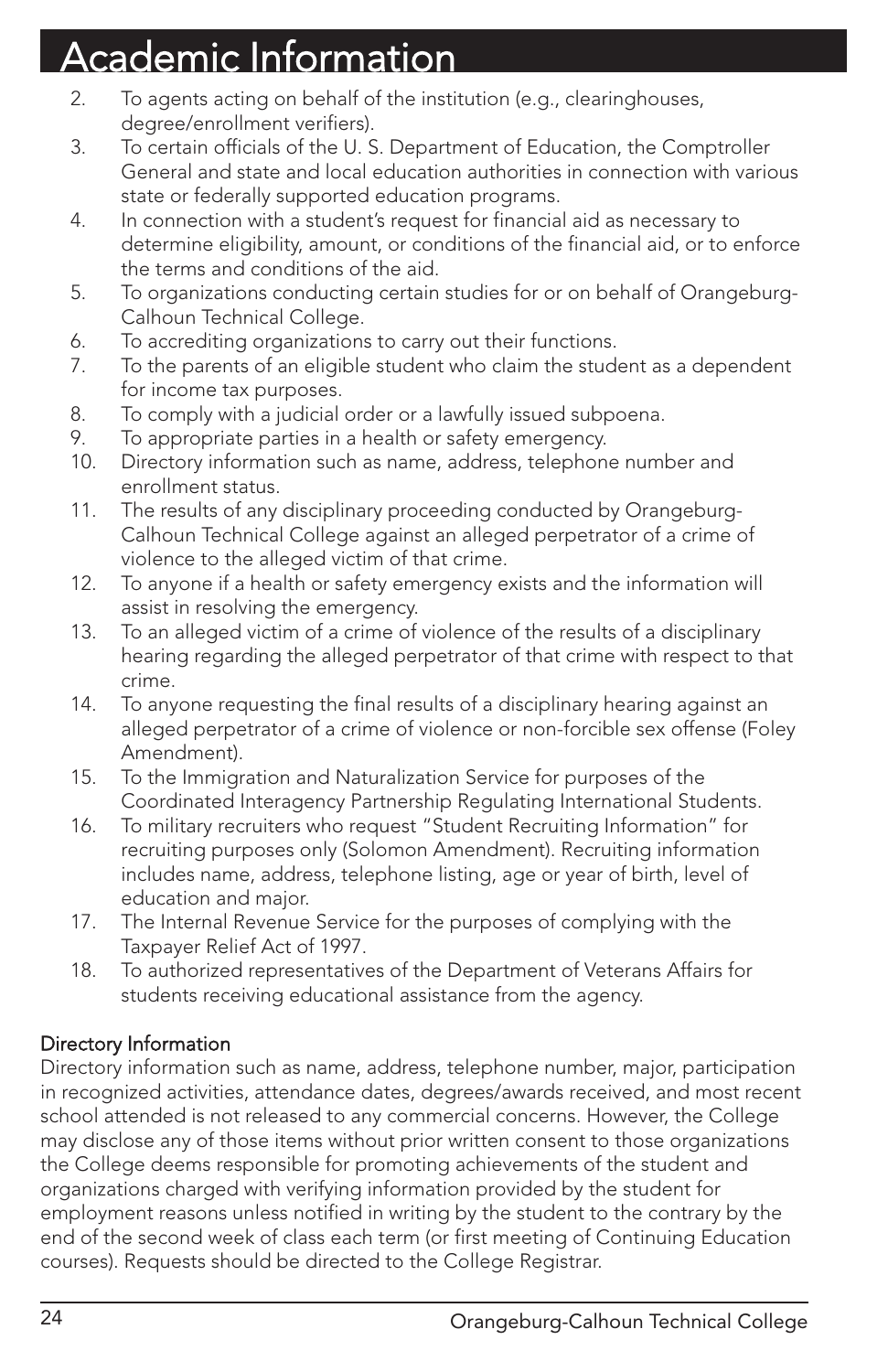#### Student Right-to-Know Disclosure

Under the Student Right-to-Know and Campus Security Act of 1990, prospective students, applicants and current OCtech students have the right to know the graduation and transfer-out rates of students enrolled at the College. These rates indicate the percentage of students who begin college as a first-time, full-time student during the fall semester and graduate or transfer within prescribed timelines as outlined in the Department of Education Guidelines. This information may be obtained from the Vice President for Student Services or Admissions Office at Orangeburg-Calhoun Technical College, 3250 St. Matthews Road, Orangeburg, SC 29118-8299 or by calling 803.536.0311 or 1.800.813.6519 (within SC). Information and statistics concerning campus crime, safety and security policies and procedures are also available and may be obtained from the OCtech Security Office, 3250 St. Matthews Road, Orangeburg, SC 29118-8299 or by calling 803.535.1393 or 1.800.813.6519 ext. 1393 (within SC).

### Distance Learning Services

OCtech offers distance learning courses to individuals who desire alternative instructional delivery. All student support services, including but not limited to, counseling, advising, assessment, career planning, and financial aid are available and accessible to students enrolled in Internet courses at the College. OCtech provides distance education in four ways:

- 1. Internet courses
- 2. C and KU band satellite reception for linking to educational programs and teleconferences around the country.
- 3. SCETV digital satellite system: OCtech serves as a receiver site for undergraduate and graduate courses originating from the University of South Carolina. Students interested in this option should contact the University of South Carolina Distance Education Department to arrange for this service. OCtech also serves as a viewing site for training provided by the Criminal Justice Academy, the SC Bar Association and other state agencies.
- 4. VTEL two-way video conferencing between the sixteen colleges in the South Carolina Technical College System.

Student support services are available to students who are enrolled in a variety of distance education courses. Students may find the following services beneficial or necessary to their success in these and other courses at the College. Students are encouraged to utilize information on the College's website at www.octech.edu to access detailed information about services available.

### Distance Learning Academic Advising, Scheduling and Registration

OCtech employs qualified staff and faculty to assist distance education students with course selections and class scheduling to address student needs. Advising and scheduling are typically conducted on campus with faculty advisors or Student Services counselors by appointment or on a walk-in basis. Students are also permitted to schedule classes by telephone, providing all admissions requirements have been satisfied. Students may pay required tuition and fees to the College's Business Office by mail, in person, by telephone or online through Connect.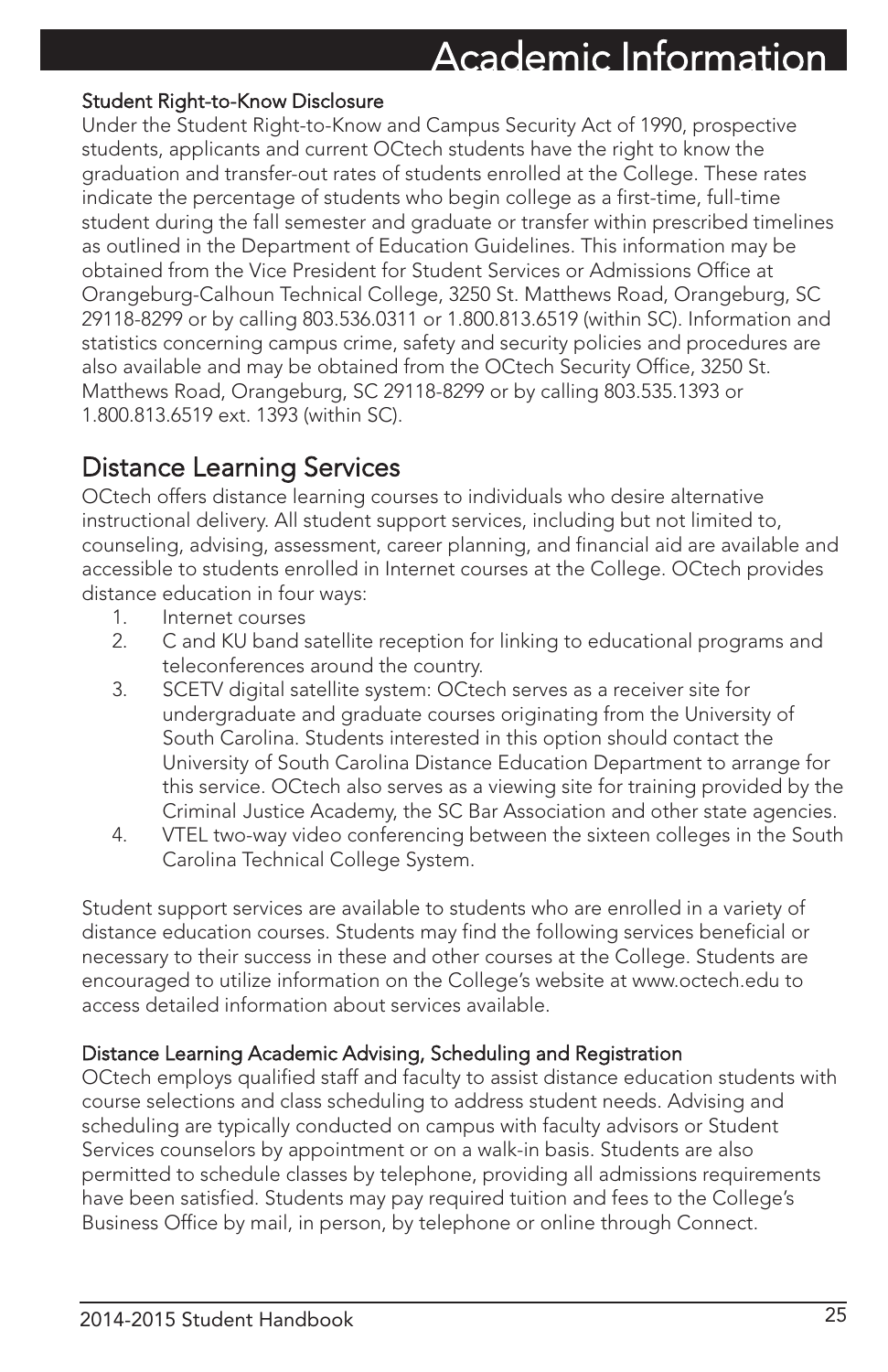### THE STUDENT CODE FOR THE SOUTH CAROLINA TECHNICAL COLLEGE SYSTEM

### GENERAL PROVISIONS I. PRINCIPLES

Orangeburg-Calhoun Technical College students are members of both the community at large and the academic community. As members of the academic community, students are subject to the obligations that accrue to them by virtue of this membership. As members of the larger community of which the college is a part, students are entitled to all rights and protection accorded them by the laws of that community.

By the same token, students are also subject to all laws; the enforcement of which is the responsibility of duly constituted authorities. When students violate laws, they may incur penalties prescribed by legal authorities. In such instance, college discipline will be initiated only when the presence of the student on campus will disrupt the educational process of the college. However, when a student's violation of the law also adversely affects the college's pursuit of its recognized educational objectives, the college may enforce its own regulations. When students violate college regulations, they are subject to disciplinary action by the college whether or not their conduct violates the law. If a student's behavior simultaneously violates both college regulations and the law, the college may take disciplinary action independent of that taken by legal authorities.

The Student Code of Conduct for Orangeburg-Calhoun Technical College sets forth the rights and responsibilities of the individual student.

### II. SOLUTIONS OF PROBLEMS

The college will seek to solve problems by internal procedures of due process. When necessary, off-campus law enforcement and judicial authorities may be involved.

In situations where South Carolina Technical/Community Colleges have shared programs, the Chief Student Services Officer where the alleged violation of the **Student** 

Code for the South Carolina Technical College System occurred will handle the charges. A change of venue to the other college may be granted, based on the nature of the offense, provided it is agreed to by the Chief Student Services Officers of both colleges. Any sanctions imposed will apply across both colleges.

In situations where a student is dually enrolled in 2 or more South Carolina Technical/Community Colleges and is charged with a violation of the Student Code for the South Carolina Technical College System, the Chief Student Services Officer of the college where the alleged infraction occurred will handle the charges and the sanctions may apply at each college in which the student is enrolled.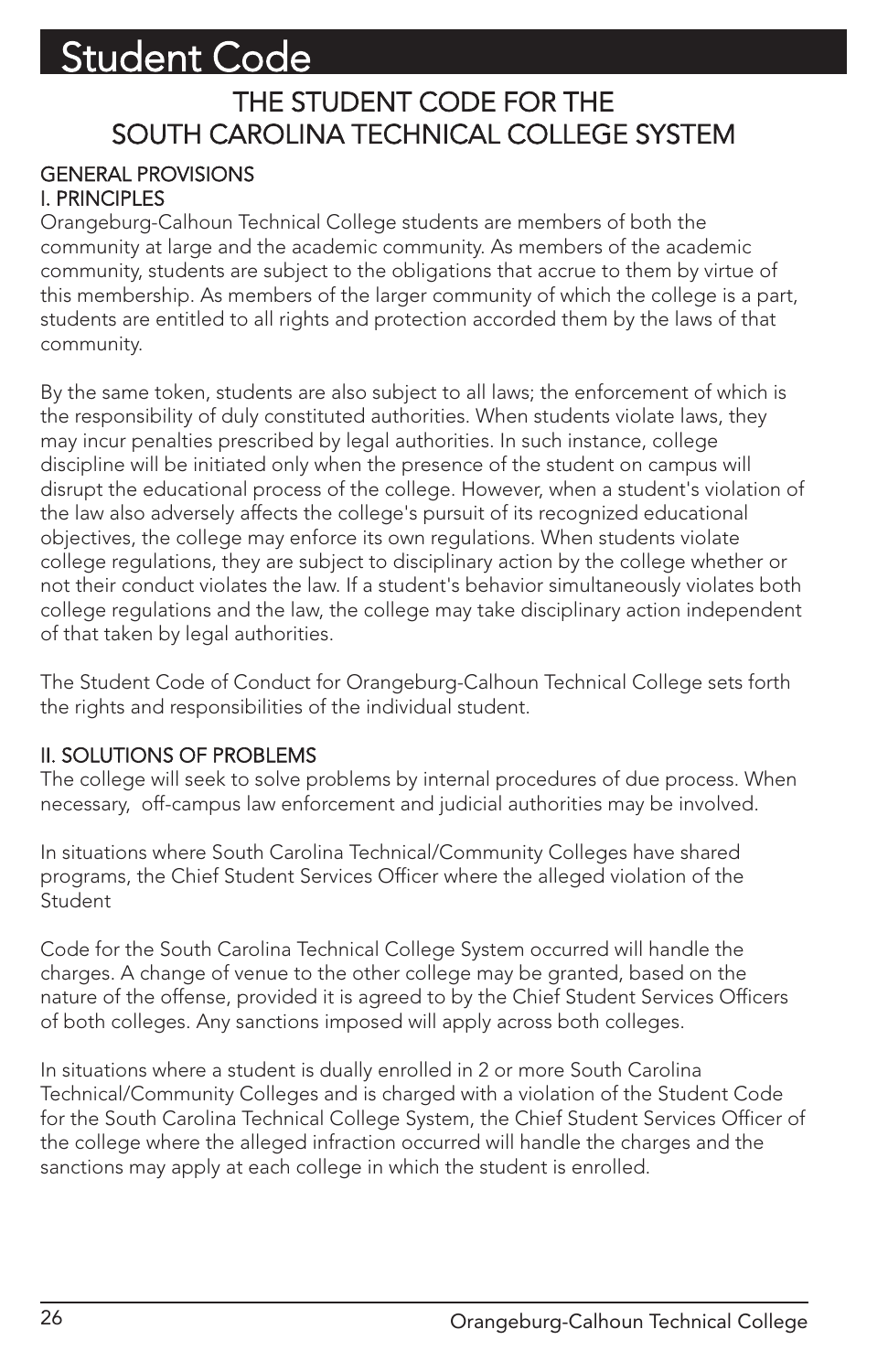### III. DEFINITIONS

When used in this document, unless the content requires other meaning,

- A. "College" means Orangeburg-Calhoun Technical College or any college in the South Carolina Technical College System.
- B. "President" means the chief executive officer at Orangeburg-Calhoun Technical College
- C. "Administrative Officer" means anyone designated at the college as being on the administrative staff such as President, Vice President, Vice President for Student Services, Vice President for Academic Affairs, Vice President for Business Affairs.
- D. "Chief Student Services Officer" means the Administrative Officer at the College who has overall management responsibility for student services, or his/her designee.
- E. "Chief Academic Officer" means the Administrative Officer at the College who has overall management responsibility for academic programs and services, or his/her designee.
- F. "Student" means a person taking any course(s) offered by the college.
- G. "Instructor" means any person employed by the college to conduct classes.
- H. "Staff" means any person employed by the college for reasons other than conducting classes.
- I. "SGA" means Student Government Association or Student Advisory Board of the college.
- J. "Campus" means any place where the college conducts or sponsors educational, public service, or research activities.
- K. "Violation of Law" means a violation of a law of the United States or any law or ordinance of a state or political subdivision which has jurisdiction over the place in which the violation occurs.
- L. "Suspension" means a temporary separation of the college and student under specified conditions.
- M. "Expulsion" means permanent separation of the college and student.

### Student Code

### I. GENERAL RIGHTS OF STUDENTS

- A. Nondiscrimination-- There shall be no discrimination in any respect by the college against a student, or applicant for admission as a student, based on race, color, age, religion, national origin, sex or disability.
- B. Freedom of Speech and Assembly-- Students shall have the right to freedom of speech and assembly without prior restraints or censorship subject to clearly stated, reasonable, and nondiscriminatory rules and regulations regarding time, place, and manner.

Students desiring to conduct an assembly must submit a request to the President, or other designated college official, requesting a specific date, time, location, and manner no later than 15 working days prior to the date of the desired event. The request will be approved, amended, or denied no more than 10 working days prior to the desired event.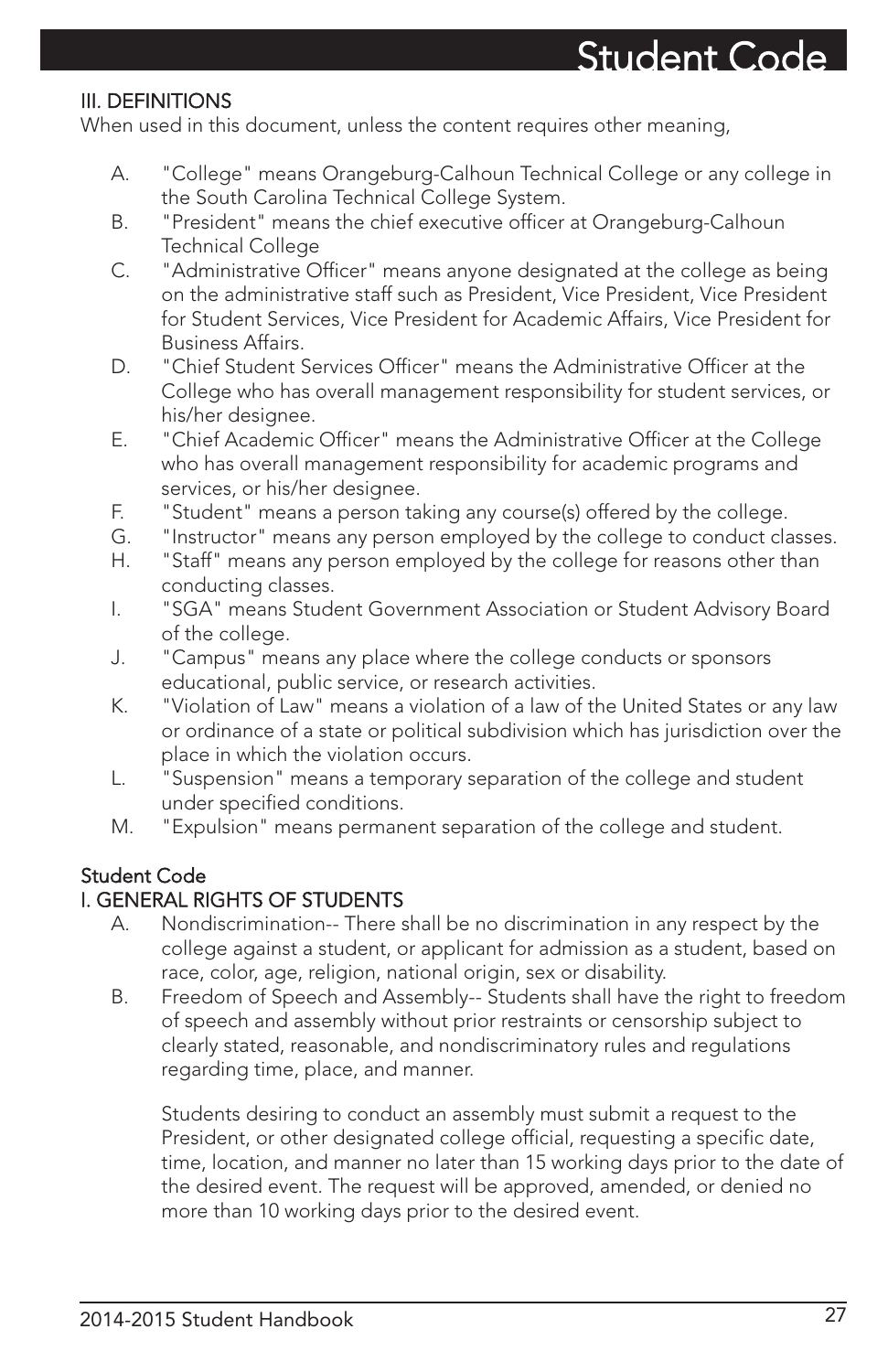- C. Freedom of the Press-- In official student publications, they are entitled to the constitutional right of freedom of the press, including constitutional limitations on prior restraint and censorship. To ensure this protection, the college shall have an editorial board with membership representing SGA, faculty, and administration. Each college has the responsibility of defining the selection process for its editorial board. The primary responsibility of the board shall be to establish and safeguard editorial policies.
- D. Protection Against Unreasonable Searches and Seizures-- Students are entitled to the constitutional right to be secure in their persons, dwellings, papers, and effects against unreasonable searches and seizures. College security officers or administrative officers may conduct searches and seizures only as authorized by law.
- E. Student Representation in College Governance-- Students should be represented on campus committees that have the following duties:
	- 1. To propose policy that affects student activities and conduct.
	- 2. To make policy decisions on such matters.
	- 3. To implement policy.
- F. Classroom Behavior-- Discussion and expression of all views relevant to the subject matter is recognized as necessary to the educational process, but students have no right to interfere with the freedom of instructors to teach or the rights of other students to learn.

The instructor sets the standards of behavior acceptable in the classroom by announcing these standards early in the term. If a student behaves disruptively in class after the instructor has explained the unacceptability of such conduct, the instructor may dismiss the student for the remainder of that class period.

The instructor shall initiate a discussion with the student to resolve the issue prior to the next class meeting. A further disruption by the student may result in a second dismissal and referral in writing by the faculty member to the Chief Student Services Officer. These procedures for classroom behavior do not limit the action that may be taken for proscribed conduct under Section III herein and instructors may dismiss students from class for the remainder of the class period for such conduct. Students remain subject to other sanctions hereunder for such conduct.

G. Evaluation and Grading-- Instructors will follow the announced standards in evaluating and grading students.

Grades are awarded for student academic performance. No grade will be reduced as a disciplinary action for student action or behavior unrelated to academic achievement.

H. Privacy-- Information about individual student views, beliefs, and political associations acquired by instructors, counselors, or administrators in the course of their work is confidential. It can be disclosed to others only with prior written consent of the student involved or under legal compulsion.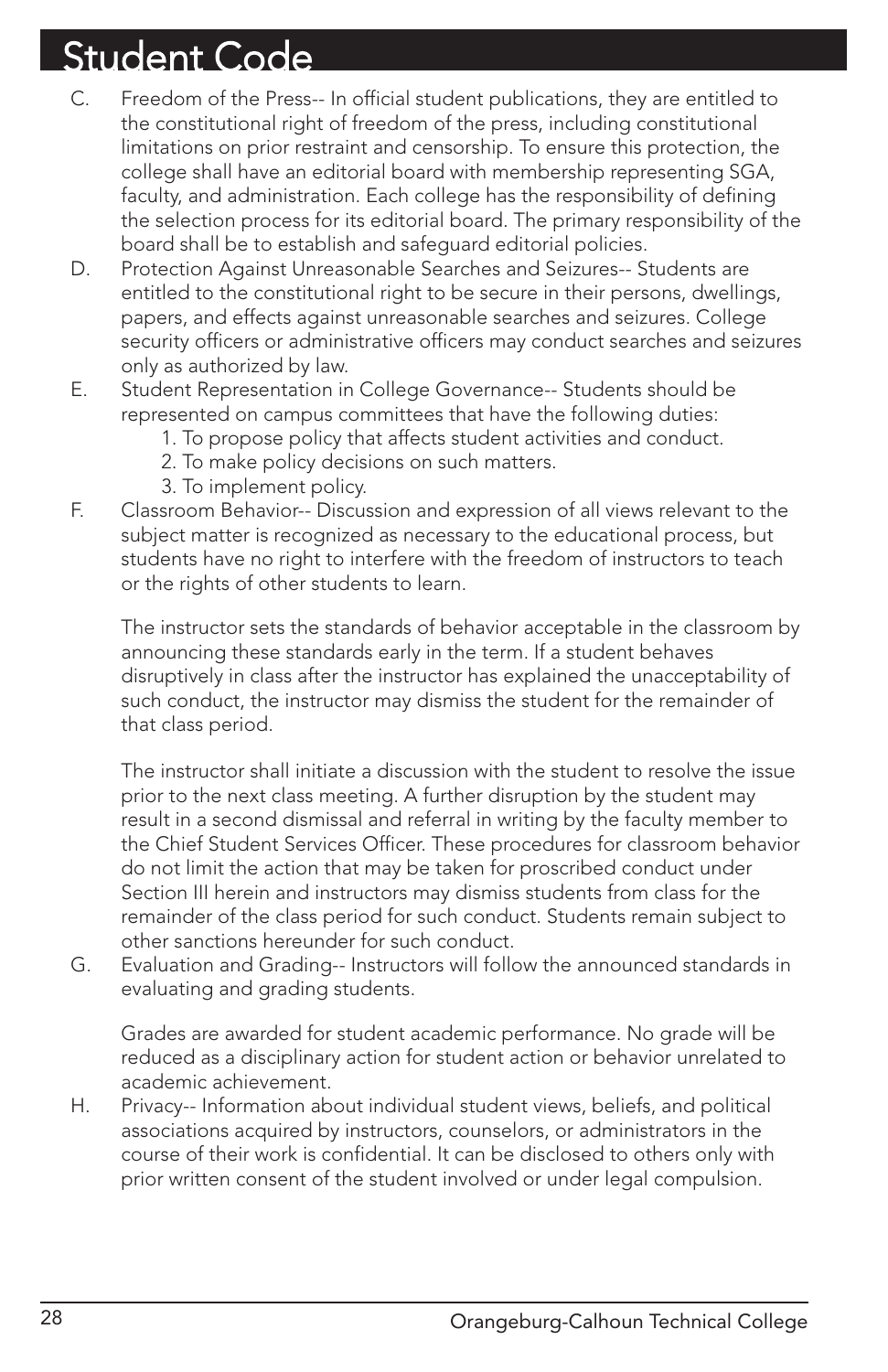#### I. Records

1. General

The student records office will maintain and safeguard student records. All official student and former student records are private and confidential and shall be preserved by the college. Separate record files may be maintained for the following categories:

- academic.
- medical
- psychiatric and counseling
- placement
- financial aid
- disciplinary
- financial
- veterans affairs
- 2. Confidentiality of Records

Before information in any student file may be released to anyone, the student must give prior written consent except in those instances stated below:

- a. To instructors and administrators for legitimate educational purposes.
- b. To accrediting organizations to carry out their functions.
- c. To appropriate parties to protect the health and safety of students or other individuals in emergencies with the understanding that only information essential to the emergency situation will be released.
- d. The Chief Student Services Officer may release directory information as authorized by the college through federal and state privacy legislation.
- e. If the inquirer has a court order, the Chief Student Services Officer or someone designated by that official will release information from the student's file.
- 3. Disciplinary Records

Records of disciplinary action shall be maintained in the office of the Chief Student Services Officer. No record of disciplinary action shall be entered or made on the student's academic records.

4. Treatment of Records after Student Graduation or Withdrawal. When students withdraw or graduate from a technical/community college, their records shall continue to be subject to the provisions of this code.

### II. STUDENT GOVERNMENT AND STUDENT ORGANIZATIONS

- A. Student Government, Student Advisory Boards and Student Organizations The college Student Government/Advisory Association's constitution, as approved by the area commission, establishes the governance structure for students at a college. Amendments to the constitution require approval as stipulated in each Student Government Association constitution.
- B. Student Organizations An essential prerequisite for a student organization to be approved is that it has educational importance and that its objectives be clearly explained in a proposed charter.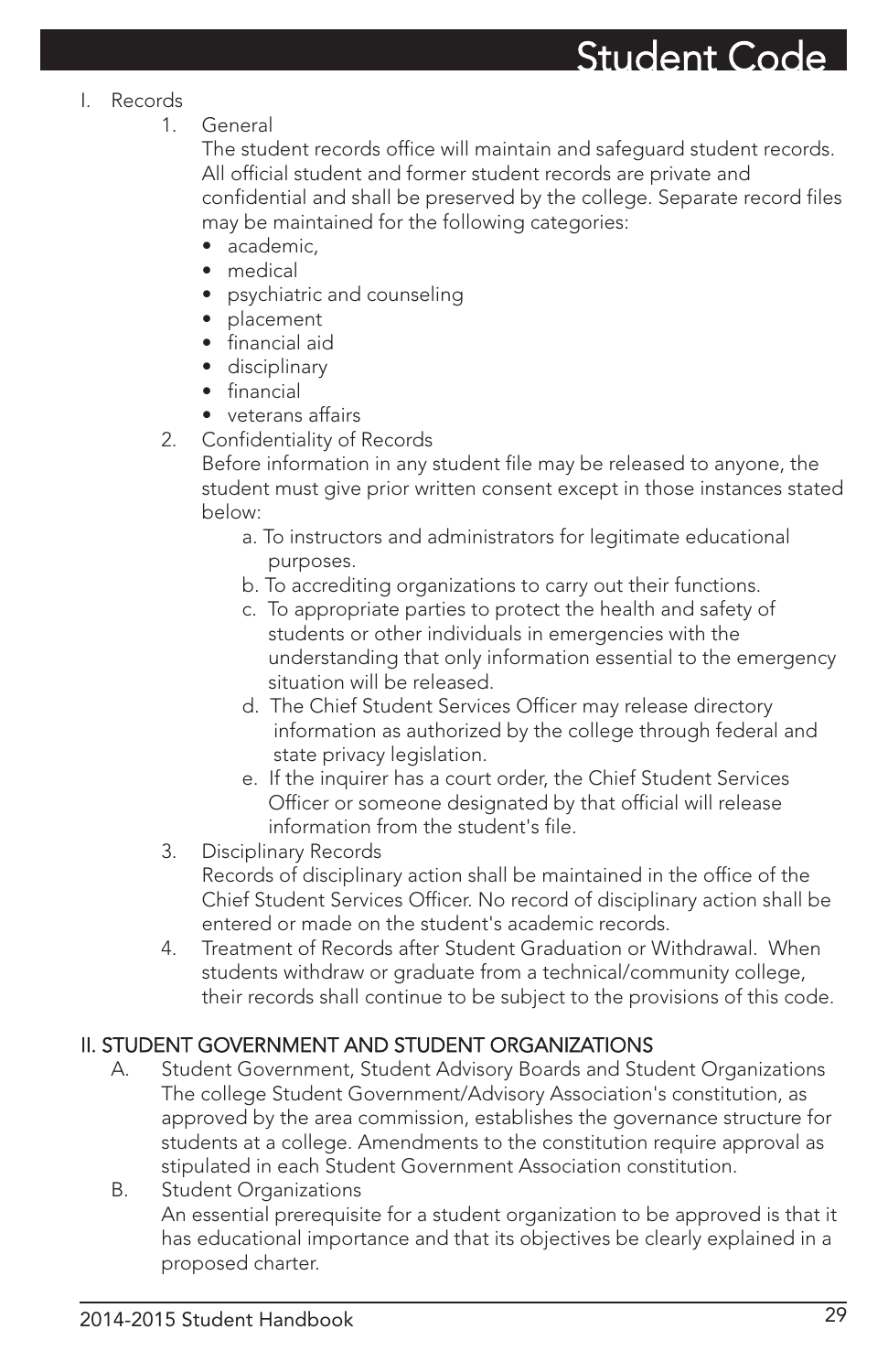The formation of organizations strictly as social clubs should be discouraged. Prior to consideration for approval as an organization, an organization constitution or bylaws must be prepared, and a person must be identified who is willing to serve as advisor, and the names of charter members must be submitted.

### III. PROSCRIBED CONDUCT

#### A. General

Certain conduct is proscribed and upon violation of such proscriptions, a student shall be subject to one or more of the sanctions specified in Section IV.D.2.c. However, it is expected that the more severe sanctions of suspension and expulsion will be imposed sparingly and only for more extreme or aggravated violations or for repeated violations.

B. Abuse of Privilege of Freedom of Speech or Assembly No student, acting alone or with others, shall obstruct or disrupt any teaching, administrative, disciplinary, public service, research, or other activity authorized or conducted on the campus of the college or any other location where such activity is conducted or sponsored by the college. This disruption does not necessarily have to involve violence or force for the student to face disciplinary actions. In addition to administrative action, any person who violates the law will be turned over to the appropriate authorities.

In the event of illegal or disruptive activity on a college campus, the Chief Student Services Officer or other administrative officer will request those involved either to leave the campus or abide by regulations governing uses of, or presence on, the campus. The Chief Student Services Officer or other official will further announce that failure to disperse will result in enforcement of Section 16- 17-420 of the South Carolina Code of Laws pertaining to illegal or disruptive activity on a college campus. According to South Carolina law, "It shall be unlawful for any person willfully or unnecessarily:

- 1. to interfere with or disturb in any way or in any place the students or teachers of any school or college in this state
- 2. to enter upon any such school or school premises,
- 3. to loiter around the premises, except on business, without the permission of the principal or president in charge, or
- 4. to act in an obnoxious manner thereon." (Section 16-17-420 part 2 of South Carolina Code of Laws).

### C. Academic Misconduct

All forms of academic misconduct including, but not limited to, cheating on tests, plagiarism, collusion, and falsification of information will call for discipline. Alleged violations will be handled according to the procedures presented in Section IV.B.

- 1. Cheating on tests is defined to include the following:
	- a. Copying from another student's test or answer sheet.
	- b. Using materials or equipment during a test not authorized by the person giving the test.
	- c. Collaborating with any other person during a test without permission.
	- d. Knowingly obtaining, using, buying, selling, transporting, or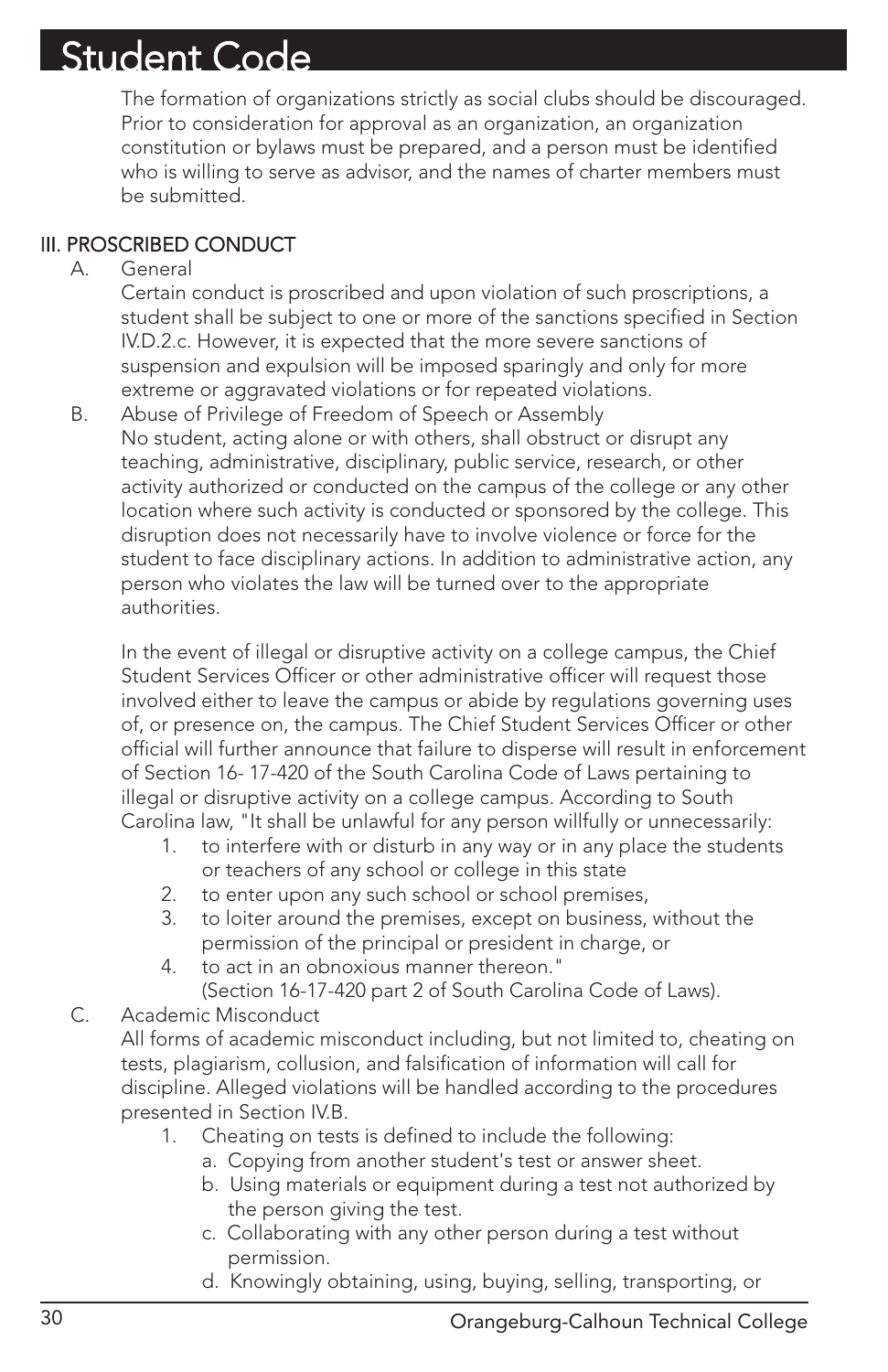soliciting in whole or in part the contents of a test prior to its administration.

- e. Bribing or coercing any other person to obtain tests or information about tests.
- f. Substituting for another student, or permitting any other person to substitute for oneself.
- g. Cooperating or aiding in any of the above.
- 2. "Plagiarism" is defined as the appropriation of any other person's work and the unacknowledged incorporation of that work in one's own work.
- 3. "Collusion" means knowingly assisting another person in an act of academic dishonesty.
- 4. "Fabrication" is defined as falsifying or inventing information in such academic exercises as reports, laboratory results, and citations to the sources of information.
- D. Falsification of information, and other unlawful acts, with intent to deceive is defined as:
	- 1. Forgery, alteration, or misuse of college documents, records, or identification cards.
	- 2. Destruction of evidence with the intent to deny its presentation to the appropriate hearing or appeals panel when properly notified to appear.
- E. Infringement of rights of others is defined to include, but not limited to, the following:
	- 1. Physical or verbal abuse inflicted on another person.
	- 2. Severe emotional distress inflicted upon another person.
	- 3. Theft, destruction, damage, or misuse of the private property of members of the college community or non-members of the college community occurring on campus or off campus during any college approved activity.
	- 4. Sexual harassment inflicted on another person. This is defined as sexual discrimination where the harassing conduct created a hostile environment. Therefore, unwelcome sexual advances, request for sexual favors, and other verbal or physical conduct of a sexual nature constitutes sexual harassment when the conduct is sufficiently severe, persistent, or pervasive to limit an individual's ability to participate in or benefit from the education program, or to create a hostile or abusive educational environment.
	- 5. Stalking, defined as engaging in a course of conduct that would place a reasonable person in fear for their safety, and that has, in fact, placed an individual in such fear.
- F. Other unlawful acts which call for discipline include, but are not limited to:
	- 1. Destruction, theft, damages, or misuse of college property occurring on or off campus.
	- 2. Unauthorized entry upon the property of the college after closing hours.
	- 3. Unauthorized presence in any college facility after hours.
	- 4. Unauthorized possession or use of a key to any college facility or other property.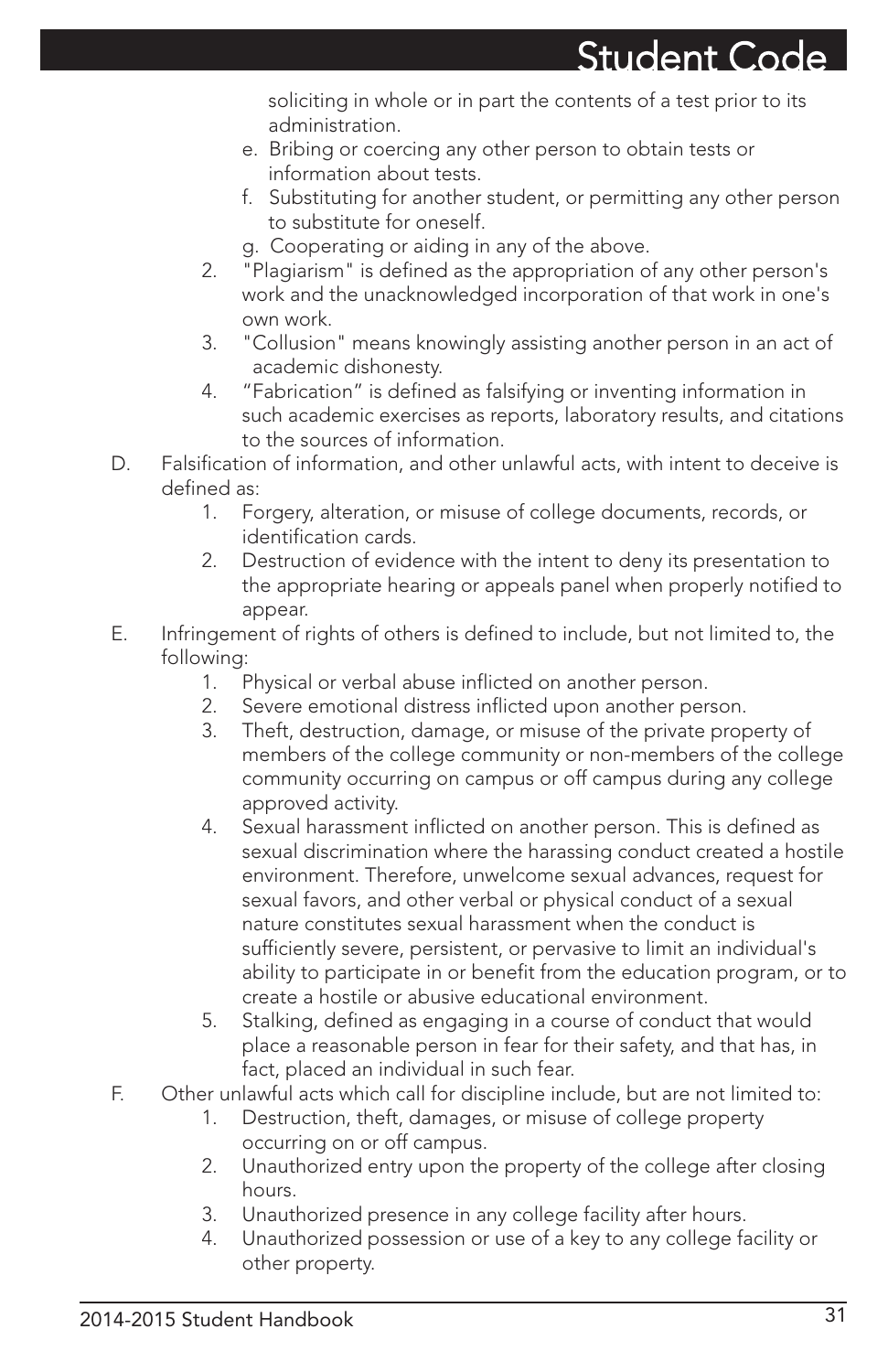- 5. Possession or use on campus of any firearm or other dangerous weapon or incendiary device or explosive unless such possession or use has been authorized by the college.
- 6. Possession, use or distribution on campus of any narcotics, dangerous, or unlawful drugs as defined by the laws of the United States or the State of South Carolina.
- 7. Possession, use, or distribution on campus of any beverage containing alcohol.
- 8. Violation of institutional policies while on campus or off campus when participating in a college sponsored activity.
- 9. Violation of South Carolina and/or federal laws while on campus or off campus when participating in a college sponsored activity.
- 10. Engaging in any activity that disrupts the educational process of the college, interferes with the rights of others, or adversely interferes with other normal functions and services.

### IV. RULES OF STUDENT DISCIPLINARY PROCEDURE AND SANCTIONS

The sanctions that follow are designed to channel faculty, staff or student complaints against students for all matters excluding sexual violence or sexual harassment .

For complaints based on sexual harassment or sexual violence where another student is the accused, please refer to OCtech procedure "Addressing Alleged Acts of Sexual Violence and Sexual Harassment" (Procedure number 4.049.02)

For complaints based on sexual harassment or sexual violence where an employee of the college is the accused, please refer to OCtech procedure Non Discrimination and Anti-Harassment Sexual Harassment ( Procedure number 8.004.01)

Due process of law is essential in dealing with infractions of college regulations and state and federal statutes. Consequently, any disciplinary sanction imposed on a student or organization will follow the provisions of this code.

- A. Administrative Suspension
	- If an act of misconduct threatens the health or well-being of any member of the academic community or seriously disrupts the function and good order of the college, an administrative officer may direct the student involved to cease and desist such conduct and advise the student that failing to cease and desist may result in immediate administrative suspension. If the student fails to cease and desist, or if the student's continued presence constitutes a danger, the President of the College, or his/her designee, may temporarily suspend the student from the college pending the outcome of a disciplinary hearing on the charge(s).
	- 2. The President, or his/her designee, shall notify the Chief Student Services Officer in writing about the nature of the infraction and the name of the student before 5:00 p.m. of the first class day following its imposition of the administrative suspension. The Chief Student Services will inform the student, in writing, about the decision. This written notice will be hand-delivered to the student or sent by certified mail within two working days of receiving the information from the President or his/her designee.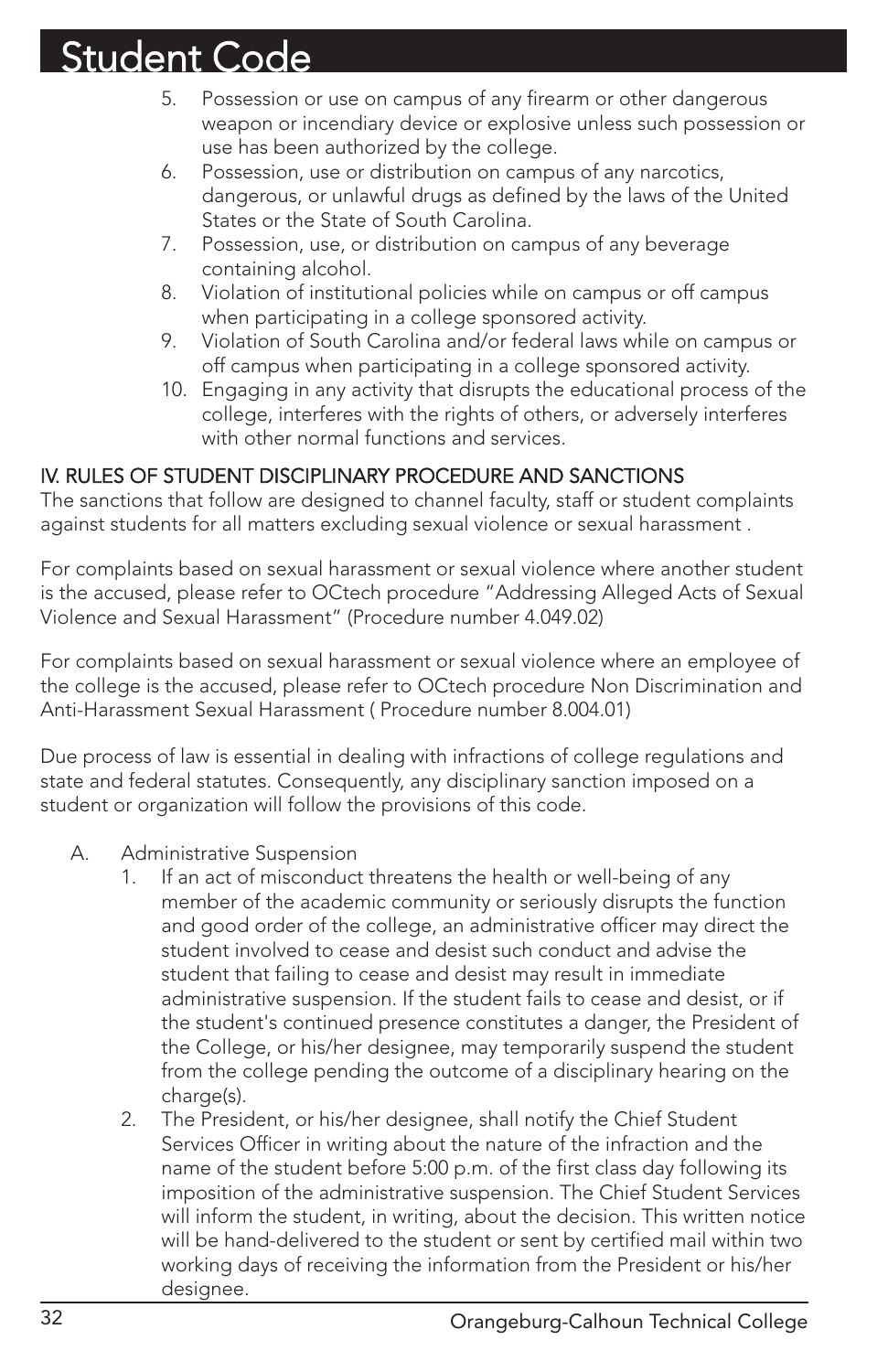- B. Academic Misconduct
	- 1. An instructor who has reason to believe that a student enrolled in his/her class has committed an act of academic misconduct must meet with the student to discuss this matter. The instructor must advise the student of the alleged act of academic misconduct and the information upon which it is based. The student must be given an opportunity to refute the allegation.
	- 2. If the instructor, after meeting with the student, determines that the student has engaged in academic misconduct as alleged, the instructor will inform the student about the decision and the academic sanction that will be imposed. The instructor may impose one of the following academic sanctions:
		- a. Assign a lower grade or score to the paper, project, assignment or examination involved in the act of misconduct.
		- b. Require the student to repeat or resubmit the paper, project, assignment, or examination involved in the act of misconduct.
		- c. Assign a failing grade for the course.
		- d. Require the student to withdraw from the course.
	- 3. If the student is found responsible for the academic misconduct, within five working days of the meeting, the instructor will submit a written report about the incident and the sanction imposed to the Chief Academic Officer.
	- 4. The Chief Academic Officer, or designee, will send a letter to the student summarizing the incident, the finding, the terms of the imposed sanction, and informing the student that he/she may appeal the decision and/or the sanction by submitting a written request to the Chief Academic Officer within seven working days of the date of the Chief Academic Officer's letter
	- 5. If the student requests an appeal, the Chief Academic Officer, or designee, will schedule a time for the meeting. The Chief Academic Officer, or designee, will send a certified letter to the student. In addition to informing the student that the Chief Academic Officer, or designee, will hear the appeal, this letter must also contain the following information:
		- a. A restatement of the charges
		- b. The time, place, and location of the meeting
		- c. A list of witnesses that may be called
		- d. A list of the student's procedural rights. These procedural rights are presented in of the Student Code and Grievance Procedure, Section V. A. 1.e.
	- 6. On the basis of the information presented at the appeal, the Chief Academic Officer, or designee, will render one of the following decisions:
		- a. Accept the decision and the sanction imposed by the instructor
		- b. Accept the instructor's decision but impose a less severe sanction
		- c. Overturn the instructor's decision
	- 7. The Chief Academic Officer, or designee, will send the student a letter within two working days of the meeting. This letter will inform the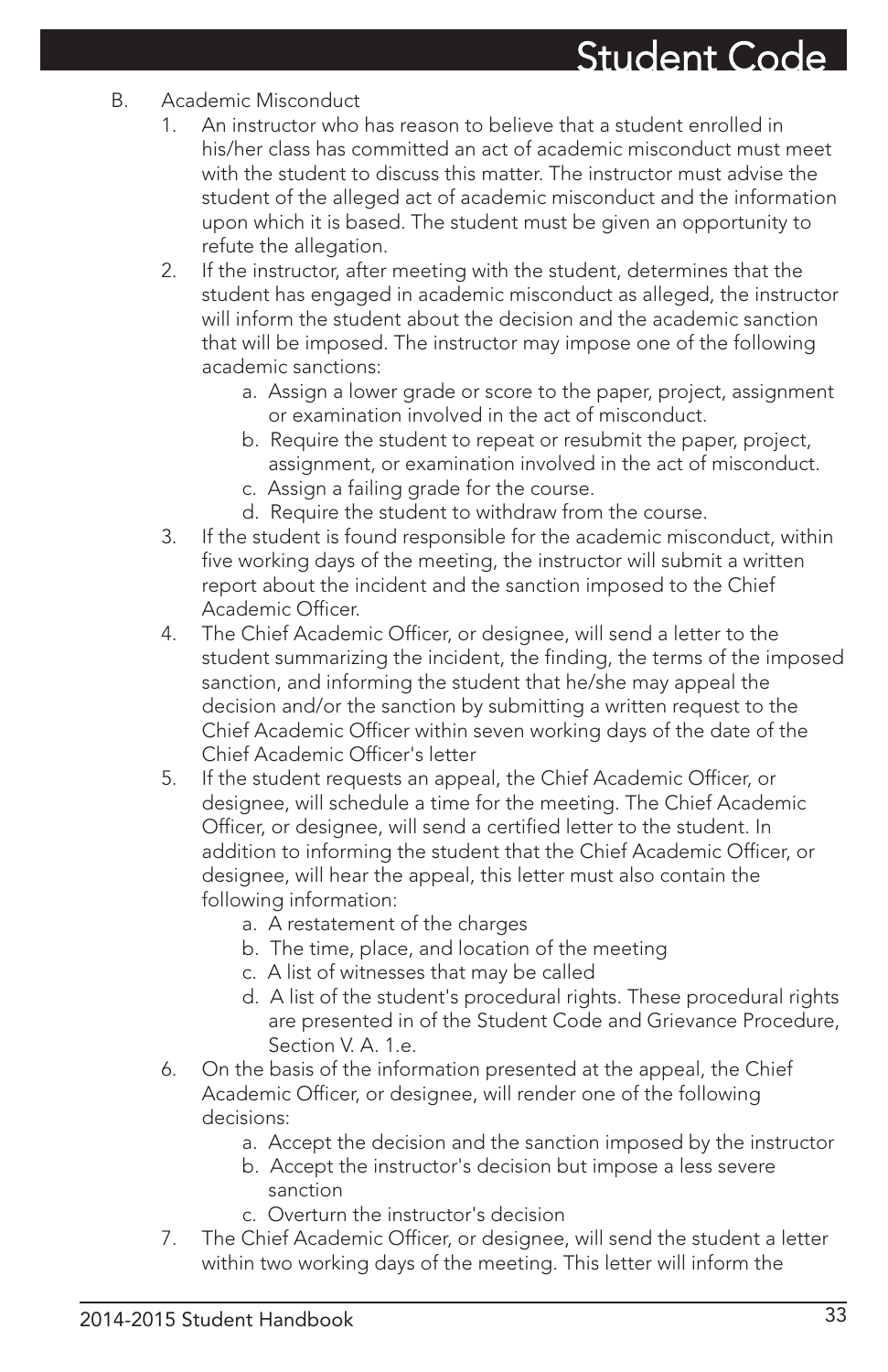student of the decision and inform the student that the decision can be appealed to the President of the College by sending a letter detailing the reasons for the appeal to the President's Office within five working days.

- 8. After receiving the student's request, the President will review all written materials relating to this incident and render one of the following decisions. The President's decision is final and cannot be appealed further.
	- a. Accept the decision and the sanction imposed
	- b. Accept the decision but impose a less severe sanction
	- c. Overturn the decision
	- d. Remand the case to the Student Appeals Committee to re-hear the case according to the procedures listed in section IV. D and section V.
- C. Student Misconduct
	- 1. A charge involving a student infraction must be filed in writing at the office of the Chief Student Services Officer within 5 working days after the alleged infraction or after such infraction becomes known to an administrative officer of the college.
	- 2. Within 5 working days after the charge is filed, the Chief Student Services Officer, or designee, shall complete a preliminary investigation of the charge and schedule immediately a meeting with the student. After discussing the alleged infraction with the student, the Chief Student Services Officer, or designee, may act as follows:
		- a. Drop the charges.
		- b. Impose a sanction consistent with those shown in Section IV.D.2.c, Student Appeals Committee.
		- c. Refer the student to a college office or community agency for services.
	- 3. The decision of the Chief Student Services Officer, or designee, shall be presented to the student in writing within 5 working days following the meeting with the student. In instances where the student cannot be reached to schedule an appointment, or where the student refuses to cooperate, the Chief Student Services Officer, or designee, shall send a certified letter to the student's last known address, providing the student with a list of the charges, the Chief Student Services Officer's, or designee's decision, and instructions governing the appeal process.
	- 4. A student who disagrees with the decision may request a hearing before the Student Appeals Committee. This request must be submitted within 2 working days after receipt of the decision unless a request is made and approved for an extension of time. The Chief Student Services Officer shall refer the matter to the Committee together with a report of the nature of the alleged misconduct, the name of the complainant, the name of the student against whom the charge has been filed, and the relevant facts revealed by the preliminary investigation.
- D. The Student Appeals Committee Each college shall have a Student Appeals Committee (hereafter referred to as the Committee) to consider the case of a student who declines to accept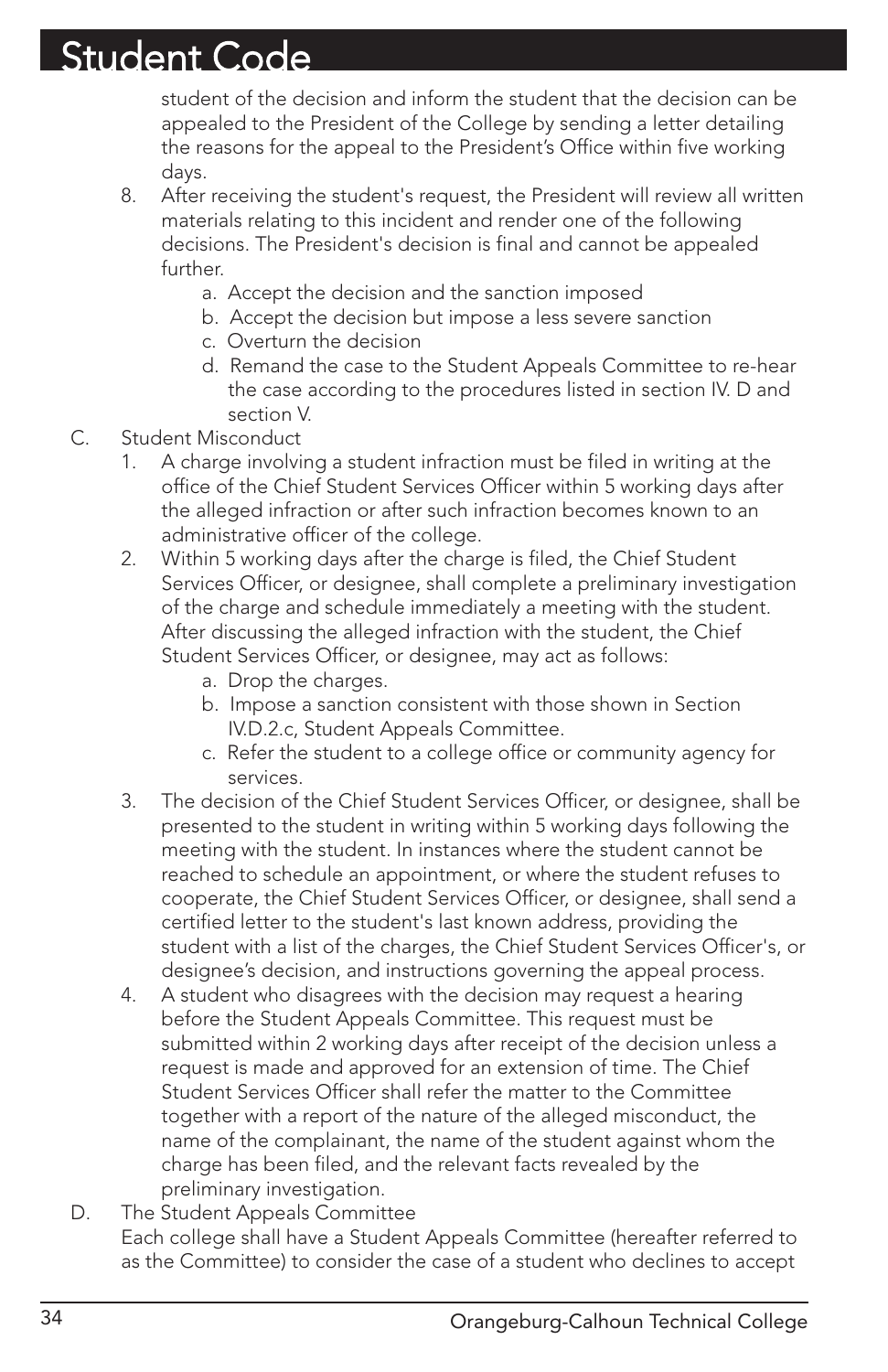the findings of the Chief Student Services Officer. The hearing shall be held within 15 working days after the student has officially appealed the decision of the Chief Student Services Officer.

- 1. Membership of the Committee shall be composed of the following:
	- a. Three faculty members appointed by the Chief Academic Officer and approved by the President.
	- b. Three student members appointed by the appropriate student governing body and approved by the President.
	- c. One member of the Student Services staff appointed by the Chief Student Services Officer and approved by the President.
	- d. The Chief Student Services Officer serves as an ex officio nonvoting member of the Committee.
	- e. The chair shall be appointed by the President from among the membership of the Committee. Ex officio members of the committee may not serve as the chair of the committee.
- 2. Functions of the Committee are described as follows:
	- a. To hear an appeal from a student charged with an infraction that may result in disciplinary action.
	- b. To hand down a decision based only on evidence introduced at the hearing.
	- c. To provide the student defendant with a statement of the committee's decision including findings of fact and if applicable, to impose one or more of the following sanctions:
		- 1.) Academic Misconduct
			- a.) Assign a lower grade or score to the paper, project, assignment or examination involved in the act of misconduct.
			- b.) Require the student to repeat or resubmit the paper, project, assignment, or examination involved in the act of misconduct.
			- c.) Assign a failing grade for the course.
			- d.) Require the student to withdraw from the course.
		- 2.) Student Misconduct
			- a.) A written reprimand.
			- b.) An obligation to make restitution or reimbursement.
			- c.) A suspension or termination of particular student privileges.
			- d.) Disciplinary probation.
			- e.) Suspension from the college.
			- f.) Expulsion from the college.
			- g.) Any combination of the above.

### V. PROCEDURES FOR HEARINGS BEFORE THE STUDENT APPEALS COMMITTEE

- A. Procedural Duties of the Chief Student Services Officer
	- 1. At least 7 working days prior to the date set for hearing before the Committee, the Chief Student Services Officer shall send written notice to all involved and a certified letter to the student's last known address providing the student with the following information: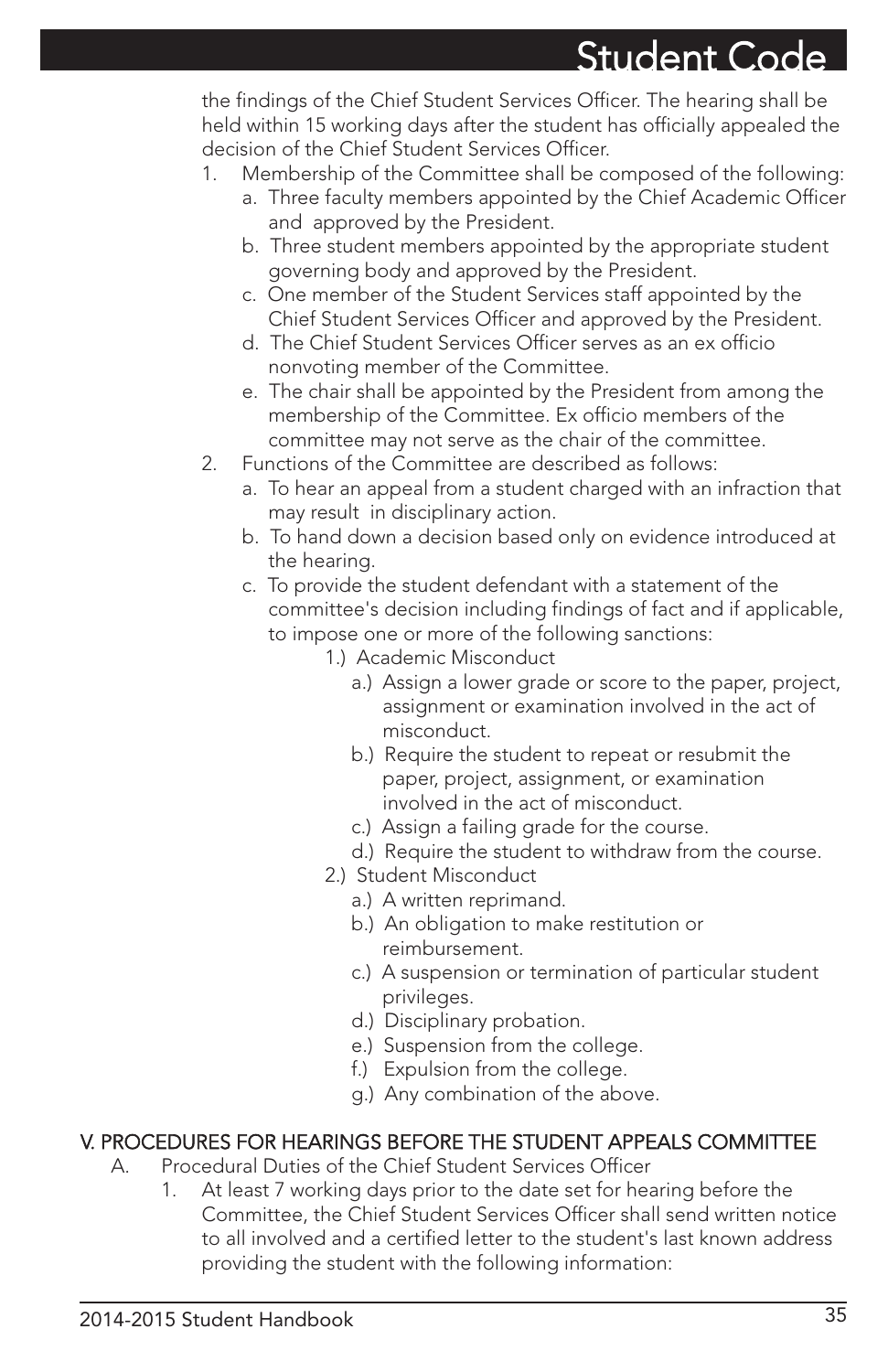- a. A restatement of the charge or charges.
- b. The time and place of the hearing.
- c. A list of all witnesses who might be called to testify.
- d. The names of Committee members.
- e. A statement of the student's basic procedural rights. These rights follow:
	- 1.) The right to counsel. The role of the person acting as counsel is solely to advise the student. The counsel shall not address the Committee. The student will be responsible for paying any fees charged by his/her counsel.
	- 2.) The right to produce witnesses on one's behalf.
	- 3.) The right to request, in writing, that the President disqualify any member of the committee for prejudice or bias. (At the discretion of the President, reasons for disqualification may be required.) A request for disqualification, if made, must be submitted at least 2 working days prior to the hearing. If such disqualification occurs, the appropriate nominating body shall appoint a replacement to be approved by the president.
	- 4.) The right to present evidence. The Committee may determine as to what evidence is admissible.
	- 5.) The right to know the identity of the person(s) bringing the charge(s).
	- 6.) The right to hear witnesses on behalf of the person bringing the charges.
	- 7.) The right to testify or to refuse to testify without such refusal being detrimental to the student.
	- 8.) The right to appeal the decision of the Committee to the President who will review the official record of the hearing. The appeal must be in writing and it must be made within 7 working days after receipt of the decision.
- 2. On written request of the student, the hearing may be held prior to the expiration of the 7 day advance notification period, if the Chief Student Services Officer concurs with this change.
- B. The Conduct of the Committee Hearings
	- Hearings before the Committee shall be confidential and shall be closed to all persons except the following:
		- a. The student and the person who initiated the charges; however the hearing may be conducted without either party present if either party ignores the notice of the hearing and is absent without cause.
		- b. Counsels for the student and the college.
		- c. A person, mutually agreed upon by the student and the Committee, to serve in the capacity of recorder.
		- d. Witnesses who shall:
			- 1.) Give testimony singularly and in the absence of other witnesses.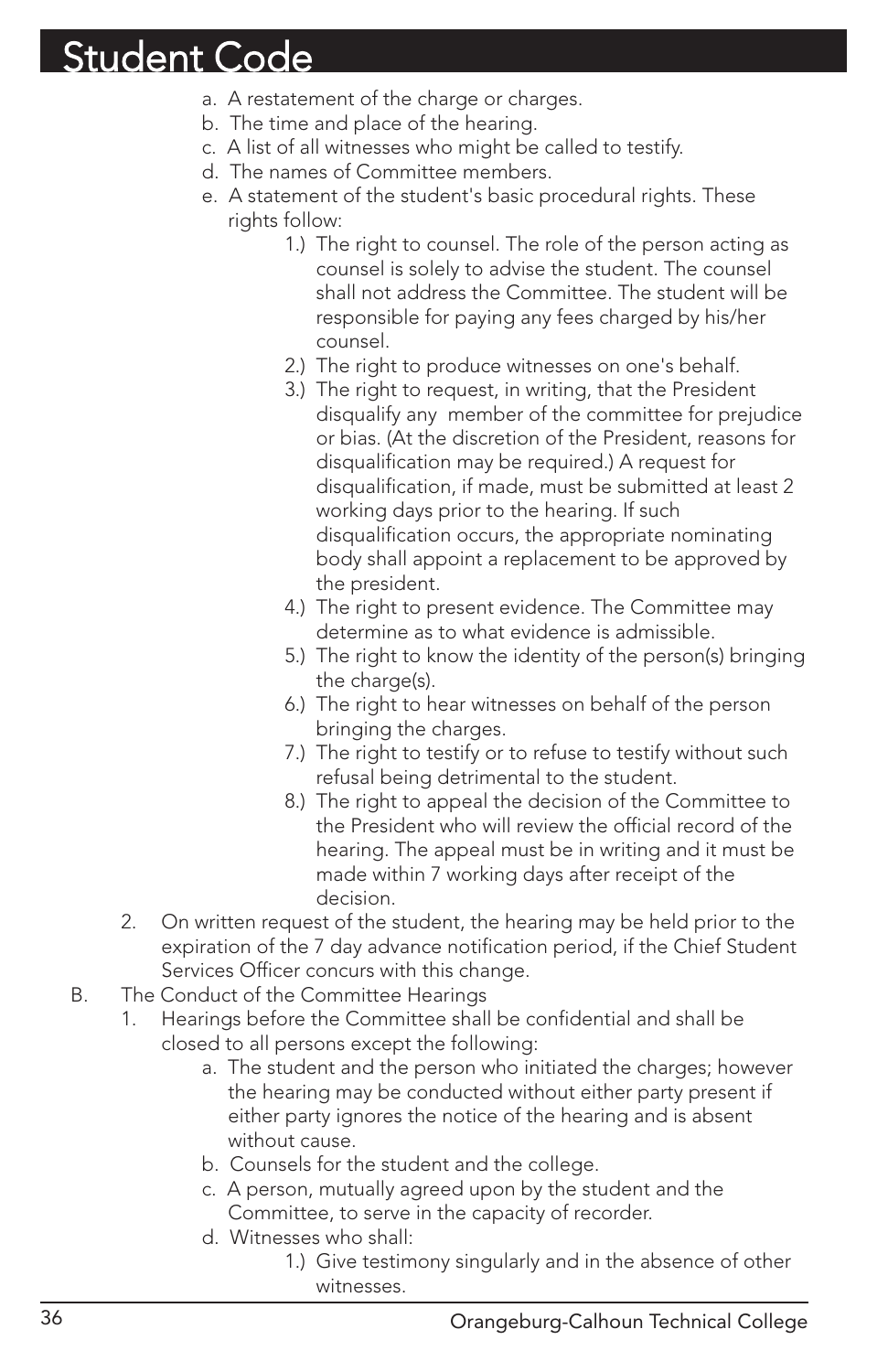- 2.) Leave the committee meeting room immediately upon completion of the testimony.
- 2. The Committee shall have the authority to adopt supplementary rules of procedure consistent with this code.
- 3. The Committee shall have the authority to render written advisory opinions concerning the meaning and application of this code.
- 4. The conduct of hearings before this Committee is unaffected by charges of local,state, or federal authorities against the student for acts that are the same, or similar to, charges of misconduct to be heard by the Committee. Two separate jurisdictions are involved in such cases. Therefore, hearings may be held and decisions rendered independent of any resolution by the court system.
- 5. In addition to written notes, the hearing may be tape recorded, except for the Committee's deliberations. After the conclusion of the hearing, the tape will be kept in the office of the Chief Student Services Officer. The student may listen to the tape of his/her hearing under the supervision of the Chief Student Services Officer or designee. The student is not entitled to a copy of the tape or a written transcript of the hearing.
- 6. Upon completion of a hearing, the Committee shall meet in executive session to determine concurrence or non-concurrence with the original finding and to impose sanctions, if applicable.
- 7. Decisions of the Committee shall be made by majority vote.
- 8. Within 2 working days after the decision of the Committee, the Chairperson shall send a certified letter to the student's last known address providing the student with the committee's decision and a summary of the rationale for the decision.
- C. Appeal to the President

When the student appeals to the President, the President, whose decision is final, shall have the authority to:

- 1. Receive from the student an appeal of the Committee's decision.
- 2. Review the findings of the proceedings of the Committee.
- 3. Hear from the student, the Chief Student Services Officer, and the members of the Committee before ruling on an appeal.
- 4. Approve, modify, or overturn the decision of the Committee.
- 5. Inform the student in writing of the final decision within 10 working days of the receipt of the appeal.

### The Student Grievance Procedure I. PURPOSE

The purpose of the student grievance procedure is to provide a system to channel and resolve student complaints against an OCtech employee concerning decisions made or actions taken. A decision or action can be grieved only if it involves a misapplication of a college's policies, procedures, or regulations, or a state or federal law. This procedure may not be used in the following instances: 1) to grieve a claim against a college employee for any matter unrelated to the employee's role or position at the college; 2) for complaints or appeals of grades awarded in a class or for an assignment, unless the complaint is based upon alleged discrimination on the basis of age, gender, race, disability or veteran's status; or 3) to grieve a decision for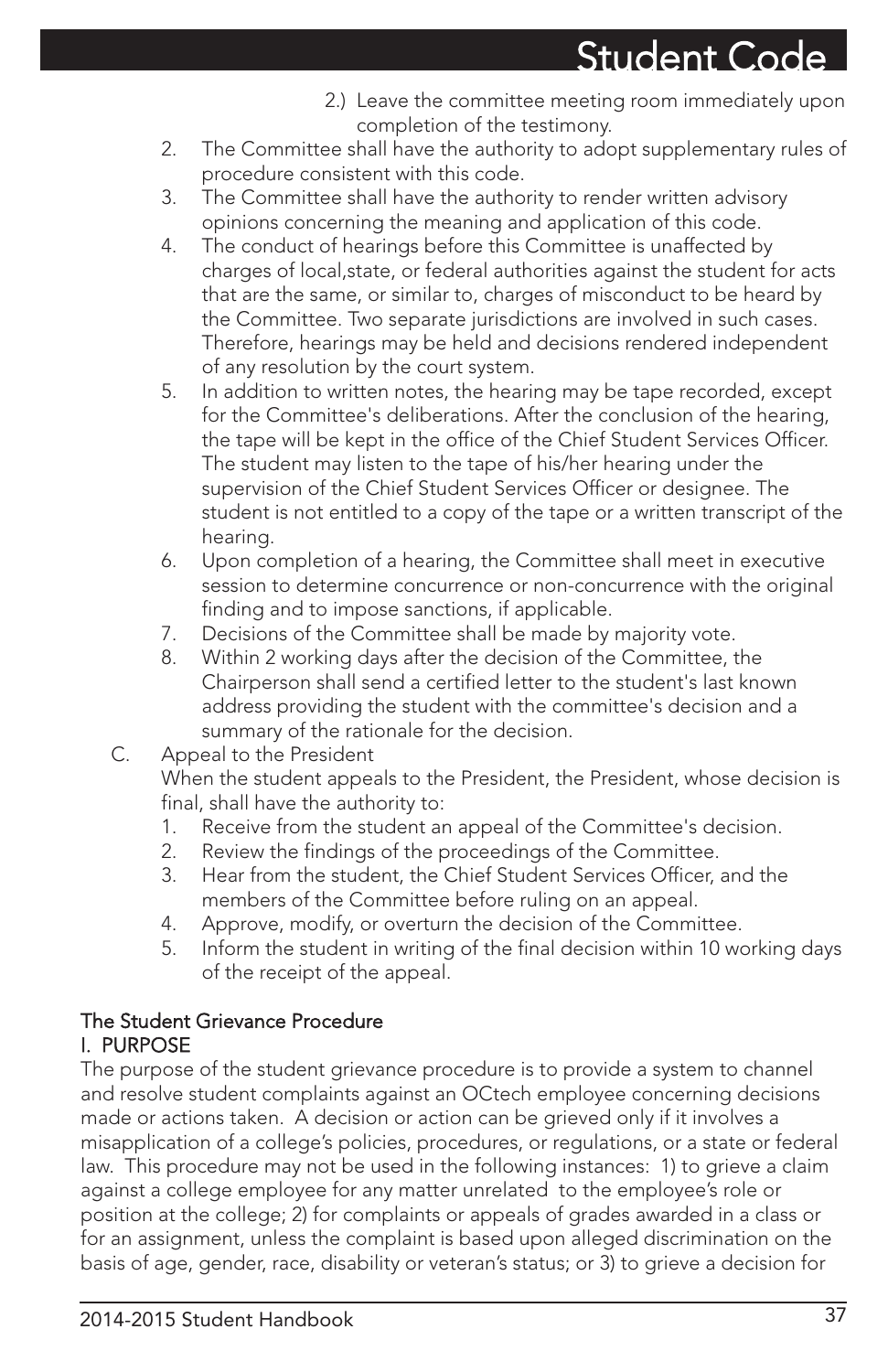which other grievance or appeal procedures exist (e.g., appeal of a disciplinary case, a residency appeal, a financial aid appeal, FERPA grievances, transfer credit evaluations, etc.).

The student filing the grievance must have been enrolled at the college at the time of decision or action being grieved and must be the victim of the alleged mistreatment. A grievance cannot be filed on behalf of another person.

For complaints based on sexual harassment or sexual violence where another student is the accused, please refer to OCtech procedure "Addressing Alleged Acts of Sexual Violence and Sexual Harassment" (Procedure number 4.049.02)

For complaints based on sexual harassment or sexual violence where an employee of the college is the accused, please refer to OCtech procedure Non-Discrimination and Anti-Harassment ( Procedure number 8.004.01)

### II. DEFINITIONS

When used in this document, unless the content requires other meaning,

- A. "College" means Orangeburg-Calhoun Technical College (OCtech)
- B. "President" means the chief executive officer of Orangeburg-Calhoun Technical College
- C. "Administrative Officer" means anyone designated at the college as being on the administrative staff, such as the President, Chief Academic Officer, Chief Student Services Officer, etc.
- D. "Chief Student Services Officer" means the Administrative Officer at the College who has overall management responsibility for student services or his/her designee.
- E. "Chief Academic Officer" means the Administrative Officer at the College who has overall management responsibility for academic programs and services or his/her designee.
- F. "Student" means a person taking any course(s) offered by OCtech.
- G. "Instructor" means any person employed by the college to conduct classes.
- H. Staff" means any person employed by the college for reasons other than conducting classes.
- I. "Campus" means any place where the college conducts or sponsors educational, public service, or research activities.

### III. GRIEVANCE PROCESS

A. Filing a Complaint

This procedure must be initiated by the student within sixty days of becoming aware of the decision, action, or event giving rise to the grievance. This time limit may be extended by the OCtech official having jurisdiction over the grievance, if the student requests an extension within the sixty day period.

Before initiating the Student Grievance process, a student could go to the college employee who originated the alleged problem and attempt to resolve the matter informally. If the student is not satisfied with the outcome of this meeting or if the student prefers to ignore this step, then the student may file a written complaint and initiate the grievance process. This written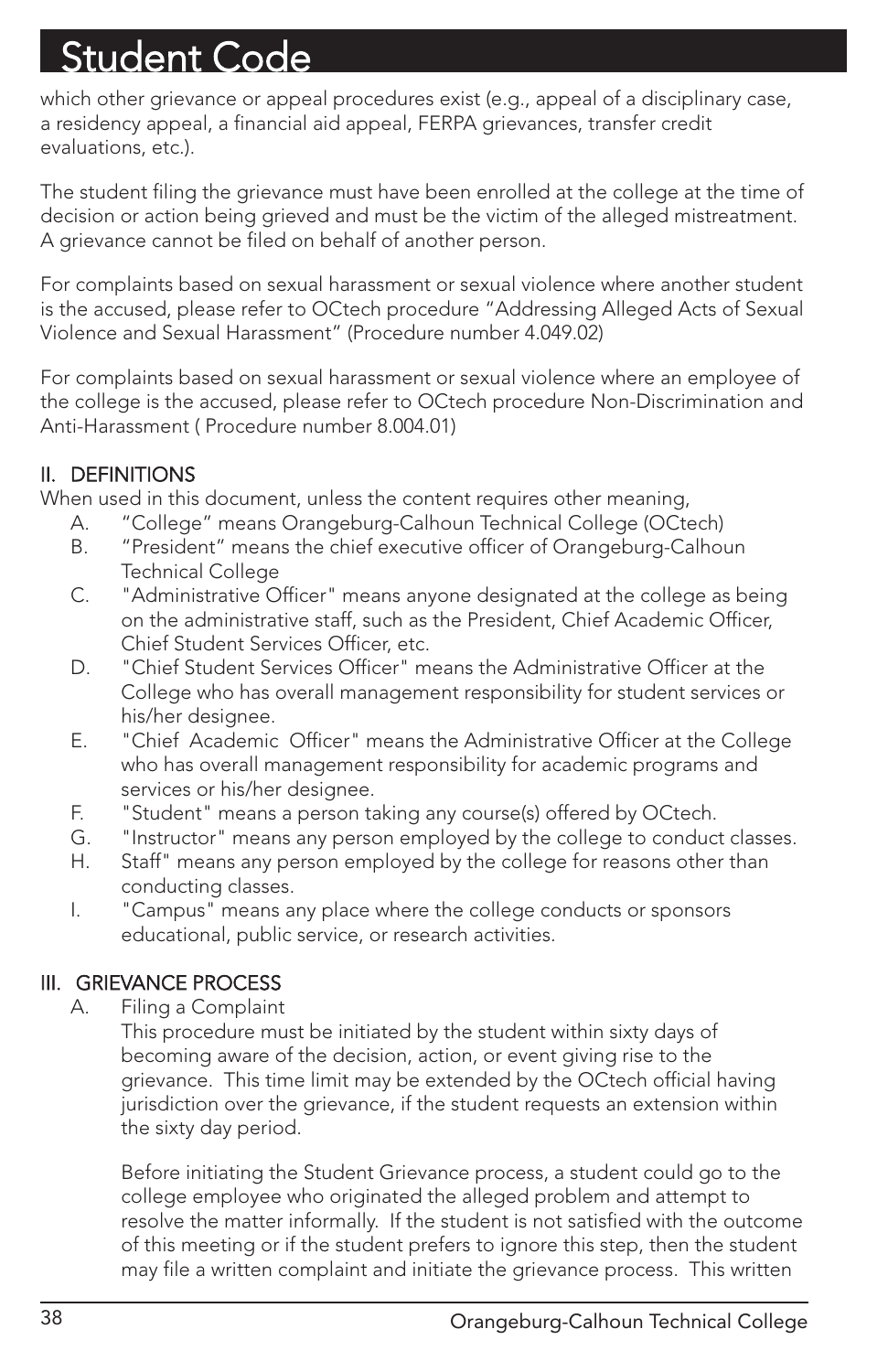complaint should describe the decision or action that is being grieved, the date of the decision or action, and the college employee(s) involved in the decision or action.

- 1. Written complaints about alleged discrimination on the basis of age, gender, race, disability or veteran's status and written complaints about alleged sexual harassment shall be submitted to the OCtech Office of Human Resources Director who is the designated Section 504, Title II, and Title IX compliance Officer.
- 2. Written complaints about decisions and actions not related to discrimination on the basis of age, gender, race, disability, veteran's status, or sexual harassment shall be submitted to the college's Chief Student Services Officer.
- 3. Any written complaint naming the college's President as the person whose alleged action or decision originated the problem shall be submitted to the Chairperson of the OCtech Area Commission.
- 4. For complaints based on sexual harassment or sexual violence where another student is the accused, please refer to OCtech procedure "Addressing Alleged Acts of Sexual Violence and Sexual Harassment" (Procedure number 4.049.02)
- 5. For complaints based on sexual harassment or sexual violence where an employee of the college is the accused, please refer to OCtech procedure Non Discrimination and Anti-Harassment Sexual Harassment (Procedure number 8.004.01)
- B. Pre-Hearing

The person receiving the student's written complaint will send a written acknowledgement to the student no later than two instructional weekdays after receiving the written complaint.

The person receiving the complaint will forward the complaint to the immediate supervisor of the employee named in the complaint no later than two instructional weekdays days after it has been received. When the President is named in the complaint, the Chairperson of the OCtech Area Commission will be the immediate supervisor.

As a part of the effort to resolve the matter, the supervisor will consult, as needed, with the employee named in the complaint, the student filing the complaint, and Chief Administrative Officer of the division or component concerned.

The supervisor shall respond in writing to the student within ten instructional weekdays of receipt of the complaint. The response, sent by certified mail, shall include a summary of the findings and, as needed propose the steps that shall be taken to resolve the complaint. If the student does not agree with the proposed resolution, the student may request to have the complaint heard by the Student Grievance Committee. When the President is named in the complaint, an ad hoc committee of OCtech Area Commission members will be convened to hear the student's complaint.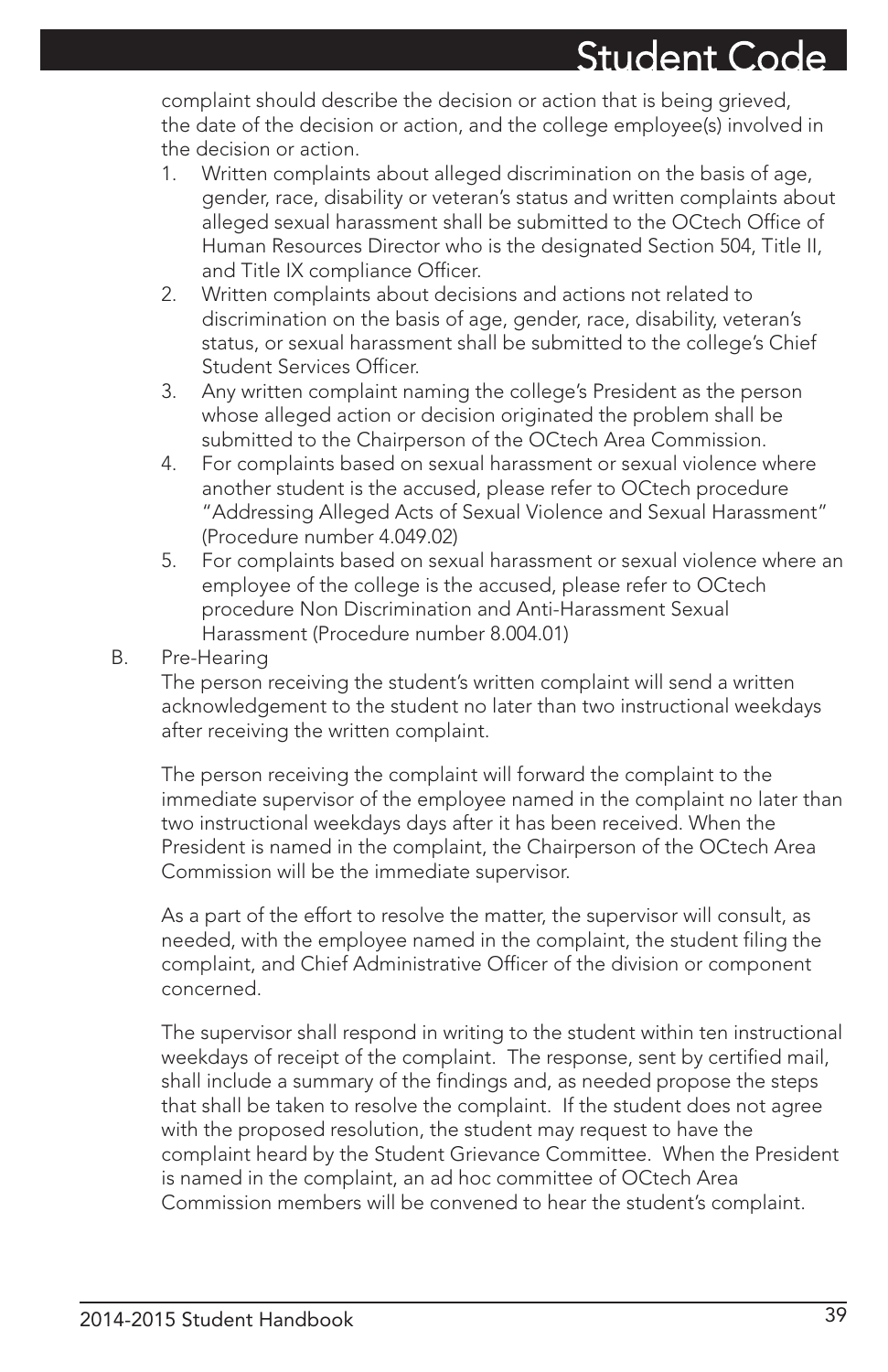- C. Student Grievance Hearing
	- 1. Requesting a Hearing
		- a. The student must submit a written request for a Grievance Hearing to the Chief Student Services Officer within five instructional weekdays after receiving the supervisor's written response and no later than fifteen instructional days after the supervisor sent the summary of findings. The request must include a copy of the student's original written complaint, a statement describing why the supervisor's response was unsatisfactory, and a copy of the supervisor'sresponse.
		- b. If the student does not submit the written request for a hearing within fifteen instructional weekdays, and the student can demonstrate that extenuating circumstances resulted in the failure to meet this deadline, the Chief Student Services Officer may allow the hearing to take place.
		- c. Within two instructional days, the Chief Student Services Officer shall notify the President or, as appropriate, the Chairperson of the Area Commission about the need to convene a Student Grievance Committee or an ad hoc committee of Area Commissioners. These committees shall be formed to hear specific complaints and a new committee may be formed each time a grievance covered by this procedure is filed.
	- 2. Grievance Committees
		- a. Student Grievance Committee--The President must approve all recommended members. The committee shall be composed of the following:
			- 1.) Three students recommended by the OCtech Student Advisory Board.
			- 2.) Two faculty members recommended by the Chief Academic Officer.
			- 3.) One Student Services staff member recommended by the Chief Student Services Officer.
			- 4.) One administrator, other than the Chief Student Services Officer, to serve as the Committee's chairperson.
			- 5.) The Chief Student Services Officer, or designee, who serves as an ex-officio, nonvoting member of the committee.
		- b. Grievance Against the President Committee of Area Commissioners - The Chairperson of the Area Commission will select three members to serve on this committee and identify one person to serve as the chairperson for the hearing.
		- c. The Chief Student Services Officer, or designee, will send copies of the student's request for a hearing to the committee members, the employee, and the employee's supervisor. The employee against whom the grievance was filed shall be given an opportunity to respond in writing to the chairperson of the Committee.
		- d. The Student Grievance Committee's meeting(s) shall be conducted within twenty-one instructional weekdays following the date of the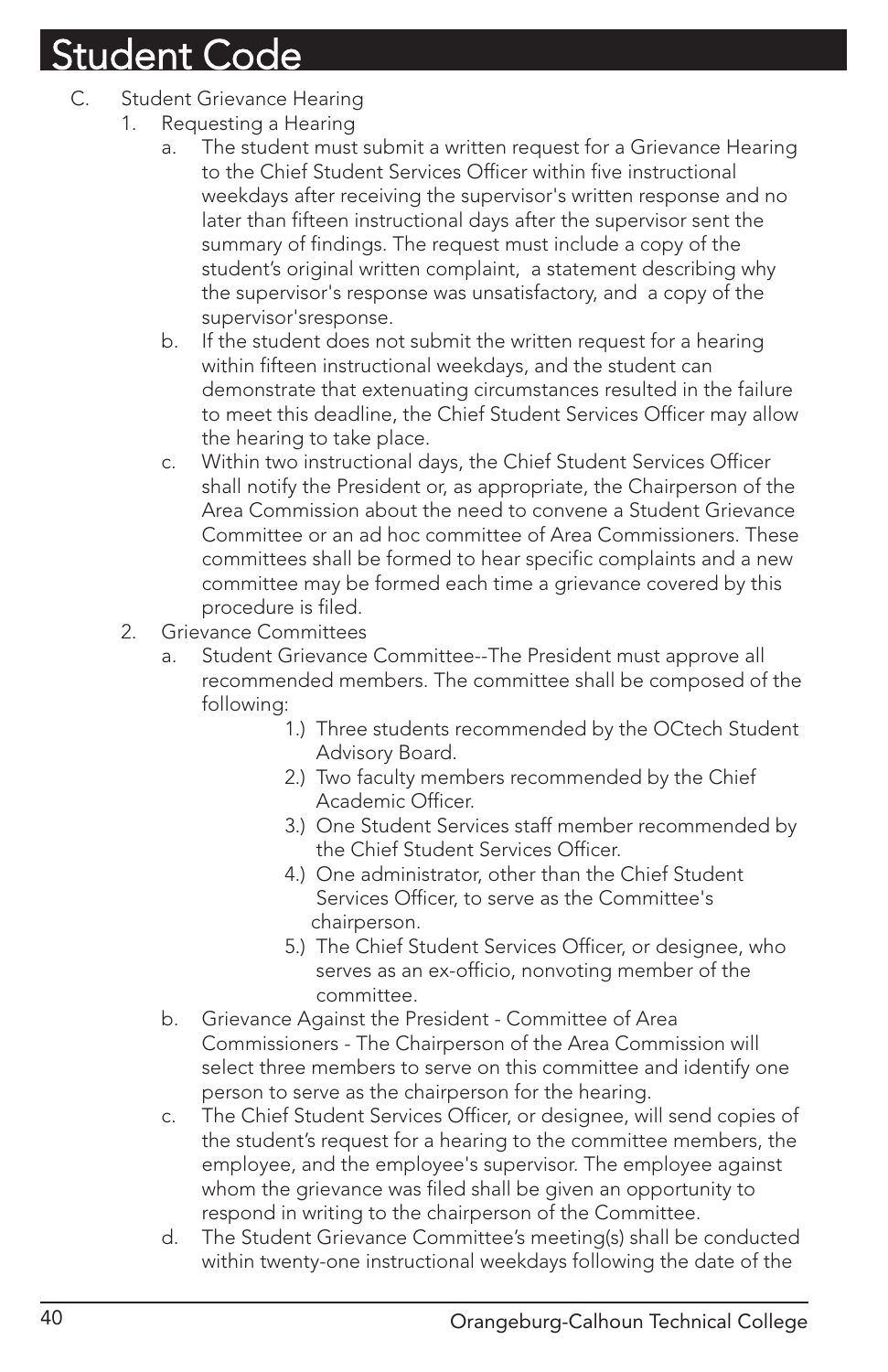request. The chairperson may grant a postponement if either party submits a written request no later than five instructional weekdays prior to the scheduled meeting. The re-scheduled hearing must take place within ten instructional weekdays of the date of the previously scheduled hearing.

- 3. Hearing Procedures
	- a. The Chief Student Services Officer, or designee, shall send a certified letter to the student filing the complaint and to the employee(s) named in the complaint at least five instructional weekdays before the scheduled hearing. This letter shall include:
		- 1.) a brief description of the complaint, including the name of the person filing the complaint;
		- 2.) the date, time, and location of the meeting;
		- 3.) the name of any person who might be called as a witness.
		- 4.) a list of the student's procedural rights. These rights follow:
			- a.) The right to review all available evidence, documents or exhibits that each party may present at the meeting. This review must take place under the supervision of the Chief Student Services Officer, or designee.
			- b.) The right to appear before the Hearing Committee and to present information and additional evidence, subject to the Committee's judgment that the evidence is relevant to the hearing.
			- c.) The right to consult with counsel. This person serving as counsel may not address the committee, question the employee(s) named in the complaint, or any witnesses. The student will be responsiblefor paying any fees charged by the advisor.
			- d.) The right to present witnesses who have information relating to the complaint. Witnesses will be dismissed after presenting the information and responding to questions posed by the Grievance Committee, the student filing the complaint, and the employee(s) named in the complaint.
	- b. Hearings are closed to the public. When testimony is being given, only the committee members, the student and his/her advisor, the employee and his/her advisor, and the witness giving testimony may be present. During deliberations, only the members of the Committee may be present.
	- c. Hearings are informal and a tape recording of the testimony presented during the hearing may be made. The Committee's deliberations are not tape recorded. After resolution of the appeal, the tape recording will be kept for three months in the office of the Chief Student Services Officer, or designee. The student filing the complaint or the employee(s) named in the complaint may listen to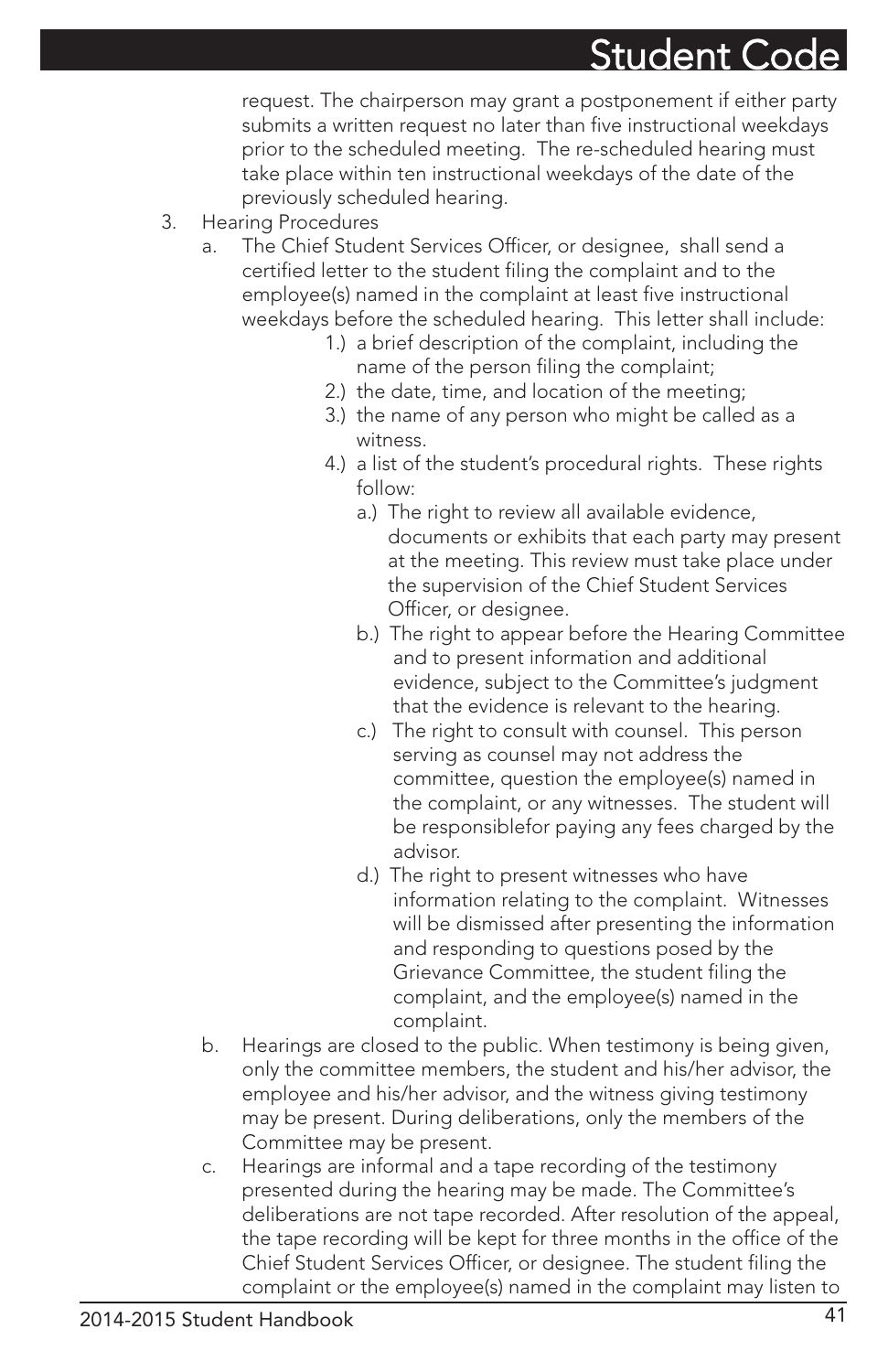this tape recording under the supervision of the Chief Student Services Officer, or designee.

- d. The Committee may question the student and the employee(s). The Committee may also question the employee's supervisor(s) and any additional witnesses that it considers necessary to render a fair decision. Questions must be relevant to the issues of the grievance.
- e. Both parties to the grievance may ask questions of the other during the hearing. These questions must be relevant to the issues stated in the written complaint. The Chairperson of the Committee will determine the appropriateness of the questions.
- f. The Committee bears the burden of determining whether the allegations are supported by the information available through the hearing.
- g. The Committee shall decide the solution of the grievance by a majority vote. In case of a tie, the chairperson may vote.
- h. The chairperson shall forward a copy of the Committee's decision to the student filing the complaint and to the employee(s) named in the complaint within two instructional weekdays of the Committee's decision. This letter will include a rationale for the Committee's decision and inform the student and employee(s) that they have a right to appeal the Committee's decision.
- D. Appeal Process

If either party (the student or employee) is not satisfied with the Student Grievance Committee's decision, that person may submit a written appeal to the President of the College within ten instructional weekdays of the Committee's decision. The written appeal must include a statement indicating why the person was not satisfied with the committee's decision. The President shall review the Committee's findings, conduct whatever additional inquiries are deemed necessary and render a decision within ten instructional weekdays of receipt of the appeal. The President's decision is final.

If either party (student or college President) is not satisfied with the Area Commissioners Committee's decision, that person may submit a written appeal to the Chairperson of the College's Area Commission within ten instructional weekdays of the Committee's decision. The written appeal must include a statement indicating why the person was not satisfied with the Committee's decision. The Chairperson shall review the Committee's findings, conduct whatever additional inquiries are deemed necessary and render a decision within ten instructional weekdays of receipt of the appeal. The Chairperson's decision is final.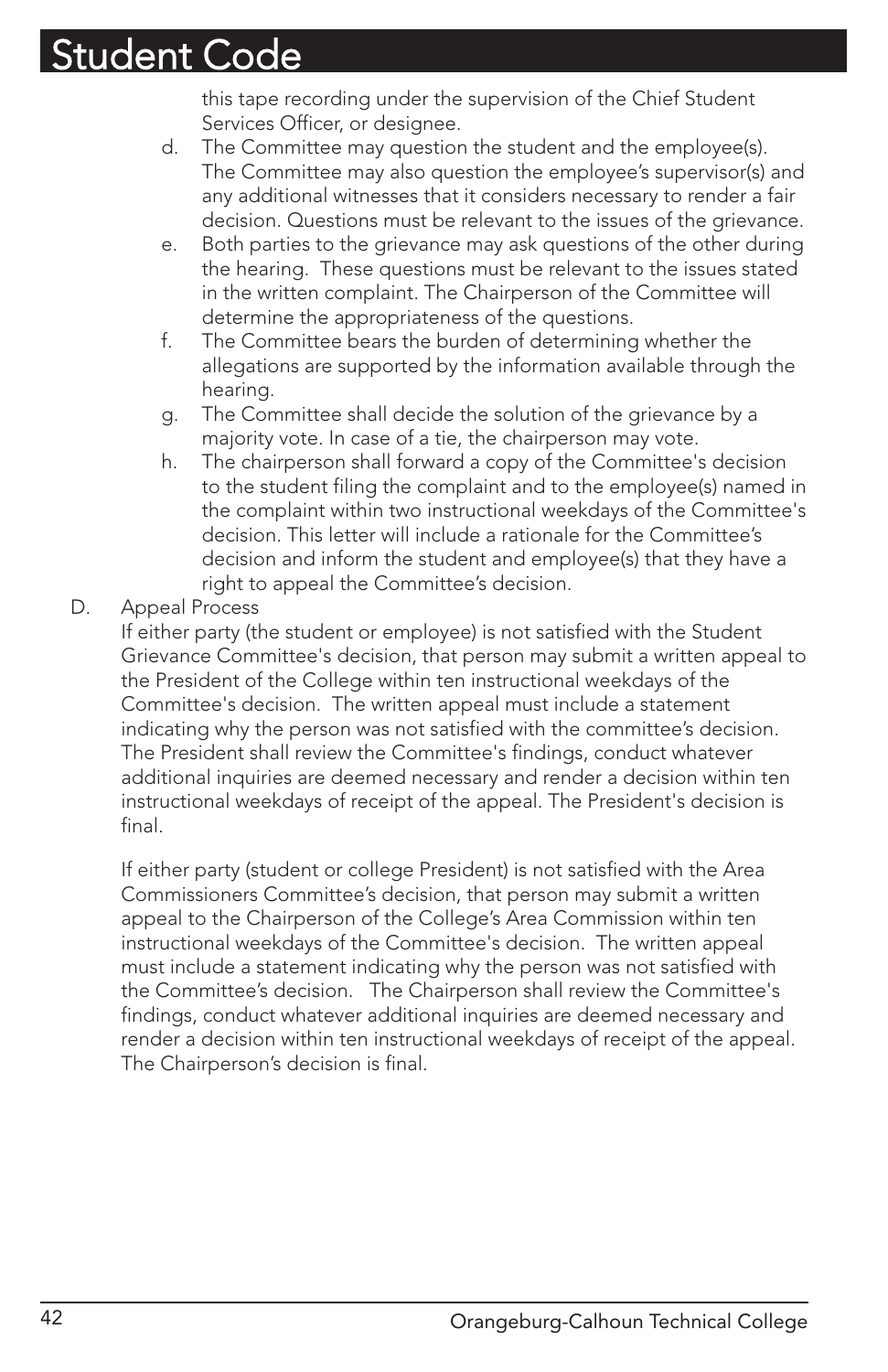### Student Code Procedure for Addressing Alleged Acts of Sexual Violence and Sexual Harassment

The Student Code Of Conduct for Orangeburg Calhoun Technical College sets forth the rights and responsibilities of the individual student, identifies behaviors that are not consistent with the values of college communities, and describes the procedures that will be followed to adjudicate cases of alleged misconduct. This Code applies to behavior on college property, at college-sponsored activities and events, and to off-campus behavior that adversely affects the college and/or the college community and the Code applies to all students from the time of applying for admission through the awarding of a degree, diploma, or certificate.

Sexual harassment is a form of discrimination prohibited by law as well as by the Student Code for Orangeburg-Calhoun Technical College and the South Carolina Technical College System. In general, sexual harassment includes any advances, requests for sexual favors, and other verbal or physical conduct of a sexual nature that interferes with a student's ability to participate in or benefit from the college's programs or services.

Sexual assault is an extreme form of sexual harassment. It can be defined as a situation in which an individual is forced, threatened or coerced into sexual contact against his/ her free will, or without his/ her consent. Sexual assault may include, but is not limited to, date or acquaintance rape, sexual molestation, unwanted sexual touching or having sexual contact with a person while knowing or having reason to know that the person is incapacitated in some way (i.e., due to drugs or alcohol).

Any student, or other member of the college community, who believes that he/she is or has been a victim of sexual harassment or sexual assault may file a report with the college's Chief Student Services Officer, campus security office, or with the college's Title IX coordinator. The Title IX coordinator's office location and phone number are available on the college's website. Reports may also be filed by any other member of the college community.

If the alleged harasser or violator of named in the report is an employee, the case will be adjudicated through the Orangeburg-Calhoun Technical College Non Discrimination and Anti-Harassment Policy and Procedure number 8.004.01. If the alleged harasser or violator of this policy is a student at Orangeburg-Calhoun Technical College, the case will be adjudicated through the process that follows.

### l. PRELIMINARY HEARING

Within 5 instructional weekdays after the charge has been filed, the Chief Student Services Officer, or designee, shall complete a preliminary investigation of the charge and schedule a meeting with the alleged violator and, if needed, the victim. After discussing the alleged infraction with the accused student and reviewing available information, the Chief Student Services Officer, or designee will decide whether the information presented during the meeting indicates that the violation occurred as alleged. When the student cannot be reached to schedule an appointment, or when the student fails to attend the meeting, the Chief Student Services Officer, or designee, will base the decision upon the available information.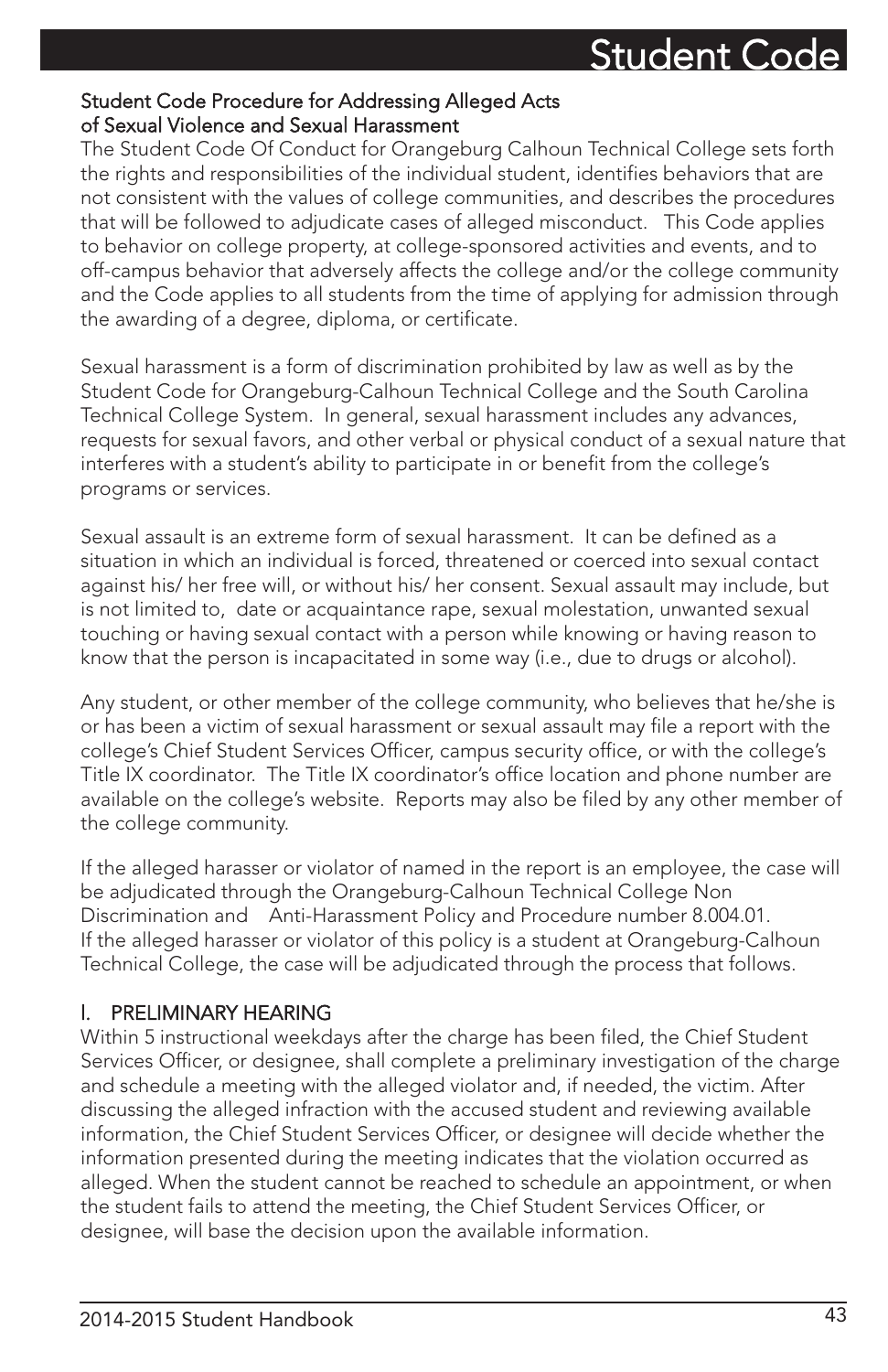If the available information indicates that the violation occurred as alleged, then one of the following sanctions will be imposed:

- A. Reprimand--A written warning documenting that the student violated a student conduct regulation and indicating that subsequent violations could result in more serious disciplinary sanctions.
- B. Restitution--Compensation for loss or damage to college property or the property of others while on the campus.
- C. Special Conditions—Completion of a variety of educational activities, relating to the nature of the offense may be imposed. Examples include, but are not limited to, the following: a formal apology, an essay or paper on a designated topic, or participation in a special project or activity.
- D. Disciplinary Probation--A written reprimand documenting that the student violated a student conduct regulation. Probation is for a specified period of time and it serves as a warning that subsequent violations could most likely result in more serious disciplinary sanctions.
- E. Loss of Privileges-- Suspension or termination of particular student privileges.
- F. Suspension from the college--Separation from the college for a specified period of time. Suspended students will not receive academic credit for the semester in which the suspension was imposed. During the suspension period, the student may not return to the campus unless prior permission by the Chief Student Services Officer has been granted.
- G. Expulsion from the college--Permanent separation from the college. An expelled student may not return to the campus for any reason unless prior permission by the Chief Student Services Officer has been granted.
- H. Any combination of the above.

Within 5 instructional weekdays of the preliminary hearing, the Chief Student Services Officer will send a certified letter to the student charged with violating the Student Code and to the victim. This letter will confirm the date of the preliminary hearing, identify the specific regulation(s) that the student allegedly violated, identify the decision, summarize the rationale, and, if the student violated the regulation(s), state the sanction that was imposed. This letter must also state that if the student charged with the violation or the victim disagrees with the decision or the sanction, either party may request a hearing before the Hearing Committee, that the request must be submitted no later than two instructional weekdays after receiving the decision letter unless a request is made and approved by the Chief Student Services Officer for an extension, and that any decision made and sanction imposed at the preliminary hearing may be held in abeyance pending the outcome of the Hearing Committee's meeting.

### ll. HEARING COMMITTEE

- A. The Hearing Committee shall be composed of the following:
	- 1. Three faculty members appointed by the Chief Academic Officer and approved by the President.
	- 2. Three student members appointed by the appropriate student governing body and approved by the President.
	- 3. One member of the Student Services staff appointed by the Chief Student Services Officer and approved by the President.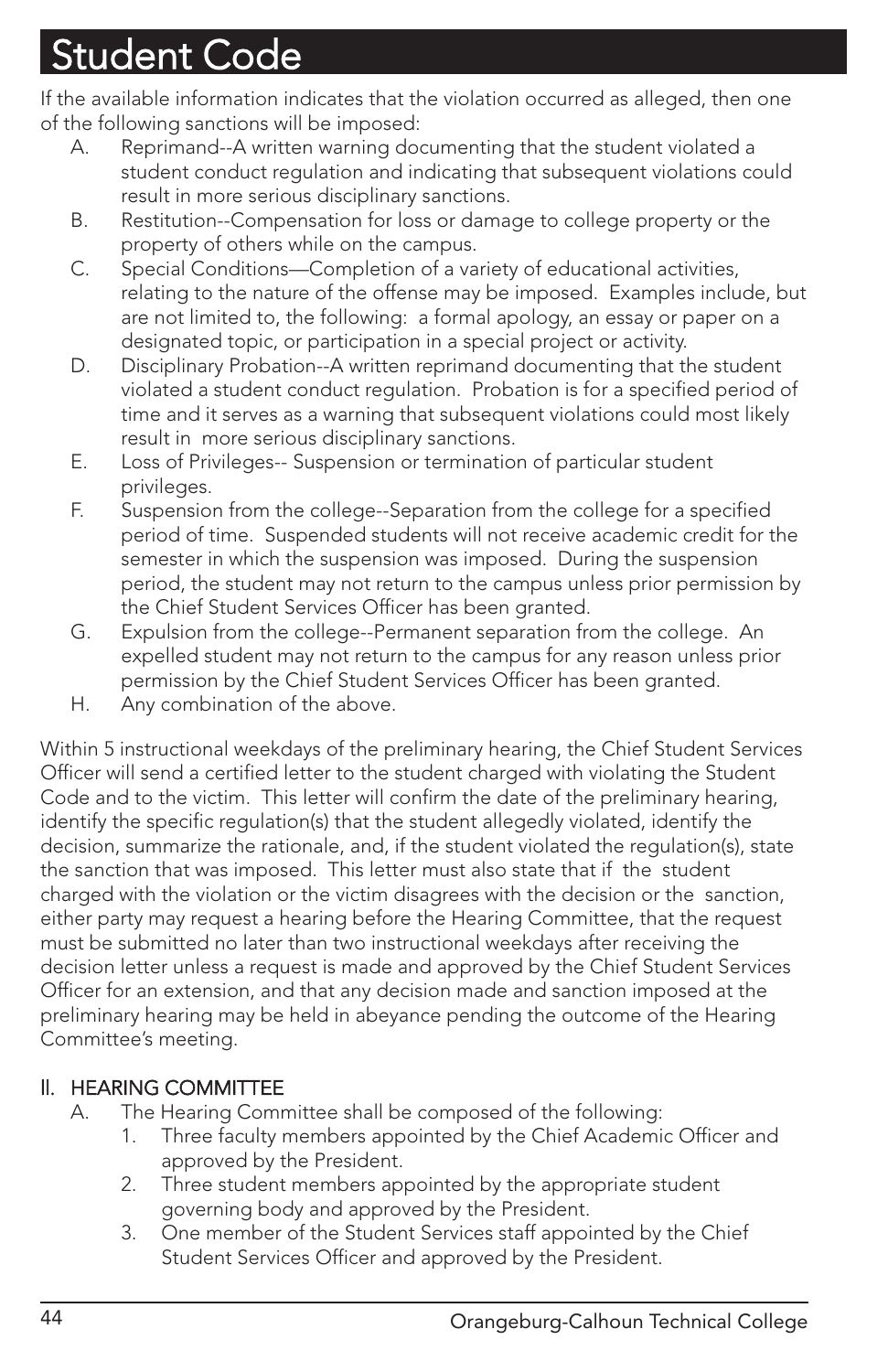- 4. The Chief Student Services Officer, or designee, who serves as an ex officio nonvoting member of the Committee and who presents the case.
- B. The Hearing Committee shall perform the following functions:
	- 1. Hear cases of alleged sexual violence or sexual harassment violations of the Code of Student Conduct.
	- 2. Insure that the student's procedural rights are met.
	- 3. Make decisions based only on evidence and information presented at the hearing.
	- 4. Provide the student with a statement of the committee's decision including findings of fact and, if applicable, impose one or more of the following sanctions:
		- a. Reprimand—A written warning documenting that the student violated a student conduct regulation and indicating that subsequent violations could result in more serious disciplinary sanctions.
		- b. Special Conditions—Completion of a variety of educational activities, relating to the nature of the offense may be imposed. Examples include, but are not limited to, the following: a formal apology, an essay or paper on a designated topic, or participation in a special project or activity.
		- c. Restitution—Compensation for loss or damage to college property or the property of others while on the campus.
		- d. Disciplinary Probation—A written reprimand documenting that the student violated a student conduct regulation. Probation is for a specified period of time and it serves as a warning that subsequent violations could most likely result in more serious disciplinary sanctions.
		- e. Loss of Privileges-- Suspension or termination of particular student privileges.
		- f. Suspension from the college--Separation from the college for a specified period of time. Suspended students will not receive academic credit for the semester in which the suspension was imposed. During the suspension period, the student may not return to the campus unless prior permission by the Chief Student Services Officer has been granted.
		- g. Expulsion from the college--Permanent separation from the college. An expelled student may not return to the campus unless prior permission by the Chief Student Services Officer has been granted.

An expelled student will not receive academic credit for the semester in which the expulsion was imposed.

- h. Any combination of the above.
- C. Hearing Committee Procedures
	- 1. The Chief Student Services Officer shall refer the matter to the Hearing Committee together with a report of the nature of the alleged misconduct, the name of the person(s) filing the complaint(s), the name of the student against whom the charge(s) has (have) been filed, and a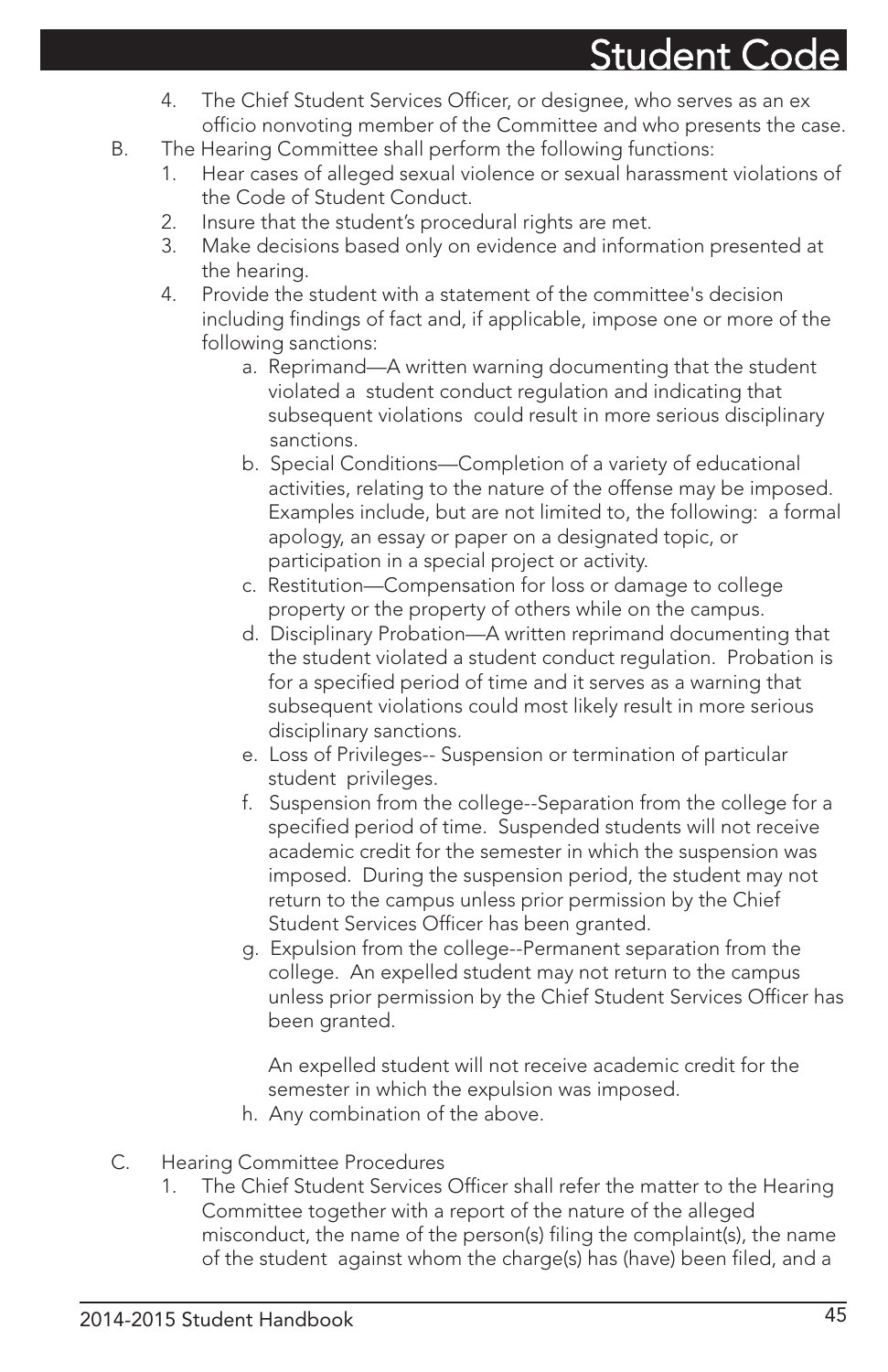summary of the findings from the preliminary hearing.

- 2. At least seven instructional weekdays before the date set for the Hearing Committee's meeting, the Chief Student Services Officer, or designee, shall send a certified letter to the charged student's last known address and to the victim's last known address. The letter must contain the following information:
	- a. A statement of the charge(s).
	- b. A brief description of the incident that led to the charge(s).
	- c. The name of the person(s) submitting the incident report.
	- d. The date, time, and place of the scheduled hearing.
	- e. A list of all witnesses who might be called to testify.
	- f. A statement of each party's procedural rights. These rights follow:
		- 1.) The right to consult counsel. This role of the person acting as counsel is solely to advise the student. Counsel may not address the Hearing Committee or participate in any of the questioning. The student has the responsibility for paying any of the counsel's fees and any other of the counsel's charges.
		- 2.) The right to present witnesses on one's behalf.
		- 3.) The right to know the names of any witnesses who may be called to testify at the hearing.
		- 4.) The right to review all available evidence, documents, exhibits, etc., that may be presented at the hearing.
		- 5.) The right to present evidence; however, the Hearing Committee will determine what evidence is admissible.
		- 6.) The right to know the identity of the person(s) bringing the charge(s).
		- 7.) The right to hear witnesses on behalf of the person bringing the charges.
		- 8.) The right to testify or to refuse to testify without such refusal being detrimental to the student.
		- 9.) The right to a fair and impartial decision.
		- 10.) The right to appeal the Hearing Committee's decision.
- 3. On written request of the charged student or the victim, the hearing may be held prior to the expiration of the seven day advance notification period if the Chief Student Services Officer, or designee, concurs with this change.
	- a. Hearing Committee Meetings
		- 1.) The chair shall be appointed by the President from among the membership of the Committee. Ex officio members of the committee may not serve as the chair of the committee.
		- 2.) Committee hearings shall be closed to all persons except the student, the person(s) initiating the charge(s), counsels for any student and for the College, witnesses who will be invited into the hearing and a person, mutually agreed upon by the Committee and the student(s), to serve as the recorder.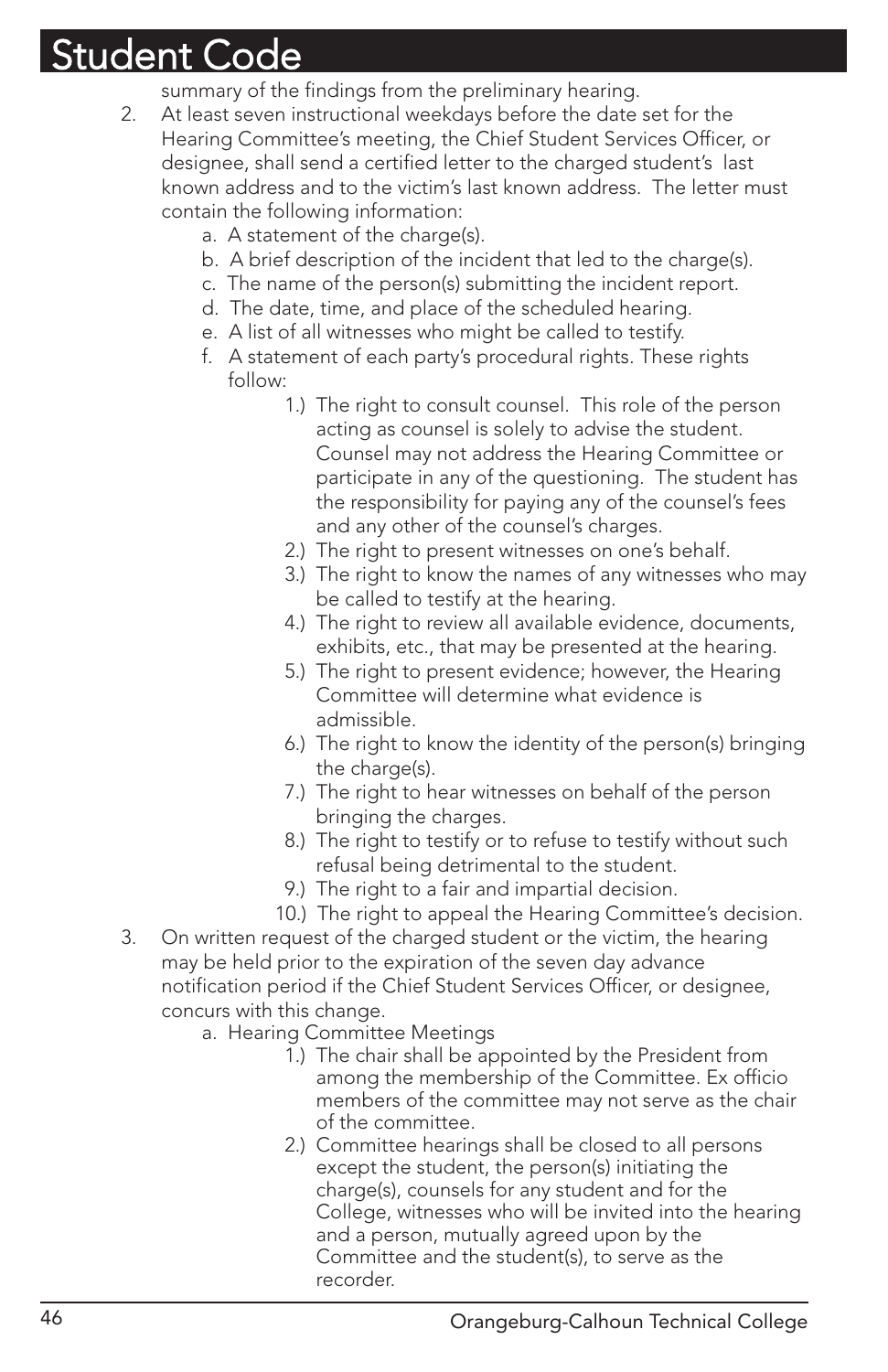- 3.) The Committee may identify someone to take written notes and the committee may have the hearing, with the exception of deliberations, recorded. No other party in the hearing may record the proceedings and no other party is entitled to a copy of the notes or the recording. The written notes and the recording will be maintained in the office of the Chief Student Services Officer. The student may review the notes and listen to the recording under the supervision of the Chief Student Services Officer or designee.
- 4.) Witnesses shall be called in one at a time to make a statement and to respond to questions.
- 5.) After hearing all of the information, the Hearing Committee will go begin its deliberations. Using the "preponderance of evidence" standard, which means that it is more likely than not that the violation occurred as alleged, the members will determine, by majority vote, whether the violation occurred. If it is determined that the violation occurred as alleged, by majority vote, the members will decide upon the appropriate sanction.
- 6.) The Chair of the Hearing Committee will send a certified letter to the student's and to the victim's last known address within two instructional weekdays of the Committee's decision. The letter shall inform the students about the Committee's decision, the date of the decision, and, if applicable the sanction(s) imposed. The letter will also inform each recipient about the appeal process.
	- a.) When the case results in a finding that the student engaged in an act of sexual violence, the Chair's letter to the victim will also include the sanction imposed by the Hearing Committee.
	- b.) When the case results in a finding that the student engaged in an act of non-violent sexual harassment, the Chair's letter to the victim will only include the sanction imposed by the Hearing Committee if the sanction directly relates to the victim (e.g., the harasser has been directed to stay away from the victim while on the college's campus).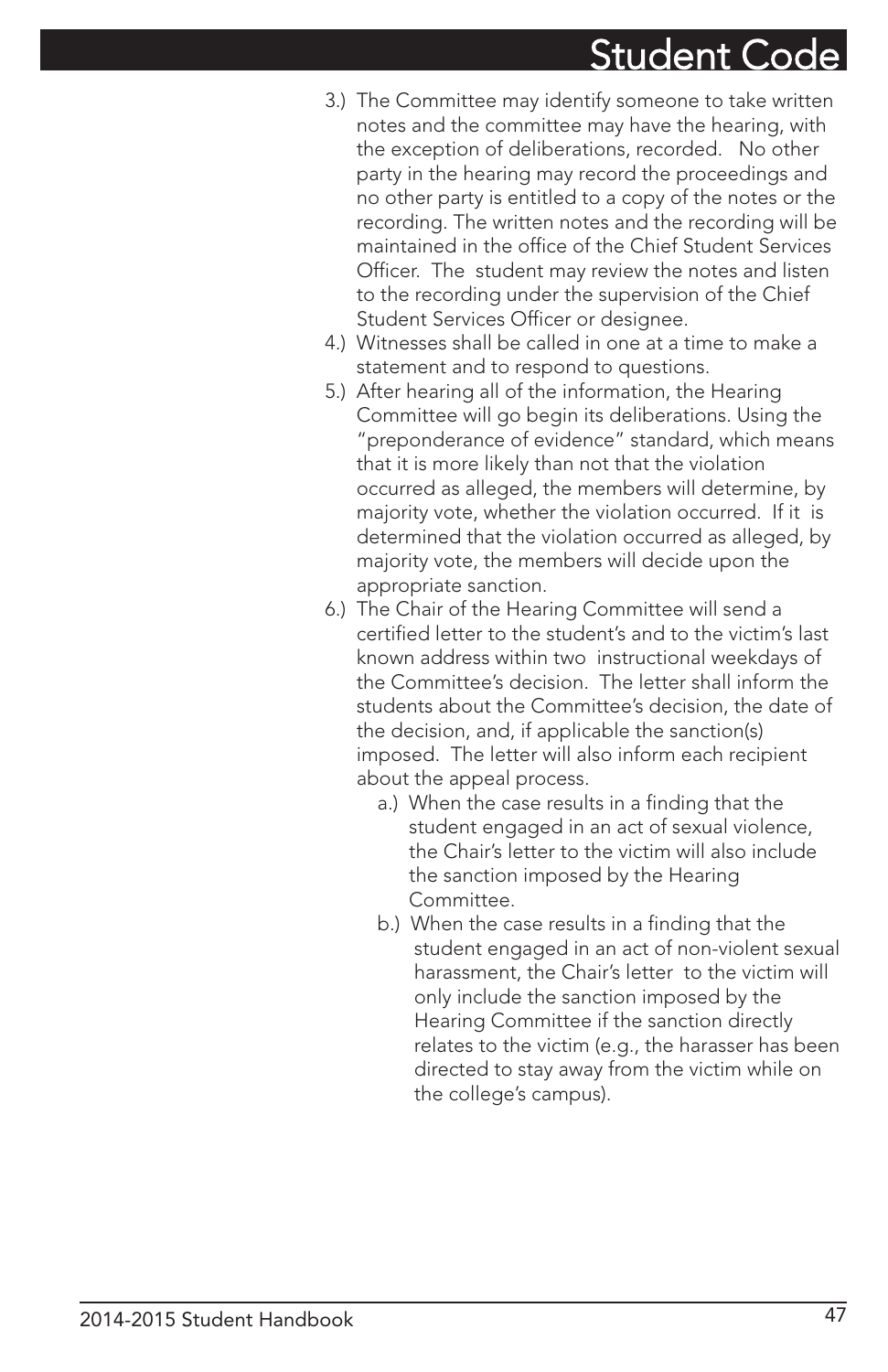### lll. APPEAL

If either student disagrees with the decision or, only in the cases involving charges of sexual violence, the sanction, the student may submit a written appeal to the College's President. This letter must be submitted within ten instructional weekdays of the date on which the Hearing Committee made its decision. The written appeal must include a statement indicating why the student disagrees with the Hearing Committee's findings.

The President, or designee, shall review the Hearing Committee's findings, conduct whatever additional inquires as deemed necessary, and render a decision within ten instructional weekdays of receiving the appeal. The President, whose decision is final, shall have the authority to approve, modify, or overturn the Hearing Committee's decisions and, if needed, void the process and reconvene another Hearing Committee.

The President, or designee, will inform each student about the outcome of the appeal in a certified letter sent to the students' last known address.

### Academic Honesty/Dishonesty

No form of dishonesty (copying another's work, using "crib sheets," plagiarism, etc.) will be tolerated. Students who are dishonest will be subject to disciplinary action by the instructor and the College.

Students are reminded when preparing written assignments to always identify direct quotations from another's work by quotation marks and a footnote. If summarizing or rephrasing, students should include the footnote, without quotation marks. All sources consulted in preparation of the assignment should be listed in the bibliography.